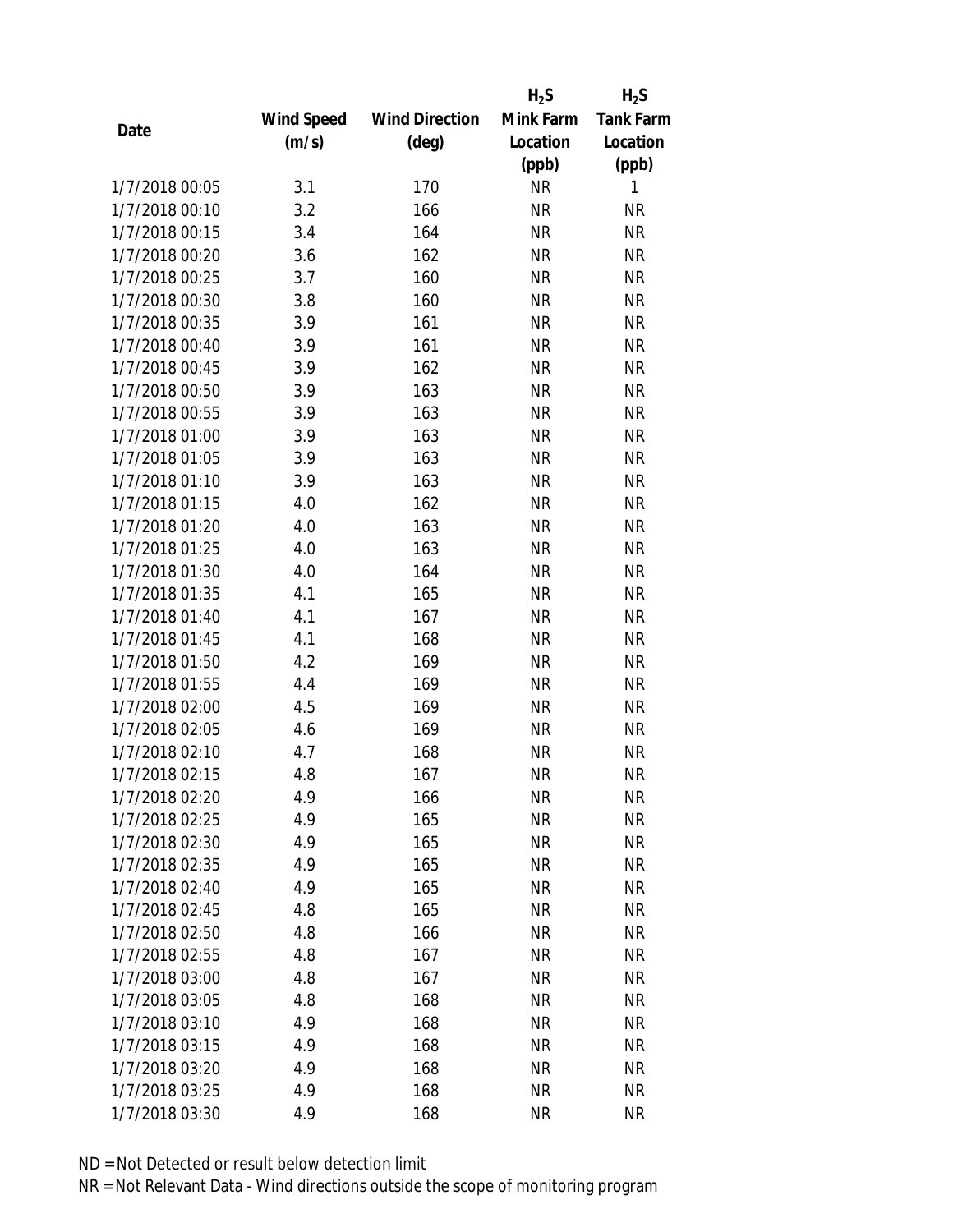|                |            |                       | $H_2S$    | $H_2S$           |
|----------------|------------|-----------------------|-----------|------------------|
|                | Wind Speed | <b>Wind Direction</b> | Mink Farm | <b>Tank Farm</b> |
| Date           | (m/s)      | (deg)                 | Location  | Location         |
|                |            |                       | (ppb)     | (ppb)            |
| 1/7/2018 03:35 | 4.9        | 169                   | <b>NR</b> | <b>NR</b>        |
| 1/7/2018 03:40 | 4.9        | 169                   | <b>NR</b> | <b>NR</b>        |
| 1/7/2018 03:45 | 4.9        | 170                   | <b>NR</b> | <b>ND</b>        |
| 1/7/2018 03:50 | 4.9        | 171                   | <b>NR</b> | <b>ND</b>        |
| 1/7/2018 03:55 | 4.9        | 171                   | <b>NR</b> | <b>ND</b>        |
| 1/7/2018 04:00 | 4.9        | 172                   | <b>NR</b> | <b>ND</b>        |
| 1/7/2018 04:05 | 5.0        | 172                   | <b>NR</b> | 1                |
| 1/7/2018 04:10 | 4.9        | 172                   | <b>NR</b> | 1                |
| 1/7/2018 04:15 | 5.0        | 172                   | <b>NR</b> | 1                |
| 1/7/2018 04:20 | 4.9        | 172                   | <b>NR</b> | 1                |
| 1/7/2018 04:25 | 4.9        | 173                   | <b>NR</b> | 1                |
| 1/7/2018 04:30 | 4.9        | 173                   | <b>NR</b> | 1                |
| 1/7/2018 04:35 | 4.8        | 174                   | <b>NR</b> | 1                |
| 1/7/2018 04:40 | 4.8        | 174                   | <b>NR</b> | 1                |
| 1/7/2018 04:45 | 4.7        | 175                   | <b>NR</b> | 1                |
| 1/7/2018 04:50 | 4.6        | 175                   | <b>NR</b> | 1                |
| 1/7/2018 04:55 | 4.6        | 174                   | <b>NR</b> | 1                |
| 1/7/2018 05:00 | 4.6        | 174                   | <b>NR</b> | 1                |
| 1/7/2018 05:05 | 4.7        | 173                   | <b>NR</b> | 1                |
| 1/7/2018 05:10 | 4.8        | 172                   | <b>NR</b> | 1                |
| 1/7/2018 05:15 | 5.0        | 172                   | <b>NR</b> | 1                |
| 1/7/2018 05:20 | 5.2        | 172                   | <b>NR</b> | 1                |
| 1/7/2018 05:25 | 5.3        | 172                   | <b>NR</b> | 1                |
| 1/7/2018 05:30 | 5.5        | 173                   | <b>NR</b> | 1                |
| 1/7/2018 05:35 | 5.6        | 174                   | <b>NR</b> | 1                |
| 1/7/2018 05:40 | 5.7        | 175                   | <b>NR</b> | 1                |
| 1/7/2018 05:45 | 5.7        | 176                   | <b>NR</b> | 1                |
| 1/7/2018 05:50 | 5.8        | 176                   | ΝR        | 1                |
| 1/7/2018 05:55 | 5.8        | 176                   | <b>NR</b> | 1                |
| 1/7/2018 06:00 | 5.8        | 175                   | <b>NR</b> | 1                |
| 1/7/2018 06:05 | 5.8        | 175                   | <b>NR</b> | 1                |
| 1/7/2018 06:10 | 5.7        | 173                   | <b>NR</b> | 1                |
| 1/7/2018 06:15 | 5.7        | 172                   | ΝR        | 1                |
| 1/7/2018 06:20 | 5.7        | 172                   | <b>NR</b> | 1                |
| 1/7/2018 06:25 | 5.8        | 172                   | NR        | ND               |
| 1/7/2018 06:30 | 5.9        | 171                   | <b>NR</b> | <b>ND</b>        |
| 1/7/2018 06:35 | 6.0        | 171                   | ΝR        | ND               |
| 1/7/2018 06:40 | 6.2        | 171                   | ΝR        | <b>ND</b>        |
| 1/7/2018 06:45 | 6.4        | 171                   | <b>NR</b> | <b>ND</b>        |
| 1/7/2018 06:50 | 6.6        | 171                   | ΝR        | <b>ND</b>        |
| 1/7/2018 06:55 | 6.6        | 171                   | <b>NR</b> | ND               |
| 1/7/2018 07:00 | 6.6        | 171                   | <b>NR</b> | <b>ND</b>        |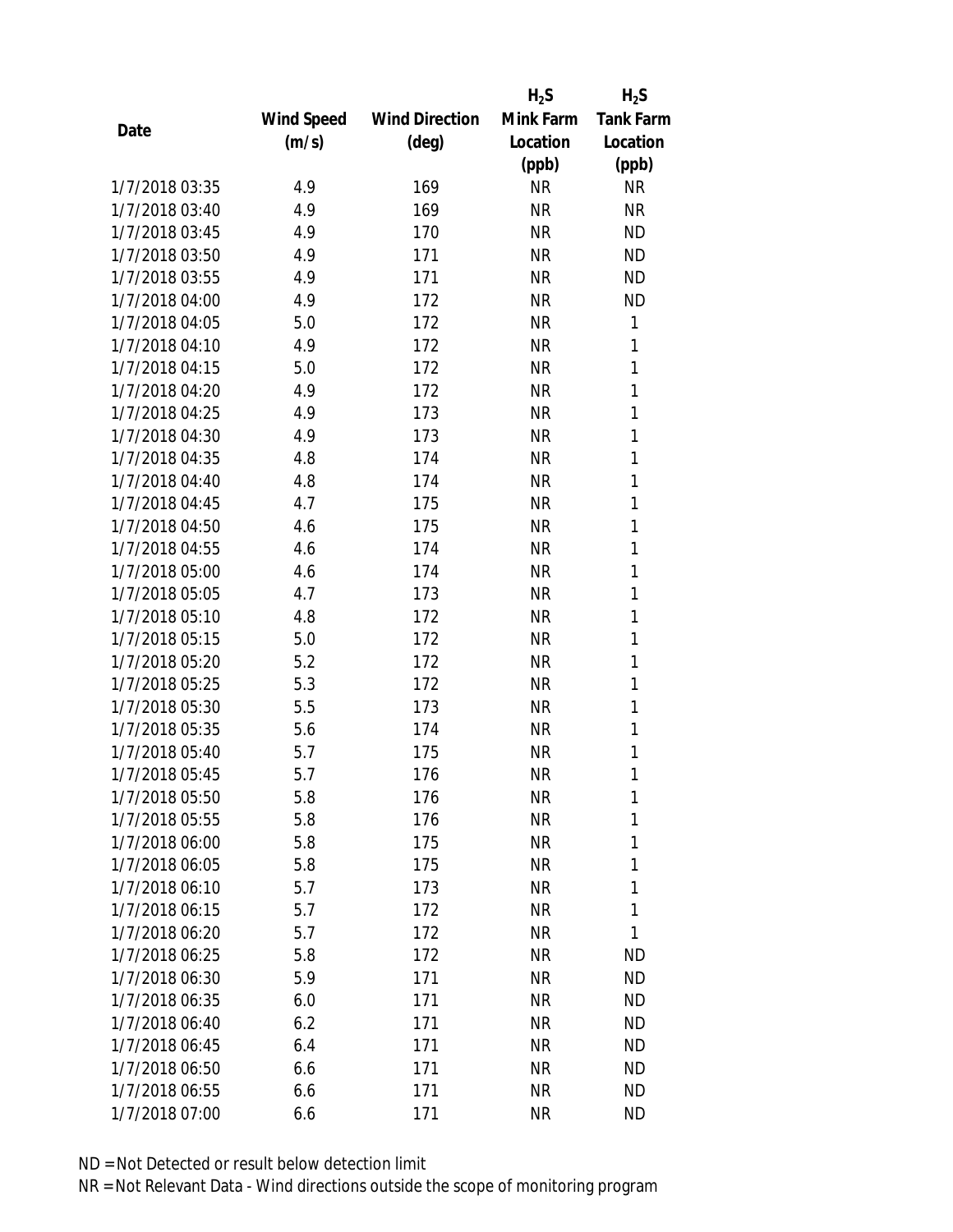|                |                   |                       | $H_2S$    | $H_2S$           |
|----------------|-------------------|-----------------------|-----------|------------------|
|                | <b>Wind Speed</b> | <b>Wind Direction</b> | Mink Farm | <b>Tank Farm</b> |
| Date           | (m/s)             | $(\text{deg})$        | Location  | Location         |
|                |                   |                       | (ppb)     | (ppb)            |
| 1/7/2018 07:05 | 6.5               | 172                   | <b>NR</b> | <b>ND</b>        |
| 1/7/2018 07:10 | 6.4               | 173                   | <b>NR</b> | <b>ND</b>        |
| 1/7/2018 07:15 | 6.3               | 173                   | <b>NR</b> | <b>ND</b>        |
| 1/7/2018 07:20 | 6.2               | 174                   | <b>NR</b> | <b>ND</b>        |
| 1/7/2018 07:25 | 6.2               | 175                   | <b>NR</b> | <b>ND</b>        |
| 1/7/2018 07:30 | 6.1               | 177                   | <b>NR</b> | <b>ND</b>        |
| 1/7/2018 07:35 | 6.2               | 178                   | <b>NR</b> | <b>ND</b>        |
| 1/7/2018 07:40 | 6.1               | 179                   | <b>NR</b> | <b>ND</b>        |
| 1/7/2018 07:45 | 6.1               | 179                   | <b>NR</b> | <b>ND</b>        |
| 1/7/2018 07:50 | 6.1               | 180                   | <b>NR</b> | <b>ND</b>        |
| 1/7/2018 07:55 | 6.0               | 181                   | <b>NR</b> | <b>ND</b>        |
| 1/7/2018 08:00 | 6.0               | 181                   | <b>NR</b> | <b>ND</b>        |
| 1/7/2018 08:05 | 6.0               | 181                   | <b>NR</b> | <b>ND</b>        |
| 1/7/2018 08:10 | 6.0               | 181                   | <b>NR</b> | <b>ND</b>        |
| 1/7/2018 08:15 | 5.9               | 182                   | <b>NR</b> | <b>ND</b>        |
| 1/7/2018 08:20 | 5.8               | 182                   | <b>NR</b> | <b>ND</b>        |
| 1/7/2018 08:25 | 5.8               | 182                   | <b>NR</b> | <b>ND</b>        |
| 1/7/2018 08:30 | 5.8               | 183                   | <b>NR</b> | <b>ND</b>        |
| 1/7/2018 08:35 | 5.8               | 183                   | <b>NR</b> | <b>ND</b>        |
| 1/7/2018 08:40 | 5.8               | 184                   | <b>NR</b> | <b>ND</b>        |
| 1/7/2018 08:45 | 5.8               | 185                   | <b>NR</b> | <b>ND</b>        |
| 1/7/2018 08:50 | 5.8               | 186                   | <b>NR</b> | <b>ND</b>        |
| 1/7/2018 08:55 | 5.8               | 187                   | <b>NR</b> | <b>ND</b>        |
| 1/7/2018 09:00 | 5.9               | 187                   | <b>NR</b> | <b>ND</b>        |
| 1/7/2018 09:05 | 5.9               | 187                   | <b>NR</b> | <b>ND</b>        |
| 1/7/2018 09:10 | 6.0               | 187                   | <b>NR</b> | <b>ND</b>        |
| 1/7/2018 09:15 | 6.1               | 187                   | <b>NR</b> | <b>ND</b>        |
| 1/7/2018 09:20 | 6.1               | 187                   | ΝR        | ND               |
| 1/7/2018 09:25 | 6.2               | 188                   | <b>NR</b> | <b>ND</b>        |
| 1/7/2018 09:30 | 6.3               | 189                   | ΝR        | ND               |
| 1/7/2018 09:35 | 6.3               | 189                   | <b>NR</b> | <b>ND</b>        |
| 1/7/2018 09:40 | 6.4               | 190                   | <b>NR</b> | <b>ND</b>        |
| 1/7/2018 09:45 | 6.4               | 191                   | <b>NR</b> | <b>ND</b>        |
| 1/7/2018 09:50 | 6.3               | 191                   | <b>NR</b> | <b>ND</b>        |
| 1/7/2018 09:55 | 6.2               | 191                   | <b>NR</b> | 1                |
| 1/7/2018 10:00 | 6.1               | 191                   | <b>NR</b> | 1                |
| 1/7/2018 10:05 | 6.0               | 191                   | <b>NR</b> | 1                |
| 1/7/2018 10:10 | 5.9               | 192                   | ΝR        | 1                |
| 1/7/2018 10:15 | 5.7               | 192                   | <b>NR</b> | 1                |
| 1/7/2018 10:20 | 5.7               | 192                   | NR        | 1                |
| 1/7/2018 10:25 | 5.7               | 192                   | <b>NR</b> | <b>ND</b>        |
| 1/7/2018 10:30 | 5.7               | 192                   | NR        | <b>ND</b>        |
|                |                   |                       |           |                  |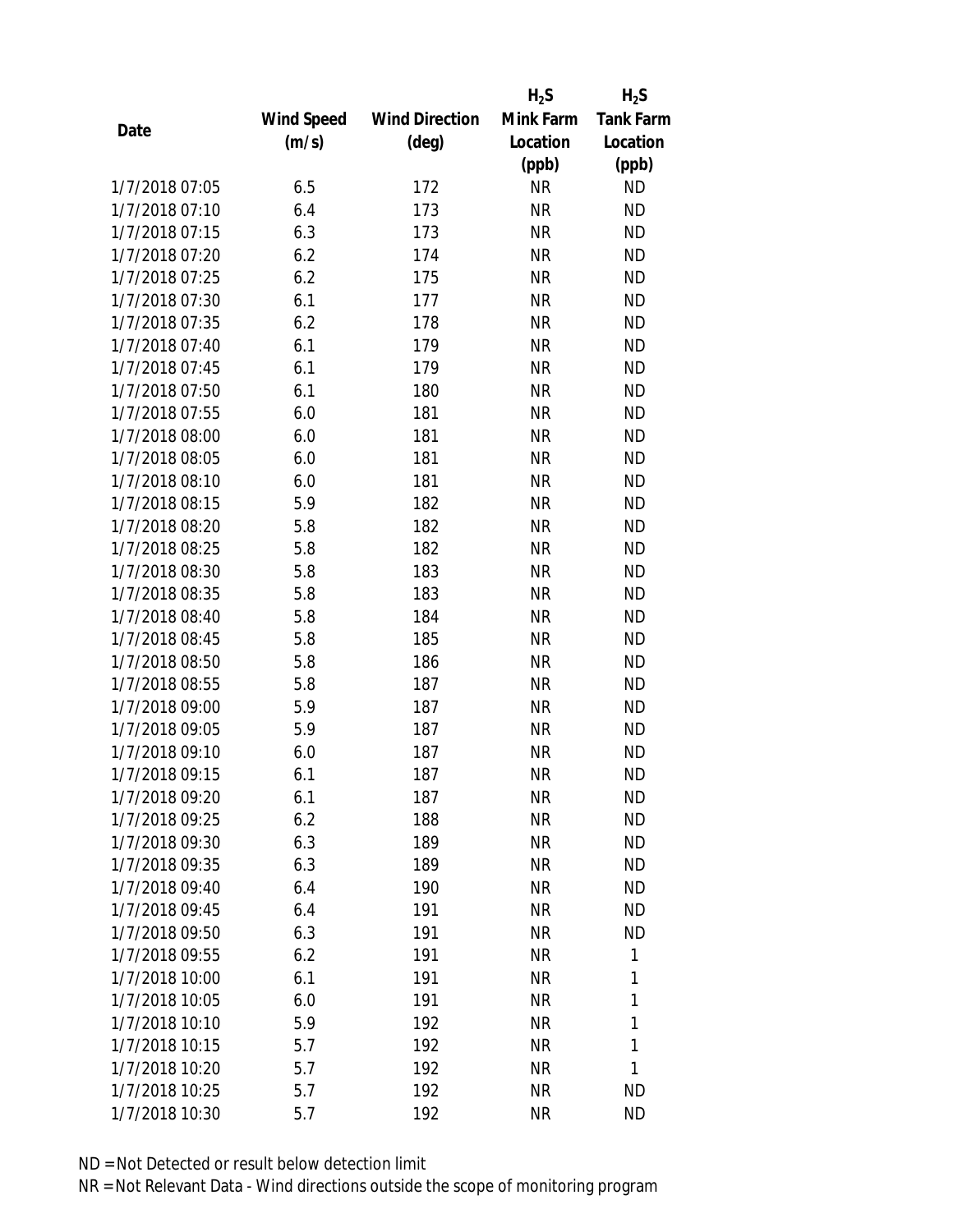|                |            |                       | $H_2S$    | $H_2S$           |
|----------------|------------|-----------------------|-----------|------------------|
|                | Wind Speed | <b>Wind Direction</b> | Mink Farm | <b>Tank Farm</b> |
| Date           | (m/s)      | (deg)                 | Location  | Location         |
|                |            |                       | (ppb)     | (ppb)            |
| 1/7/2018 10:35 | 5.8        | 193                   | <b>NR</b> | <b>ND</b>        |
| 1/7/2018 10:40 | 5.9        | 193                   | <b>NR</b> | <b>ND</b>        |
| 1/7/2018 10:45 | 6.0        | 193                   | <b>NR</b> | <b>ND</b>        |
| 1/7/2018 10:50 | 6.1        | 194                   | <b>NR</b> | <b>ND</b>        |
| 1/7/2018 10:55 | 6.1        | 194                   | <b>NR</b> | <b>ND</b>        |
| 1/7/2018 11:00 | 6.1        | 194                   | <b>NR</b> | <b>ND</b>        |
| 1/7/2018 11:05 | 6.1        | 194                   | <b>NR</b> | <b>ND</b>        |
| 1/7/2018 11:10 | 6.1        | 195                   | <b>NR</b> | <b>ND</b>        |
| 1/7/2018 11:15 | 6.1        | 195                   | <b>NR</b> | <b>ND</b>        |
| 1/7/2018 11:20 | 6.1        | 194                   | <b>NR</b> | <b>ND</b>        |
| 1/7/2018 11:25 | 6.1        | 194                   | <b>NR</b> | <b>ND</b>        |
| 1/7/2018 11:30 | 6.1        | 194                   | <b>NR</b> | <b>ND</b>        |
| 1/7/2018 11:35 | 6.2        | 194                   | <b>NR</b> | <b>ND</b>        |
| 1/7/2018 11:40 | 6.2        | 193                   | <b>NR</b> | <b>ND</b>        |
| 1/7/2018 11:45 | 6.1        | 193                   | <b>NR</b> | <b>ND</b>        |
| 1/7/2018 11:50 | 6.1        | 193                   | <b>NR</b> | <b>ND</b>        |
| 1/7/2018 11:55 | 6.0        | 194                   | <b>NR</b> | <b>ND</b>        |
| 1/7/2018 12:00 | 5.9        | 194                   | <b>NR</b> | <b>ND</b>        |
| 1/7/2018 12:05 | 5.8        | 195                   | <b>NR</b> | <b>ND</b>        |
| 1/7/2018 12:10 | 5.7        | 196                   | <b>NR</b> | <b>ND</b>        |
| 1/7/2018 12:15 | 5.5        | 197                   | <b>NR</b> | 1                |
| 1/7/2018 12:20 | 5.4        | 197                   | <b>NR</b> | $\mathbf{1}$     |
| 1/7/2018 12:25 | 5.2        | 198                   | <b>NR</b> | $\mathbf{1}$     |
| 1/7/2018 12:30 | 5.1        | 199                   | <b>NR</b> | 1                |
| 1/7/2018 12:35 | 4.9        | 199                   | <b>NR</b> | 1                |
| 1/7/2018 12:40 | 4.8        | 199                   | <b>NR</b> | 1                |
| 1/7/2018 12:45 | 4.7        | 199                   | <b>NR</b> | 1                |
| 1/7/2018 12:50 | 4.6        | 199                   | ΝR        | 1                |
| 1/7/2018 12:55 | 4.5        | 199                   | <b>NR</b> | 1                |
| 1/7/2018 13:00 | 4.5        | 200                   | <b>NR</b> | 1                |
| 1/7/2018 13:05 | 4.5        | 200                   | <b>NR</b> | 1                |
| 1/7/2018 13:10 | 4.5        | 201                   | <b>NR</b> | 1                |
| 1/7/2018 13:15 | 4.5        | 201                   | ΝR        | 1                |
| 1/7/2018 13:20 | 4.6        | 201                   | <b>NR</b> | <b>ND</b>        |
| 1/7/2018 13:25 | 4.6        | 200                   | NR        | <b>ND</b>        |
| 1/7/2018 13:30 | 4.6        | 200                   | <b>NR</b> | <b>ND</b>        |
| 1/7/2018 13:35 | 4.7        | 200                   | ΝR        | ND               |
| 1/7/2018 13:40 | 4.8        | 200                   | ΝR        | <b>ND</b>        |
| 1/7/2018 13:45 | 5.0        | 201                   | ΝR        | <b>ND</b>        |
| 1/7/2018 13:50 | 5.2        | 202                   | ΝR        | <b>ND</b>        |
| 1/7/2018 13:55 | 5.4        | 203                   | <b>NR</b> | ND               |
| 1/7/2018 14:00 | 5.6        | 204                   | <b>NR</b> | <b>ND</b>        |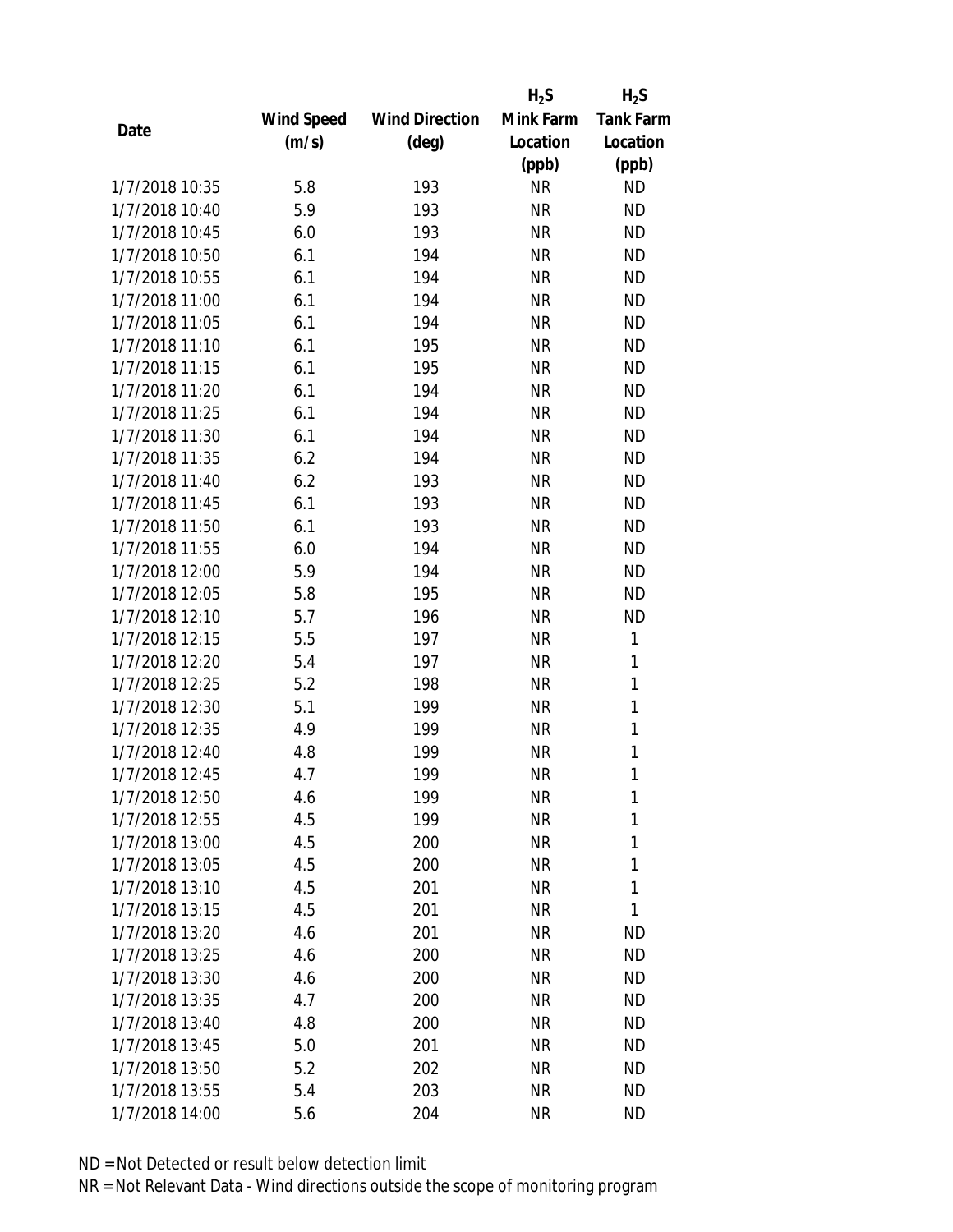|                |            |                       | $H_2S$    | $H_2S$           |
|----------------|------------|-----------------------|-----------|------------------|
|                | Wind Speed | <b>Wind Direction</b> | Mink Farm | <b>Tank Farm</b> |
| Date           | (m/s)      | (deg)                 | Location  | Location         |
|                |            |                       | (ppb)     | (ppb)            |
| 1/7/2018 14:05 | 5.7        | 205                   | <b>NR</b> | <b>ND</b>        |
| 1/7/2018 14:10 | 5.7        | 206                   | <b>NR</b> | <b>ND</b>        |
| 1/7/2018 14:15 | 5.6        | 207                   | <b>NR</b> | 1                |
| 1/7/2018 14:20 | 5.6        | 208                   | <b>NR</b> | 1                |
| 1/7/2018 14:25 | 5.4        | 208                   | <b>NR</b> | 1                |
| 1/7/2018 14:30 | 5.3        | 209                   | <b>NR</b> | 1                |
| 1/7/2018 14:35 | 5.2        | 208                   | <b>NR</b> | 1                |
| 1/7/2018 14:40 | 5.1        | 207                   | <b>NR</b> | 1                |
| 1/7/2018 14:45 | 4.9        | 206                   | <b>NR</b> | 1                |
| 1/7/2018 14:50 | 4.8        | 205                   | <b>NR</b> | 1                |
| 1/7/2018 14:55 | 4.7        | 204                   | <b>NR</b> | 1                |
| 1/7/2018 15:00 | 4.5        | 202                   | <b>NR</b> | 1                |
| 1/7/2018 15:05 | 4.3        | 201                   | <b>NR</b> | $\mathbf{1}$     |
| 1/7/2018 15:10 | 4.2        | 201                   | <b>NR</b> | 1                |
| 1/7/2018 15:15 | 4.1        | 200                   | <b>NR</b> | <b>ND</b>        |
| 1/7/2018 15:20 | 4.1        | 199                   | <b>NR</b> | <b>ND</b>        |
| 1/7/2018 15:25 | 4.1        | 199                   | <b>NR</b> | <b>ND</b>        |
| 1/7/2018 15:30 | 4.1        | 198                   | <b>NR</b> | <b>ND</b>        |
| 1/7/2018 15:35 | 4.0        | 198                   | <b>NR</b> | <b>ND</b>        |
| 1/7/2018 15:40 | 4.0        | 198                   | <b>NR</b> | <b>ND</b>        |
| 1/7/2018 15:45 | 4.0        | 197                   | <b>NR</b> | 1                |
| 1/7/2018 15:50 | 3.9        | 197                   | <b>NR</b> | 1                |
| 1/7/2018 15:55 | 3.8        | 198                   | <b>NR</b> | 1                |
| 1/7/2018 16:00 | 3.7        | 198                   | <b>NR</b> | 1                |
| 1/7/2018 16:05 | 3.7        | 199                   | <b>NR</b> | 1                |
| 1/7/2018 16:10 | 3.6        | 199                   | <b>NR</b> | 1                |
| 1/7/2018 16:15 | 3.6        | 200                   | <b>NR</b> | 1                |
| 1/7/2018 16:20 | 3.6        | 201                   | ΝR        | 1                |
| 1/7/2018 16:25 | 3.6        | 201                   | <b>NR</b> | 1                |
| 1/7/2018 16:30 | 3.6        | 200                   | NR        | 1                |
| 1/7/2018 16:35 | 3.6        | 200                   | <b>NR</b> | 1                |
| 1/7/2018 16:40 | 3.6        | 199                   | ΝR        | 1                |
| 1/7/2018 16:45 | 3.6        | 197                   | ΝR        | 1                |
| 1/7/2018 16:50 | 3.6        | 195                   | <b>NR</b> | 1                |
| 1/7/2018 16:55 | 3.7        | 194                   | NR        | 1                |
| 1/7/2018 17:00 | 3.7        | 192                   | <b>NR</b> | 1                |
| 1/7/2018 17:05 | 3.7        | 191                   | ΝR        | 1                |
| 1/7/2018 17:10 | 3.8        | 190                   | ΝR        | 1                |
| 1/7/2018 17:15 | 3.8        | 189                   | ΝR        | 1                |
| 1/7/2018 17:20 | 3.8        | 188                   | NR        | ND               |
| 1/7/2018 17:25 | 3.8        | 187                   | <b>NR</b> | ND               |
| 1/7/2018 17:30 | 3.8        | 187                   | <b>NR</b> | ND               |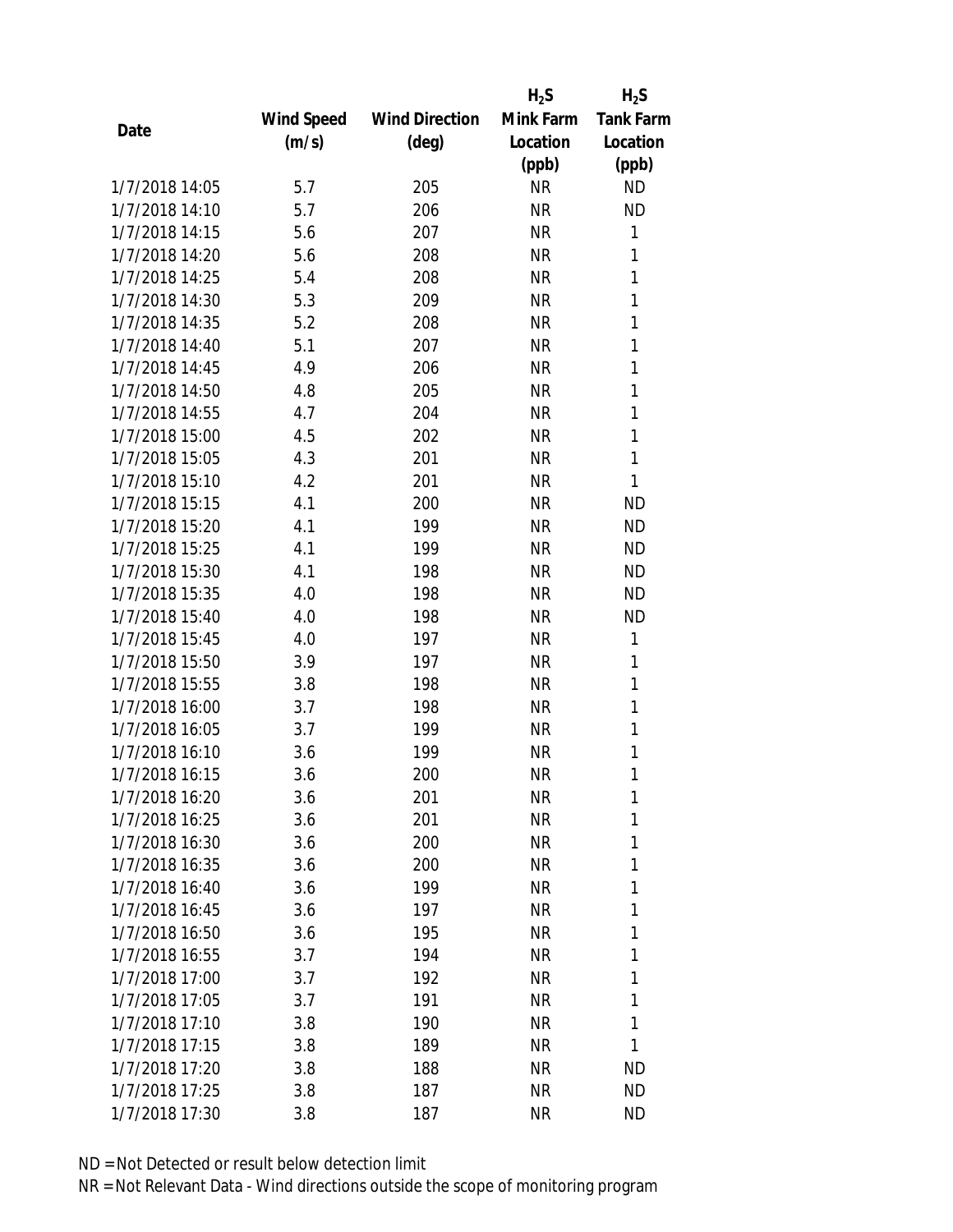|                |            |                       | $H_2S$    | $H_2S$           |
|----------------|------------|-----------------------|-----------|------------------|
|                | Wind Speed | <b>Wind Direction</b> | Mink Farm | <b>Tank Farm</b> |
| Date           | (m/s)      | $(\text{deg})$        | Location  | Location         |
|                |            |                       | (ppb)     | (ppb)            |
| 1/7/2018 17:35 | 3.8        | 186                   | <b>NR</b> | <b>ND</b>        |
| 1/7/2018 17:40 | 3.9        | 186                   | <b>NR</b> | <b>ND</b>        |
| 1/7/2018 17:45 | 3.9        | 186                   | <b>NR</b> | <b>ND</b>        |
| 1/7/2018 17:50 | 4.0        | 187                   | <b>NR</b> | <b>ND</b>        |
| 1/7/2018 17:55 | 4.0        | 188                   | <b>NR</b> | <b>ND</b>        |
| 1/7/2018 18:00 | 4.1        | 188                   | <b>NR</b> | <b>ND</b>        |
| 1/7/2018 18:05 | 4.2        | 188                   | <b>NR</b> | <b>ND</b>        |
| 1/7/2018 18:10 | 4.2        | 189                   | <b>NR</b> | <b>ND</b>        |
| 1/7/2018 18:15 | 4.2        | 189                   | <b>NR</b> | <b>ND</b>        |
| 1/7/2018 18:20 | 4.3        | 189                   | <b>NR</b> | <b>ND</b>        |
| 1/7/2018 18:25 | 4.3        | 189                   | <b>NR</b> | <b>ND</b>        |
| 1/7/2018 18:30 | 4.3        | 189                   | <b>NR</b> | <b>ND</b>        |
| 1/7/2018 18:35 | 4.3        | 190                   | <b>NR</b> | <b>ND</b>        |
| 1/7/2018 18:40 | 4.2        | 190                   | <b>NR</b> | 1                |
| 1/7/2018 18:45 | 4.2        | 191                   | <b>NR</b> | <b>ND</b>        |
| 1/7/2018 18:50 | 4.1        | 191                   | <b>NR</b> | <b>ND</b>        |
| 1/7/2018 18:55 | 4.0        | 192                   | <b>NR</b> | <b>ND</b>        |
| 1/7/2018 19:00 | 3.9        | 192                   | <b>NR</b> | <b>ND</b>        |
| 1/7/2018 19:05 | 3.9        | 191                   | <b>NR</b> | <b>ND</b>        |
| 1/7/2018 19:10 | 3.9        | 190                   | <b>NR</b> | <b>ND</b>        |
| 1/7/2018 19:15 | 3.9        | 189                   | <b>NR</b> | <b>ND</b>        |
| 1/7/2018 19:20 | 3.9        | 187                   | <b>NR</b> | <b>ND</b>        |
| 1/7/2018 19:25 | 4.0        | 186                   | <b>NR</b> | <b>ND</b>        |
| 1/7/2018 19:30 | 4.1        | 184                   | <b>NR</b> | <b>ND</b>        |
| 1/7/2018 19:35 | 4.1        | 183                   | <b>NR</b> | <b>ND</b>        |
| 1/7/2018 19:40 | 4.1        | 183                   | <b>NR</b> | <b>ND</b>        |
| 1/7/2018 19:45 | 4.1        | 183                   | <b>NR</b> | <b>ND</b>        |
| 1/7/2018 19:50 | 4.1        | 183                   | ΝR        | ND               |
| 1/7/2018 19:55 | 4.1        | 184                   | <b>NR</b> | <b>ND</b>        |
| 1/7/2018 20:00 | 4.1        | 185                   | ΝR        | <b>ND</b>        |
| 1/7/2018 20:05 | 4.1        | 185                   | <b>NR</b> | $\mathbf{1}$     |
| 1/7/2018 20:10 | 4.0        | 186                   | <b>NR</b> | 1                |
| 1/7/2018 20:15 | 4.0        | 187                   | ΝR        | <b>ND</b>        |
| 1/7/2018 20:20 | 4.1        | 187                   | <b>NR</b> | <b>ND</b>        |
| 1/7/2018 20:25 | 4.1        | 188                   | <b>NR</b> | <b>ND</b>        |
| 1/7/2018 20:30 | 4.0        | 188                   | <b>NR</b> | <b>ND</b>        |
| 1/7/2018 20:35 | 4.1        | 189                   | ΝR        | <b>ND</b>        |
| 1/7/2018 20:40 | 4.2        | 189                   | ΝR        | <b>ND</b>        |
| 1/7/2018 20:45 | 4.2        | 189                   | <b>NR</b> | <b>ND</b>        |
| 1/7/2018 20:50 | 4.3        | 189                   | ΝR        | <b>ND</b>        |
| 1/7/2018 20:55 | 4.4        | 189                   | <b>NR</b> | <b>ND</b>        |
| 1/7/2018 21:00 | 4.6        | 190                   | <b>NR</b> | <b>ND</b>        |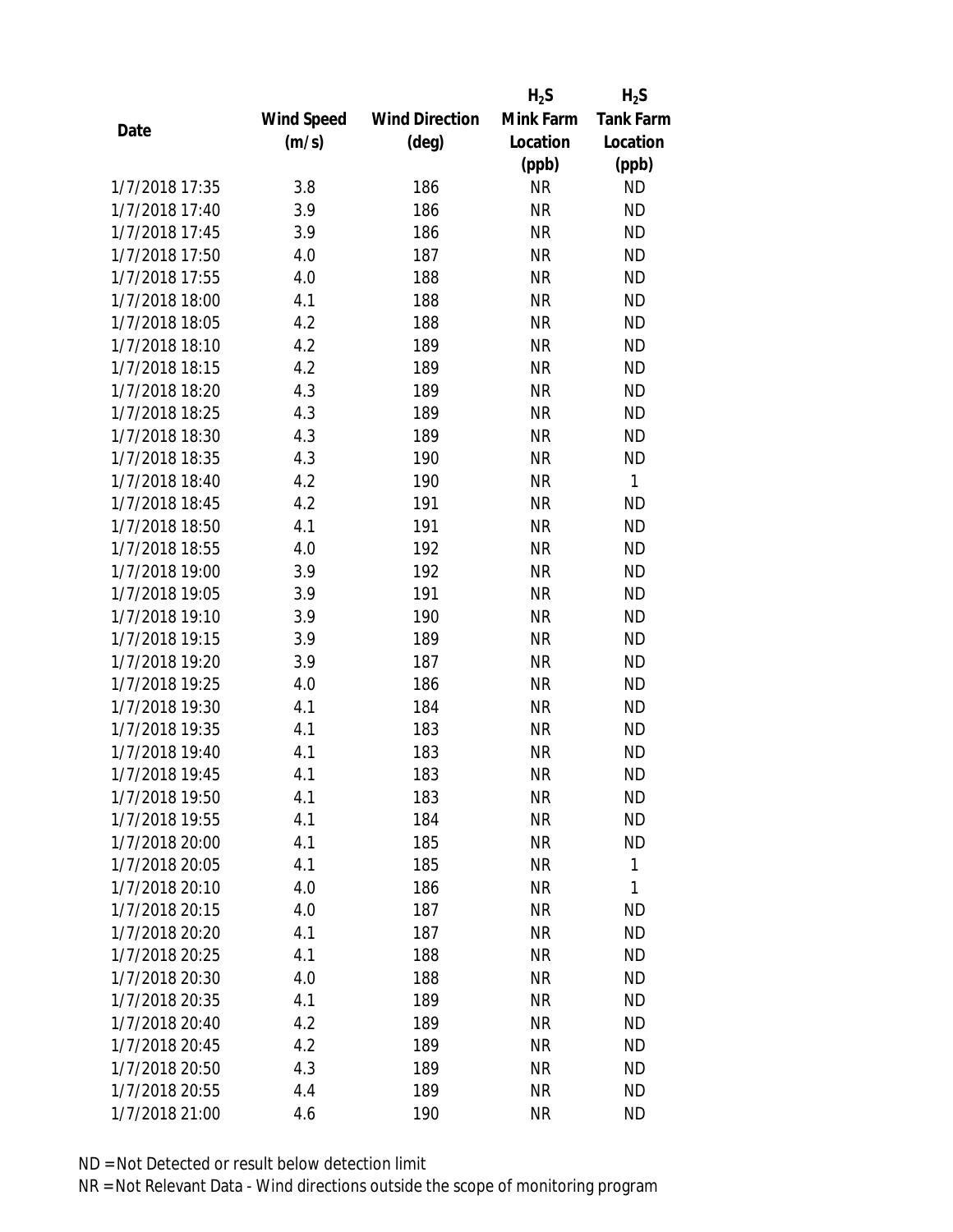|                |            |                       | $H_2S$    | $H_2S$           |
|----------------|------------|-----------------------|-----------|------------------|
|                | Wind Speed | <b>Wind Direction</b> | Mink Farm | <b>Tank Farm</b> |
| Date           | (m/s)      | $(\text{deg})$        | Location  | Location         |
|                |            |                       | (ppb)     | (ppb)            |
| 1/7/2018 21:05 | 4.7        | 190                   | <b>NR</b> | <b>ND</b>        |
| 1/7/2018 21:10 | 4.8        | 191                   | <b>NR</b> | <b>ND</b>        |
| 1/7/2018 21:15 | 4.8        | 191                   | <b>NR</b> | <b>ND</b>        |
| 1/7/2018 21:20 | 4.9        | 192                   | <b>NR</b> | <b>ND</b>        |
| 1/7/2018 21:25 | 4.9        | 193                   | <b>NR</b> | <b>ND</b>        |
| 1/7/2018 21:30 | 4.9        | 193                   | <b>NR</b> | <b>ND</b>        |
| 1/7/2018 21:35 | 5.0        | 194                   | <b>NR</b> | <b>ND</b>        |
| 1/7/2018 21:40 | 5.0        | 194                   | <b>NR</b> | <b>ND</b>        |
| 1/7/2018 21:45 | 5.1        | 195                   | <b>NR</b> | <b>ND</b>        |
| 1/7/2018 21:50 | 5.1        | 195                   | <b>NR</b> | <b>ND</b>        |
| 1/7/2018 21:55 | 5.2        | 195                   | <b>NR</b> | <b>ND</b>        |
| 1/7/2018 22:00 | 5.2        | 196                   | <b>NR</b> | <b>ND</b>        |
| 1/7/2018 22:05 | 5.2        | 196                   | <b>NR</b> | <b>ND</b>        |
| 1/7/2018 22:10 | 5.1        | 196                   | <b>NR</b> | <b>ND</b>        |
| 1/7/2018 22:15 | 5.0        | 196                   | <b>NR</b> | <b>ND</b>        |
| 1/7/2018 22:20 | 4.9        | 196                   | <b>NR</b> | <b>ND</b>        |
| 1/7/2018 22:25 | 4.8        | 197                   | <b>NR</b> | <b>ND</b>        |
| 1/7/2018 22:30 | 4.8        | 197                   | <b>NR</b> | <b>ND</b>        |
| 1/7/2018 22:35 | 4.7        | 197                   | <b>NR</b> | <b>ND</b>        |
| 1/7/2018 22:40 | 4.7        | 197                   | <b>NR</b> | <b>ND</b>        |
| 1/7/2018 22:45 | 4.7        | 198                   | <b>NR</b> | <b>ND</b>        |
| 1/7/2018 22:50 | 4.8        | 198                   | <b>NR</b> | <b>ND</b>        |
| 1/7/2018 22:55 | 4.8        | 198                   | <b>NR</b> | <b>ND</b>        |
| 1/7/2018 23:00 | 4.8        | 198                   | <b>NR</b> | <b>ND</b>        |
| 1/7/2018 23:05 | 4.8        | 199                   | <b>NR</b> | <b>ND</b>        |
| 1/7/2018 23:10 | 4.8        | 200                   | <b>NR</b> | 1                |
| 1/7/2018 23:15 | 4.9        | 200                   | <b>NR</b> | 1                |
| 1/7/2018 23:20 | 5.0        | 201                   | ΝR        | 1                |
| 1/7/2018 23:25 | 5.1        | 203                   | <b>NR</b> | 1                |
| 1/7/2018 23:30 | 5.2        | 204                   | <b>NR</b> | 1                |
| 1/7/2018 23:35 | 5.3        | 205                   | <b>NR</b> | 1                |
| 1/7/2018 23:40 | 5.3        | 205                   | <b>NR</b> | 1                |
| 1/7/2018 23:45 | 5.4        | 206                   | NR        | 1                |
| 1/7/2018 23:50 | 5.3        | 206                   | <b>NR</b> | 1                |
| 1/7/2018 23:55 | 5.3        | 207                   | <b>NR</b> | 1                |
| 1/7/2018 24:00 | 5.2        | 207                   | <b>NR</b> | 1                |
| 1/8/2018 00:05 | 5.1        | 208                   | NR        | ND               |
| 1/8/2018 00:10 | 5.0        | 209                   | NR        | <b>ND</b>        |
| 1/8/2018 00:15 | 4.9        | 210                   | <b>NR</b> | <b>ND</b>        |
| 1/8/2018 00:20 | 4.8        | 212                   | NR        | <b>ND</b>        |
| 1/8/2018 00:25 | 4.8        | 213                   | <b>NR</b> | <b>ND</b>        |
| 1/8/2018 00:30 | 4.8        | 214                   | <b>NR</b> | <b>ND</b>        |
|                |            |                       |           |                  |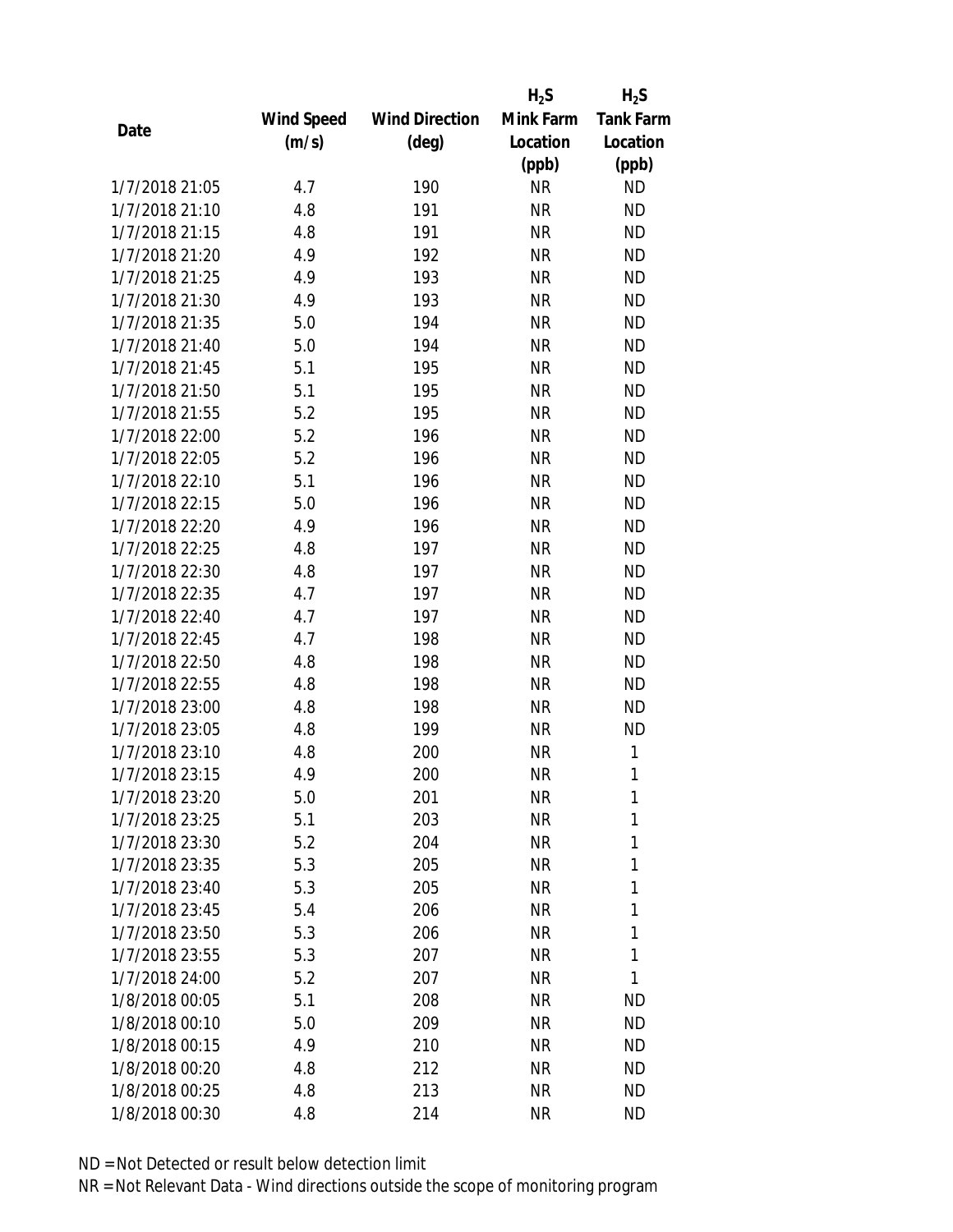|                |            |                       | $H_2S$    | $H_2S$           |
|----------------|------------|-----------------------|-----------|------------------|
|                | Wind Speed | <b>Wind Direction</b> | Mink Farm | <b>Tank Farm</b> |
| Date           | (m/s)      | $(\text{deg})$        | Location  | Location         |
|                |            |                       | (ppb)     | (ppb)            |
| 1/8/2018 00:35 | 4.8        | 215                   | <b>NR</b> | <b>ND</b>        |
| 1/8/2018 00:40 | 5.0        | 216                   | <b>NR</b> | <b>ND</b>        |
| 1/8/2018 00:45 | 5.1        | 217                   | <b>NR</b> | <b>ND</b>        |
| 1/8/2018 00:50 | 5.4        | 217                   | <b>NR</b> | <b>ND</b>        |
| 1/8/2018 00:55 | 5.6        | 217                   | <b>NR</b> | <b>ND</b>        |
| 1/8/2018 01:00 | 5.7        | 217                   | <b>NR</b> | <b>ND</b>        |
| 1/8/2018 01:05 | 5.8        | 217                   | <b>NR</b> | <b>ND</b>        |
| 1/8/2018 01:10 | 5.8        | 216                   | <b>NR</b> | <b>ND</b>        |
| 1/8/2018 01:15 | 5.8        | 216                   | <b>NR</b> | 1                |
| 1/8/2018 01:20 | 5.8        | 216                   | <b>NR</b> | 1                |
| 1/8/2018 01:25 | 5.8        | 216                   | <b>NR</b> | $\mathbf{1}$     |
| 1/8/2018 01:30 | 5.8        | 217                   | <b>NR</b> | $\mathbf{1}$     |
| 1/8/2018 01:35 | 5.8        | 217                   | <b>NR</b> | $\mathbf{1}$     |
| 1/8/2018 01:40 | 5.9        | 218                   | <b>NR</b> | <b>ND</b>        |
| 1/8/2018 01:45 | 6.0        | 218                   | <b>NR</b> | <b>ND</b>        |
| 1/8/2018 01:50 | 6.0        | 218                   | <b>NR</b> | <b>ND</b>        |
| 1/8/2018 01:55 | 6.1        | 218                   | <b>NR</b> | <b>ND</b>        |
| 1/8/2018 02:00 | 6.1        | 218                   | <b>NR</b> | <b>ND</b>        |
| 1/8/2018 02:05 | 6.1        | 218                   | <b>NR</b> | <b>ND</b>        |
| 1/8/2018 02:10 | 6.2        | 218                   | <b>NR</b> | <b>ND</b>        |
| 1/8/2018 02:15 | 6.1        | 218                   | <b>NR</b> | <b>ND</b>        |
| 1/8/2018 02:20 | 6.1        | 218                   | <b>NR</b> | <b>ND</b>        |
| 1/8/2018 02:25 | 6.1        | 219                   | <b>NR</b> | <b>ND</b>        |
| 1/8/2018 02:30 | 6.2        | 219                   | <b>NR</b> | <b>ND</b>        |
| 1/8/2018 02:35 | 6.3        | 219                   | <b>NR</b> | <b>ND</b>        |
| 1/8/2018 02:40 | 6.3        | 219                   | <b>NR</b> | <b>ND</b>        |
| 1/8/2018 02:45 | 6.4        | 219                   | <b>NR</b> | <b>ND</b>        |
| 1/8/2018 02:50 | 6.4        | 220                   | <b>NR</b> | <b>ND</b>        |
| 1/8/2018 02:55 | 6.4        | 220                   | <b>NR</b> | <b>ND</b>        |
| 1/8/2018 03:00 | 6.3        | 222                   | NR        | <b>ND</b>        |
| 1/8/2018 03:05 | 6.2        | 224                   | <b>NR</b> | <b>ND</b>        |
| 1/8/2018 03:10 | 6.1        | 226                   | <b>NR</b> | <b>ND</b>        |
| 1/8/2018 03:15 | 6.0        | 230                   | ND        | ND               |
| 1/8/2018 03:20 | 6.0        | 234                   | <b>ND</b> | $\mathbf{1}$     |
| 1/8/2018 03:25 | 6.1        | 239                   | ND        | 1                |
| 1/8/2018 03:30 | 6.2        | 243                   | <b>ND</b> | <b>ND</b>        |
| 1/8/2018 03:35 | 6.4        | 247                   | ND        | <b>ND</b>        |
| 1/8/2018 03:40 | 6.5        | 250                   | <b>ND</b> | <b>ND</b>        |
| 1/8/2018 03:45 | 6.6        | 251                   | <b>ND</b> | <b>ND</b>        |
| 1/8/2018 03:50 | 6.5        | 252                   | ND        | ND               |
| 1/8/2018 03:55 | 6.5        | 252                   | <b>ND</b> | <b>ND</b>        |
| 1/8/2018 04:00 | 6.3        | 252                   | <b>ND</b> | <b>ND</b>        |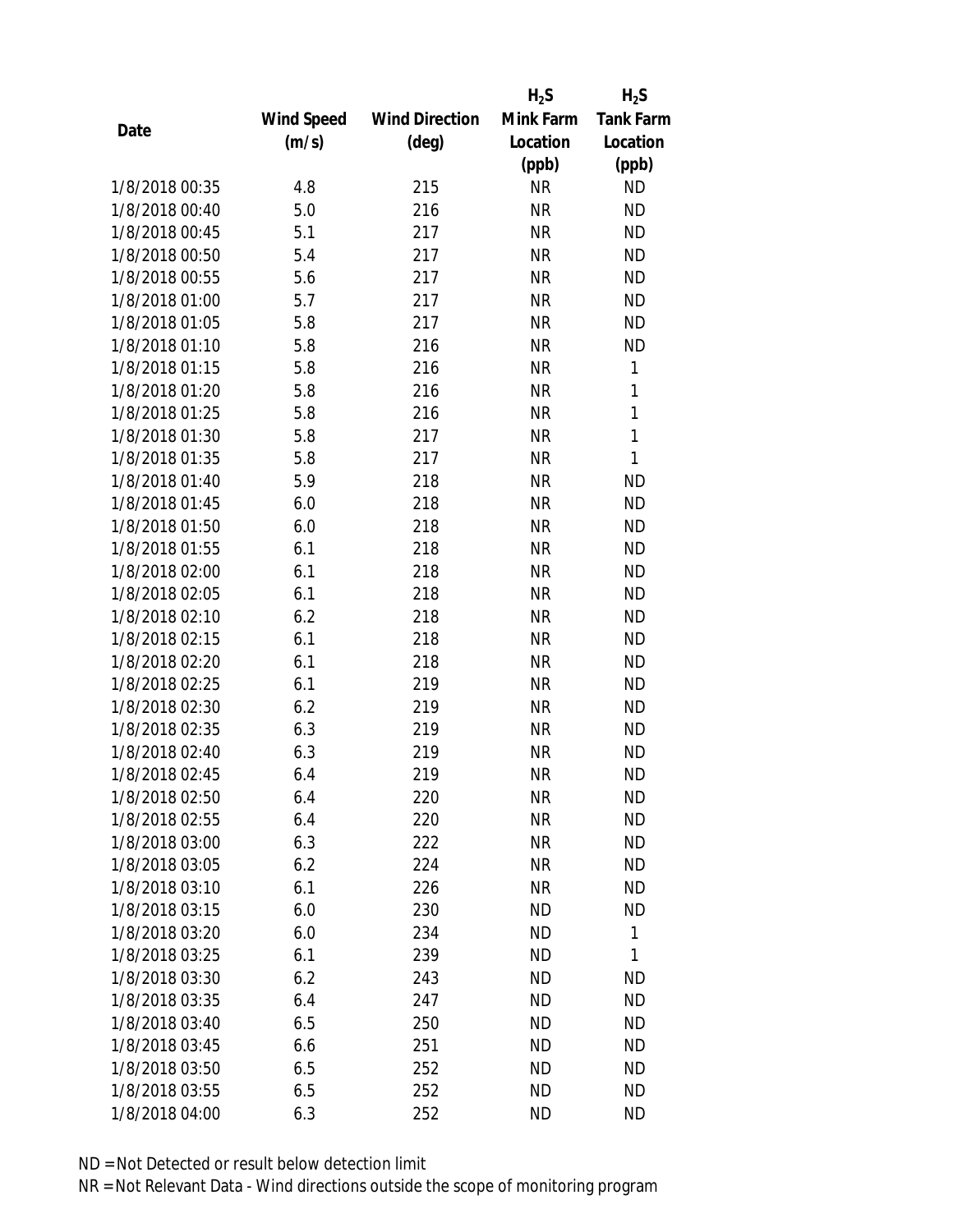|                |            |                       | $H_2S$    | $H_2S$           |
|----------------|------------|-----------------------|-----------|------------------|
|                | Wind Speed | <b>Wind Direction</b> | Mink Farm | <b>Tank Farm</b> |
| Date           | (m/s)      | (deg)                 | Location  | Location         |
|                |            |                       | (ppb)     | (ppb)            |
| 1/8/2018 04:05 | 6.2        | 252                   | <b>ND</b> | <b>ND</b>        |
| 1/8/2018 04:10 | 6.0        | 252                   | <b>ND</b> | <b>ND</b>        |
| 1/8/2018 04:15 | 5.9        | 252                   | <b>ND</b> | 1                |
| 1/8/2018 04:20 | 5.8        | 252                   | <b>ND</b> | 1                |
| 1/8/2018 04:25 | 5.7        | 252                   | <b>ND</b> | 1                |
| 1/8/2018 04:30 | 5.6        | 253                   | <b>ND</b> | 1                |
| 1/8/2018 04:35 | 5.4        | 253                   | <b>ND</b> | 1                |
| 1/8/2018 04:40 | 5.3        | 254                   | <b>ND</b> | 1                |
| 1/8/2018 04:45 | 5.2        | 254                   | <b>ND</b> | 1                |
| 1/8/2018 04:50 | 5.1        | 254                   | <b>ND</b> | 1                |
| 1/8/2018 04:55 | 5.0        | 254                   | <b>ND</b> | 1                |
| 1/8/2018 05:00 | 5.0        | 254                   | <b>ND</b> | 1                |
| 1/8/2018 05:05 | 5.1        | 253                   | <b>ND</b> | 1                |
| 1/8/2018 05:10 | 5.1        | 252                   | <b>ND</b> | 1                |
| 1/8/2018 05:15 | 5.2        | 252                   | <b>ND</b> | 1                |
| 1/8/2018 05:20 | 5.2        | 251                   | <b>ND</b> | 1                |
| 1/8/2018 05:25 | 5.2        | 250                   | <b>ND</b> | 1                |
| 1/8/2018 05:30 | 5.2        | 248                   | <b>ND</b> | 1                |
| 1/8/2018 05:35 | 5.2        | 246                   | <b>ND</b> | 1                |
| 1/8/2018 05:40 | 5.2        | 243                   | <b>ND</b> | 1                |
| 1/8/2018 05:45 | 5.2        | 241                   | <b>ND</b> | 1                |
| 1/8/2018 05:50 | 5.2        | 239                   | <b>ND</b> | 1                |
| 1/8/2018 05:55 | 5.3        | 237                   | <b>ND</b> | 1                |
| 1/8/2018 06:00 | 5.4        | 238                   | <b>ND</b> | 1                |
| 1/8/2018 06:05 | 5.4        | 240                   | <b>ND</b> | 1                |
| 1/8/2018 06:10 | 5.4        | 244                   | <b>ND</b> | 1                |
| 1/8/2018 06:15 | 5.3        | 247                   | <b>ND</b> | 1                |
| 1/8/2018 06:20 | 5.2        | 251                   | ND        | 1                |
| 1/8/2018 06:25 | 5.0        | 255                   | <b>ND</b> | 1                |
| 1/8/2018 06:30 | 4.8        | 258                   | ND        | 1                |
| 1/8/2018 06:35 | 4.7        | 261                   | ND        | 1                |
| 1/8/2018 06:40 | 4.6        | 263                   | <b>ND</b> | 1                |
| 1/8/2018 06:45 | 4.5        | 265                   | ND        | 1                |
| 1/8/2018 06:50 | 4.5        | 267                   | <b>ND</b> | 1                |
| 1/8/2018 06:55 | 4.5        | 268                   | ND        | 1                |
| 1/8/2018 07:00 | 4.7        | 269                   | ND        | 1                |
| 1/8/2018 07:05 | 4.9        | 270                   | ND        | 1                |
| 1/8/2018 07:10 | 5.0        | 271                   | ND        | 1                |
| 1/8/2018 07:15 | 5.1        | 272                   | <b>ND</b> | 1                |
| 1/8/2018 07:20 | 5.1        | 274                   | ND        | 1                |
| 1/8/2018 07:25 | 5.1        | 274                   | <b>ND</b> | 1                |
| 1/8/2018 07:30 | 4.9        | 274                   | 1         | 1                |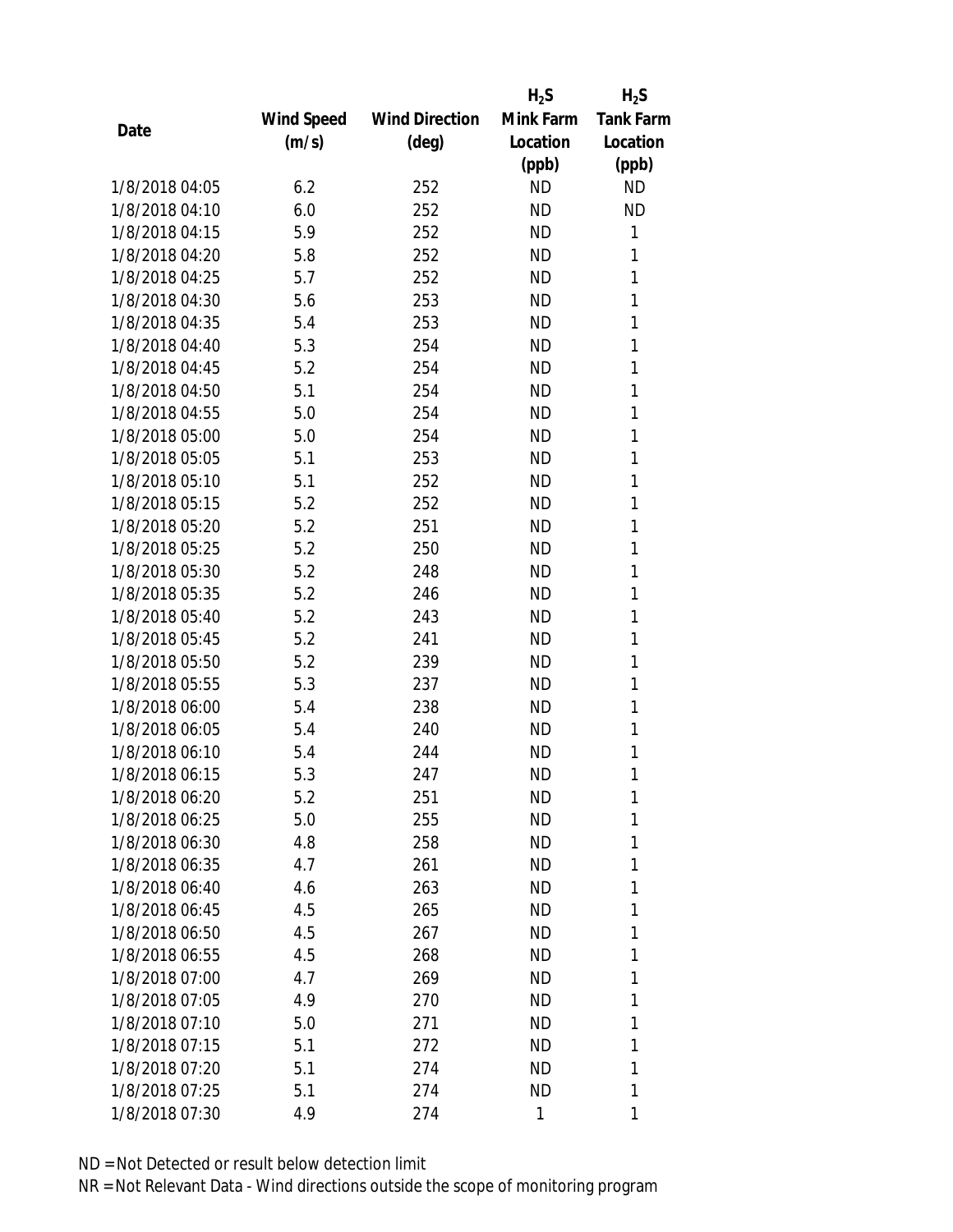|                |            |                       | $H_2S$         | $H_2S$           |
|----------------|------------|-----------------------|----------------|------------------|
|                | Wind Speed | <b>Wind Direction</b> | Mink Farm      | <b>Tank Farm</b> |
| Date           | (m/s)      | $(\text{deg})$        | Location       | Location         |
|                |            |                       | (ppb)          | (ppb)            |
| 1/8/2018 07:35 | 4.8        | 273                   | <b>ND</b>      | 1                |
| 1/8/2018 07:40 | 4.6        | 272                   | <b>ND</b>      | 1                |
| 1/8/2018 07:45 | 4.4        | 270                   | <b>ND</b>      | 1                |
| 1/8/2018 07:50 | 4.2        | 268                   | <b>ND</b>      | 1                |
| 1/8/2018 07:55 | 4.0        | 267                   | <b>ND</b>      | 1                |
| 1/8/2018 08:00 | 3.8        | 266                   | <b>ND</b>      | 1                |
| 1/8/2018 08:05 | 3.7        | 265                   | <b>ND</b>      | <b>ND</b>        |
| 1/8/2018 08:10 | 3.6        | 264                   | <b>ND</b>      | <b>ND</b>        |
| 1/8/2018 08:15 | 3.5        | 264                   | <b>ND</b>      | <b>ND</b>        |
| 1/8/2018 08:20 | 3.4        | 264                   | <b>ND</b>      | <b>ND</b>        |
| 1/8/2018 08:25 | 3.3        | 263                   | <b>ND</b>      | <b>ND</b>        |
| 1/8/2018 08:30 | 3.3        | 264                   | <b>ND</b>      | <b>ND</b>        |
| 1/8/2018 08:35 | 3.4        | 264                   | <b>ND</b>      | <b>ND</b>        |
| 1/8/2018 08:40 | 3.4        | 265                   | <b>ND</b>      | <b>ND</b>        |
| 1/8/2018 08:45 | 3.4        | 265                   | <b>ND</b>      | <b>ND</b>        |
| 1/8/2018 08:50 | 3.5        | 267                   | <b>ND</b>      | <b>ND</b>        |
| 1/8/2018 08:55 | 3.6        | 269                   | <b>ND</b>      | 1                |
| 1/8/2018 09:00 | 3.6        | 271                   | <b>ND</b>      | 1                |
| 1/8/2018 09:05 | 3.7        | 273                   | 1              | 1                |
| 1/8/2018 09:10 | 3.8        | 275                   | 1              | 1                |
| 1/8/2018 09:15 | 3.9        | 277                   | 1              | <b>NR</b>        |
| 1/8/2018 09:20 | 4.0        | 278                   | 1              | <b>NR</b>        |
| 1/8/2018 09:25 | 4.0        | 279                   | 1              | <b>NR</b>        |
| 1/8/2018 09:30 | 4.0        | 280                   | <b>ND</b>      | <b>NR</b>        |
| 1/8/2018 09:35 | 4.0        | 281                   | <b>ND</b>      | <b>NR</b>        |
| 1/8/2018 09:40 | 4.0        | 281                   | <b>ND</b>      | <b>NR</b>        |
| 1/8/2018 09:45 | 3.9        | 282                   | <b>ND</b>      | <b>NR</b>        |
| 1/8/2018 09:50 | 3.9        | 282                   | <b>ND</b>      | <b>NR</b>        |
| 1/8/2018 09:55 | 3.9        | 281                   | <b>ND</b>      | <b>NR</b>        |
| 1/8/2018 10:00 | 3.9        | 279                   | <b>ND</b>      | <b>NR</b>        |
| 1/8/2018 10:05 | 3.9        | 277                   | <b>ND</b>      | <b>NR</b>        |
| 1/8/2018 10:10 | 4.0        | 275                   | 1              | <b>ND</b>        |
| 1/8/2018 10:15 | 4.1        | 274                   | 1              | <b>ND</b>        |
| 1/8/2018 10:20 | 4.2        | 273                   | 1              | 1                |
| 1/8/2018 10:25 | 4.3        | 274                   | 1              | 1                |
| 1/8/2018 10:30 | 4.3        | 274                   | $\overline{2}$ | 1                |
| 1/8/2018 10:35 | 4.3        | 275                   | $\overline{c}$ | 1                |
| 1/8/2018 10:40 | 4.3        | 276                   | $\overline{2}$ | <b>NR</b>        |
| 1/8/2018 10:45 | 4.2        | 277                   | $\overline{2}$ | <b>NR</b>        |
| 1/8/2018 10:50 | 4.2        | 278                   | 2              | <b>NR</b>        |
| 1/8/2018 10:55 | 4.1        | 278                   | $\overline{2}$ | <b>NR</b>        |
| 1/8/2018 11:00 | 4.1        | 278                   | $\overline{c}$ | <b>NR</b>        |
|                |            |                       |                |                  |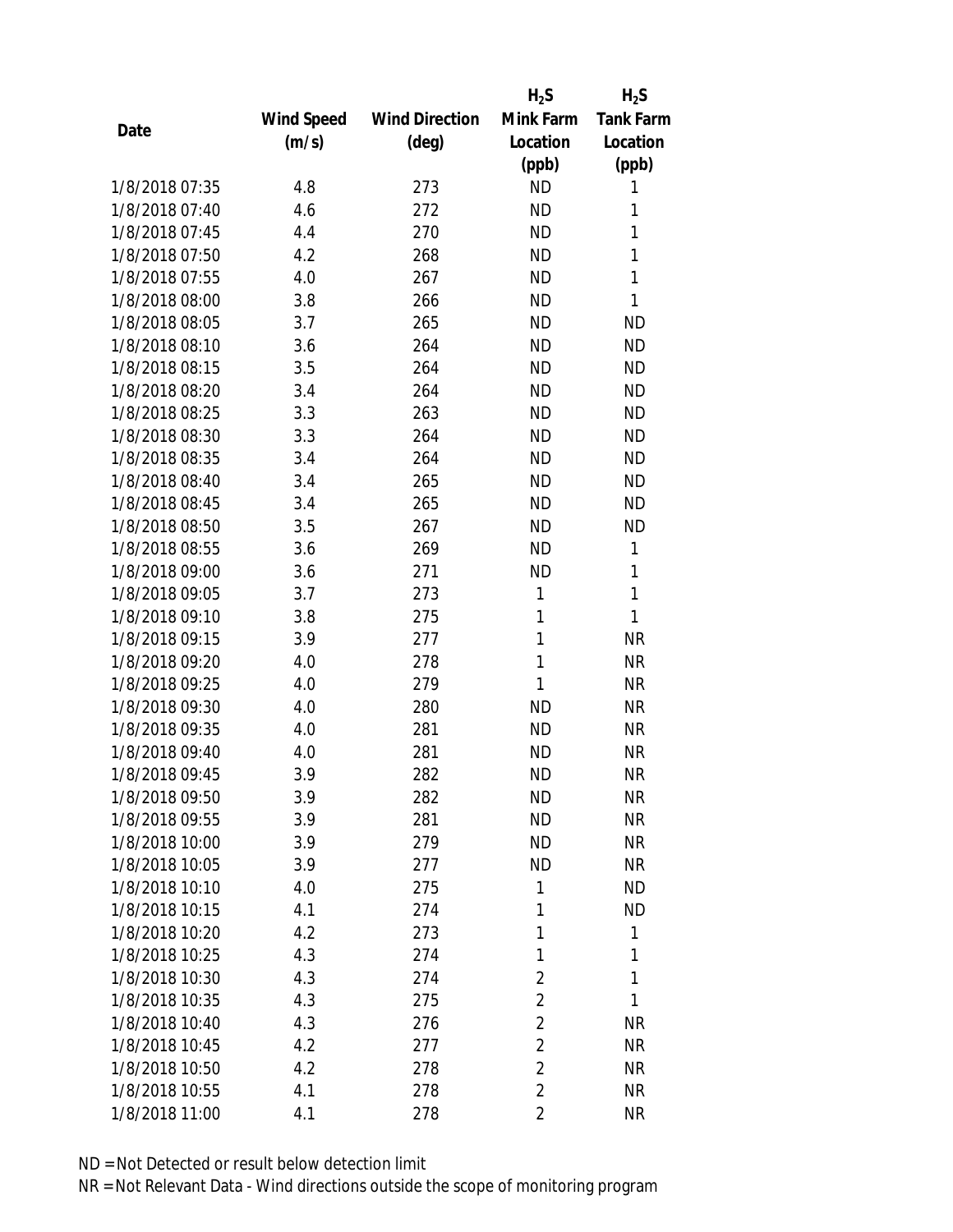|                |            |                       | $H_2S$         | $H_2S$           |
|----------------|------------|-----------------------|----------------|------------------|
|                | Wind Speed | <b>Wind Direction</b> | Mink Farm      | <b>Tank Farm</b> |
| Date           | (m/s)      | $(\text{deg})$        | Location       | Location         |
|                |            |                       | (ppb)          | (ppb)            |
| 1/8/2018 11:05 | 4.0        | 278                   | $\overline{2}$ | <b>NR</b>        |
| 1/8/2018 11:10 | 3.9        | 277                   | 1              | <b>NR</b>        |
| 1/8/2018 11:15 | 3.9        | 276                   | 1              | <b>NR</b>        |
| 1/8/2018 11:20 | 3.9        | 274                   | 1              | $\mathbf{1}$     |
| 1/8/2018 11:25 | 3.9        | 273                   | 1              | 1                |
| 1/8/2018 11:30 | 4.0        | 271                   | 1              | 1                |
| 1/8/2018 11:35 | 4.1        | 270                   | <b>ND</b>      | 1                |
| 1/8/2018 11:40 | 4.3        | 268                   | <b>ND</b>      | 1                |
| 1/8/2018 11:45 | 4.4        | 266                   | <b>ND</b>      | $\mathbf{1}$     |
| 1/8/2018 11:50 | 4.5        | 264                   | <b>ND</b>      | $\mathbf{1}$     |
| 1/8/2018 11:55 | 4.5        | 262                   | <b>ND</b>      | 1                |
| 1/8/2018 12:00 | 4.5        | 261                   | <b>ND</b>      | 1                |
| 1/8/2018 12:05 | 4.5        | 260                   | <b>ND</b>      | $\mathbf{1}$     |
| 1/8/2018 12:10 | 4.4        | 260                   | <b>ND</b>      | 1                |
| 1/8/2018 12:15 | 4.3        | 260                   | <b>ND</b>      | 1                |
| 1/8/2018 12:20 | 4.3        | 259                   | <b>ND</b>      | 1                |
| 1/8/2018 12:25 | 4.3        | 258                   | <b>ND</b>      | 1                |
| 1/8/2018 12:30 | 4.4        | 256                   | <b>ND</b>      | $\mathbf{1}$     |
| 1/8/2018 12:35 | 4.5        | 254                   | <b>ND</b>      | <b>ND</b>        |
| 1/8/2018 12:40 | 4.7        | 253                   | <b>ND</b>      | <b>ND</b>        |
| 1/8/2018 12:45 | 4.8        | 252                   | <b>ND</b>      | <b>ND</b>        |
| 1/8/2018 12:50 | 5.0        | 253                   | <b>ND</b>      | <b>ND</b>        |
| 1/8/2018 12:55 | 5.1        | 253                   | <b>ND</b>      | <b>ND</b>        |
| 1/8/2018 13:00 | 5.2        | 254                   | <b>ND</b>      | <b>ND</b>        |
| 1/8/2018 13:05 | 5.2        | 254                   | <b>ND</b>      | <b>ND</b>        |
| 1/8/2018 13:10 | 5.3        | 254                   | <b>ND</b>      | <b>ND</b>        |
| 1/8/2018 13:15 | 5.4        | 254                   | <b>ND</b>      | <b>ND</b>        |
| 1/8/2018 13:20 | 5.5        | 253                   | ND             | ND               |
| 1/8/2018 13:25 | 5.6        | 252                   | <b>ND</b>      | <b>ND</b>        |
| 1/8/2018 13:30 | 5.7        | 252                   | ND             | 1                |
| 1/8/2018 13:35 | 5.6        | 252                   | <b>ND</b>      | 1                |
| 1/8/2018 13:40 | 5.5        | 253                   | <b>ND</b>      | 1                |
| 1/8/2018 13:45 | 5.4        | 254                   | ND             | 1                |
| 1/8/2018 13:50 | 5.2        | 256                   | <b>ND</b>      | 1                |
| 1/8/2018 13:55 | 5.0        | 258                   | ND             | 1                |
| 1/8/2018 14:00 | 4.9        | 260                   | ND             | <b>ND</b>        |
| 1/8/2018 14:05 | 4.9        | 263                   | ND             | <b>ND</b>        |
| 1/8/2018 14:10 | 4.9        | 265                   | ND             | <b>ND</b>        |
| 1/8/2018 14:15 | 4.9        | 266                   | <b>ND</b>      | <b>ND</b>        |
| 1/8/2018 14:20 | 5.0        | 266                   | ND             | ND               |
| 1/8/2018 14:25 | 5.0        | 266                   | ND             | <b>ND</b>        |
| 1/8/2018 14:30 | 5.0        | 264                   | <b>ND</b>      | 1                |
|                |            |                       |                |                  |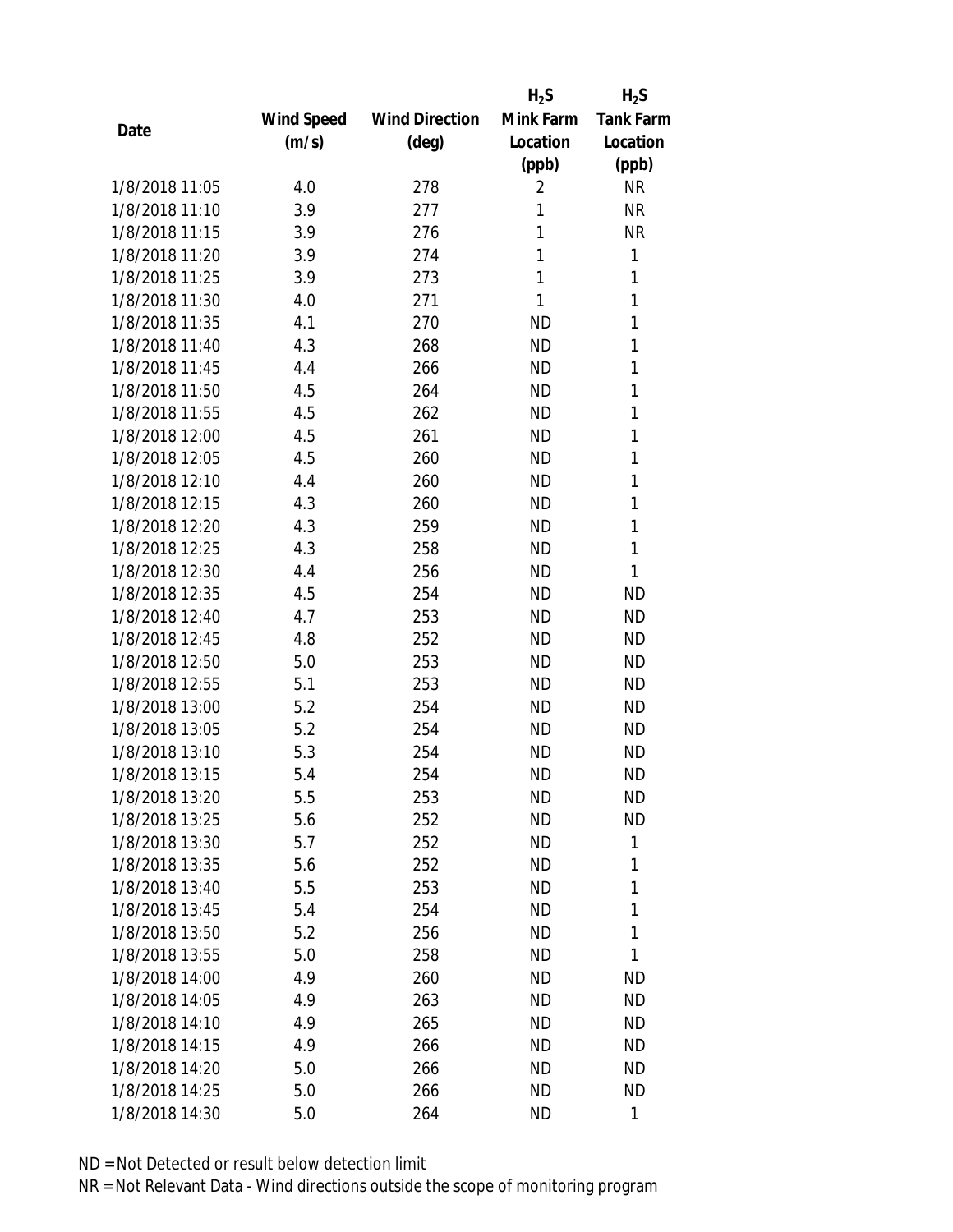|                |            |                       | $H_2S$    | $H_2S$           |
|----------------|------------|-----------------------|-----------|------------------|
|                | Wind Speed | <b>Wind Direction</b> | Mink Farm | <b>Tank Farm</b> |
| Date           | (m/s)      | $(\text{deg})$        | Location  | Location         |
|                |            |                       | (ppb)     | (ppb)            |
| 1/8/2018 14:35 | 4.9        | 261                   | <b>ND</b> | 1                |
| 1/8/2018 14:40 | 4.8        | 258                   | <b>ND</b> | 1                |
| 1/8/2018 14:45 | 4.6        | 255                   | <b>ND</b> | $\mathbf{1}$     |
| 1/8/2018 14:50 | 4.5        | 253                   | <b>ND</b> | 1                |
| 1/8/2018 14:55 | 4.4        | 251                   | <b>ND</b> | 1                |
| 1/8/2018 15:00 | 4.3        | 249                   | <b>ND</b> | $\mathbf{1}$     |
| 1/8/2018 15:05 | 4.3        | 249                   | <b>ND</b> | $\mathbf{1}$     |
| 1/8/2018 15:10 | 4.3        | 248                   | <b>ND</b> | $\mathbf{1}$     |
| 1/8/2018 15:15 | 4.3        | 248                   | <b>ND</b> | $\mathbf{1}$     |
| 1/8/2018 15:20 | 4.4        | 248                   | <b>ND</b> | $\mathbf{1}$     |
| 1/8/2018 15:25 | 4.4        | 249                   | <b>ND</b> | $\mathbf{1}$     |
| 1/8/2018 15:30 | 4.4        | 249                   | <b>ND</b> | 1                |
| 1/8/2018 15:35 | 4.4        | 249                   | <b>ND</b> | <b>ND</b>        |
| 1/8/2018 15:40 | 4.5        | 250                   | <b>ND</b> | <b>ND</b>        |
| 1/8/2018 15:45 | 4.5        | 251                   | <b>ND</b> | <b>ND</b>        |
| 1/8/2018 15:50 | 4.6        | 252                   | <b>ND</b> | <b>ND</b>        |
| 1/8/2018 15:55 | 4.7        | 253                   | <b>ND</b> | <b>ND</b>        |
| 1/8/2018 16:00 | 4.8        | 253                   | <b>ND</b> | <b>ND</b>        |
| 1/8/2018 16:05 | 4.9        | 254                   | <b>ND</b> | <b>ND</b>        |
| 1/8/2018 16:10 | 5.0        | 254                   | <b>ND</b> | <b>ND</b>        |
| 1/8/2018 16:15 | 5.1        | 253                   | <b>ND</b> | <b>ND</b>        |
| 1/8/2018 16:20 | 5.1        | 252                   | <b>ND</b> | $\mathbf{1}$     |
| 1/8/2018 16:25 | 5.1        | 251                   | <b>ND</b> | 1                |
| 1/8/2018 16:30 | 5.1        | 251                   | <b>ND</b> | $\mathbf{1}$     |
| 1/8/2018 16:35 | 5.1        | 250                   | <b>ND</b> | 1                |
| 1/8/2018 16:40 | 5.1        | 249                   | <b>ND</b> | <b>ND</b>        |
| 1/8/2018 16:45 | 5.1        | 250                   | <b>ND</b> | <b>ND</b>        |
| 1/8/2018 16:50 | 5.1        | 250                   | ND        | ND               |
| 1/8/2018 16:55 | 5.1        | 250                   | <b>ND</b> | <b>ND</b>        |
| 1/8/2018 17:00 | 5.2        | 250                   | ND        | <b>ND</b>        |
| 1/8/2018 17:05 | 5.1        | 251                   | <b>ND</b> | <b>ND</b>        |
| 1/8/2018 17:10 | 5.1        | 251                   | <b>ND</b> | <b>ND</b>        |
| 1/8/2018 17:15 | 5.0        | 250                   | ND        | <b>ND</b>        |
| 1/8/2018 17:20 | 4.8        | 250                   | <b>ND</b> | <b>ND</b>        |
| 1/8/2018 17:25 | 4.7        | 249                   | ND        | ND               |
| 1/8/2018 17:30 | 4.6        | 249                   | <b>ND</b> | <b>ND</b>        |
| 1/8/2018 17:35 | 4.6        | 248                   | ND.       | 1                |
| 1/8/2018 17:40 | 4.7        | 248                   | ND        | 1                |
| 1/8/2018 17:45 | 4.7        | 248                   | <b>ND</b> | 1                |
| 1/8/2018 17:50 | 4.7        | 247                   | ND        | 1                |
| 1/8/2018 17:55 | 4.7        | 246                   | <b>ND</b> | 1                |
| 1/8/2018 18:00 | 4.5        | 244                   | <b>ND</b> | 1                |
|                |            |                       |           |                  |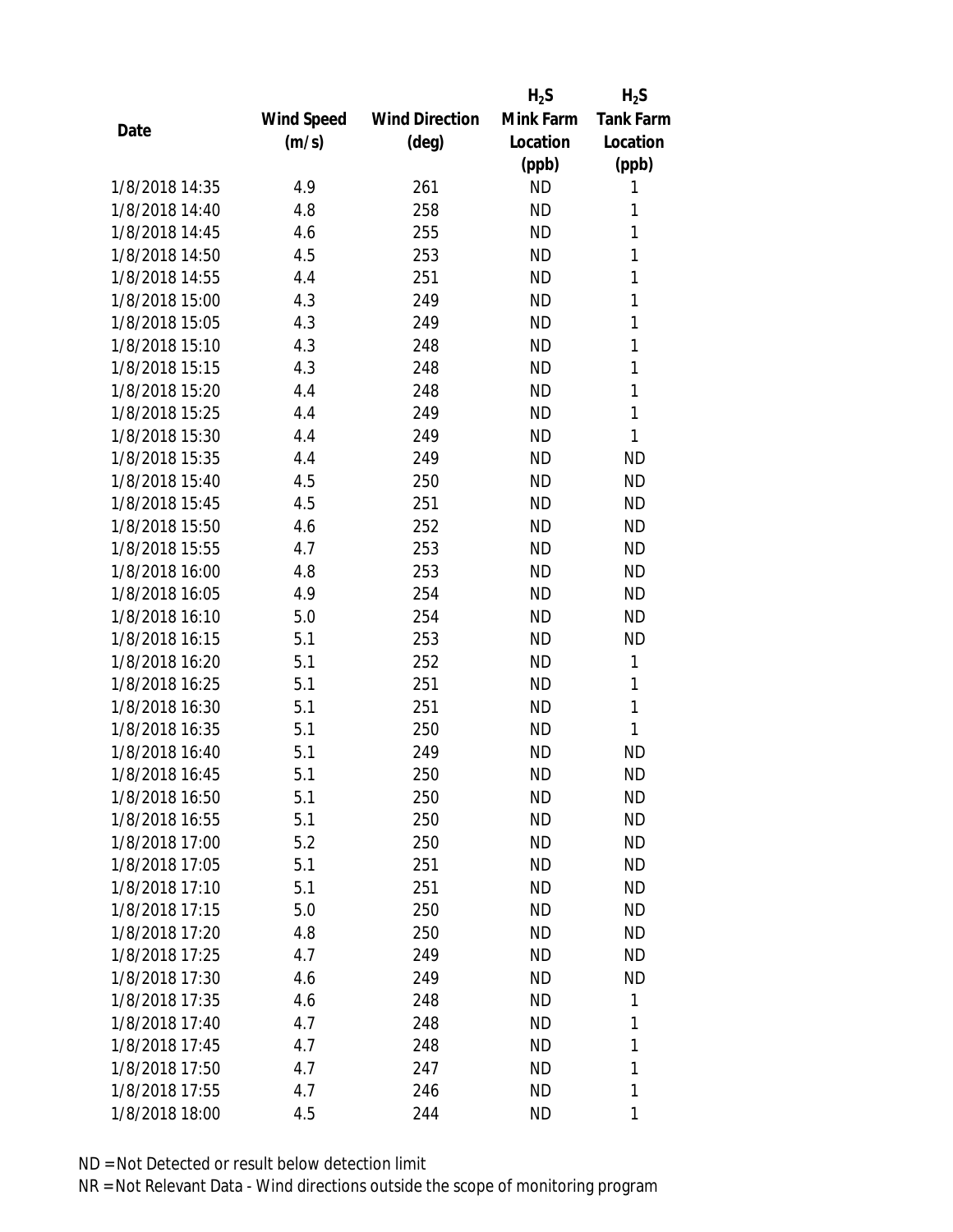|                |                   |                       | $H_2S$    | $H_2S$           |
|----------------|-------------------|-----------------------|-----------|------------------|
|                | <b>Wind Speed</b> | <b>Wind Direction</b> | Mink Farm | <b>Tank Farm</b> |
| Date           | (m/s)             | $(\text{deg})$        | Location  | Location         |
|                |                   |                       | (ppb)     | (ppb)            |
| 1/8/2018 18:05 | 4.2               | 241                   | <b>ND</b> | 1                |
| 1/8/2018 18:10 | 3.9               | 238                   | <b>ND</b> | 1                |
| 1/8/2018 18:15 | 3.7               | 236                   | <b>ND</b> | 1                |
| 1/8/2018 18:20 | 3.6               | 233                   | <b>ND</b> | 1                |
| 1/8/2018 18:25 | 3.5               | 231                   | <b>ND</b> | 1                |
| 1/8/2018 18:30 | 3.6               | 229                   | <b>NR</b> | 1                |
| 1/8/2018 18:35 | 3.8               | 228                   | <b>NR</b> | 1                |
| 1/8/2018 18:40 | 4.0               | 226                   | <b>NR</b> | <b>ND</b>        |
| 1/8/2018 18:45 | 4.2               | 224                   | <b>NR</b> | <b>ND</b>        |
| 1/8/2018 18:50 | 4.3               | 223                   | <b>NR</b> | <b>ND</b>        |
| 1/8/2018 18:55 | 4.4               | 222                   | <b>NR</b> | <b>ND</b>        |
| 1/8/2018 19:00 | 4.4               | 220                   | <b>NR</b> | <b>ND</b>        |
| 1/8/2018 19:05 | 4.4               | 220                   | <b>NR</b> | <b>ND</b>        |
| 1/8/2018 19:10 | 4.3               | 219                   | <b>NR</b> | <b>ND</b>        |
| 1/8/2018 19:15 | 4.3               | 219                   | <b>NR</b> | <b>ND</b>        |
| 1/8/2018 19:20 | 4.3               | 219                   | <b>NR</b> | <b>ND</b>        |
| 1/8/2018 19:25 | 4.3               | 219                   | <b>NR</b> | <b>ND</b>        |
| 1/8/2018 19:30 | 4.4               | 218                   | <b>NR</b> | <b>ND</b>        |
| 1/8/2018 19:35 | 4.4               | 218                   | <b>NR</b> | <b>ND</b>        |
| 1/8/2018 19:40 | 4.4               | 217                   | <b>NR</b> | <b>ND</b>        |
| 1/8/2018 19:45 | 4.4               | 217                   | <b>NR</b> | <b>ND</b>        |
| 1/8/2018 19:50 | 4.3               | 217                   | <b>NR</b> | <b>ND</b>        |
| 1/8/2018 19:55 | 4.3               | 216                   | <b>NR</b> | $\mathbf{1}$     |
| 1/8/2018 20:00 | 4.2               | 217                   | <b>NR</b> | 1                |
| 1/8/2018 20:05 | 4.1               | 218                   | <b>NR</b> | 1                |
| 1/8/2018 20:10 | 4.1               | 219                   | <b>NR</b> | 1                |
| 1/8/2018 20:15 | 4.0               | 219                   | <b>NR</b> | 1                |
| 1/8/2018 20:20 | 4.0               | 220                   | NR        | 1                |
| 1/8/2018 20:25 | 4.0               | 221                   | <b>NR</b> | 1                |
| 1/8/2018 20:30 | 4.1               | 222                   | NR        | 1                |
| 1/8/2018 20:35 | 4.2               | 222                   | NR        | 1                |
| 1/8/2018 20:40 | 4.2               | 223                   | <b>NR</b> | 1                |
| 1/8/2018 20:45 | 4.2               | 225                   | NR        | 1                |
| 1/8/2018 20:50 | 4.3               | 227                   | <b>NR</b> | 1                |
| 1/8/2018 20:55 | 4.3               | 229                   | NR        | 1                |
| 1/8/2018 21:00 | 4.3               | 232                   | ND        | 1                |
| 1/8/2018 21:05 | 4.3               | 235                   | ND        | 1                |
| 1/8/2018 21:10 | 4.4               | 238                   | ND        | 1                |
| 1/8/2018 21:15 | 4.5               | 241                   | <b>ND</b> | 1                |
| 1/8/2018 21:20 | 4.6               | 244                   | ND        | 1                |
|                |                   |                       |           |                  |
| 1/8/2018 21:25 | 4.6               | 245                   | ND        | 1                |
| 1/8/2018 21:30 | 4.6               | 246                   | ND        | 1                |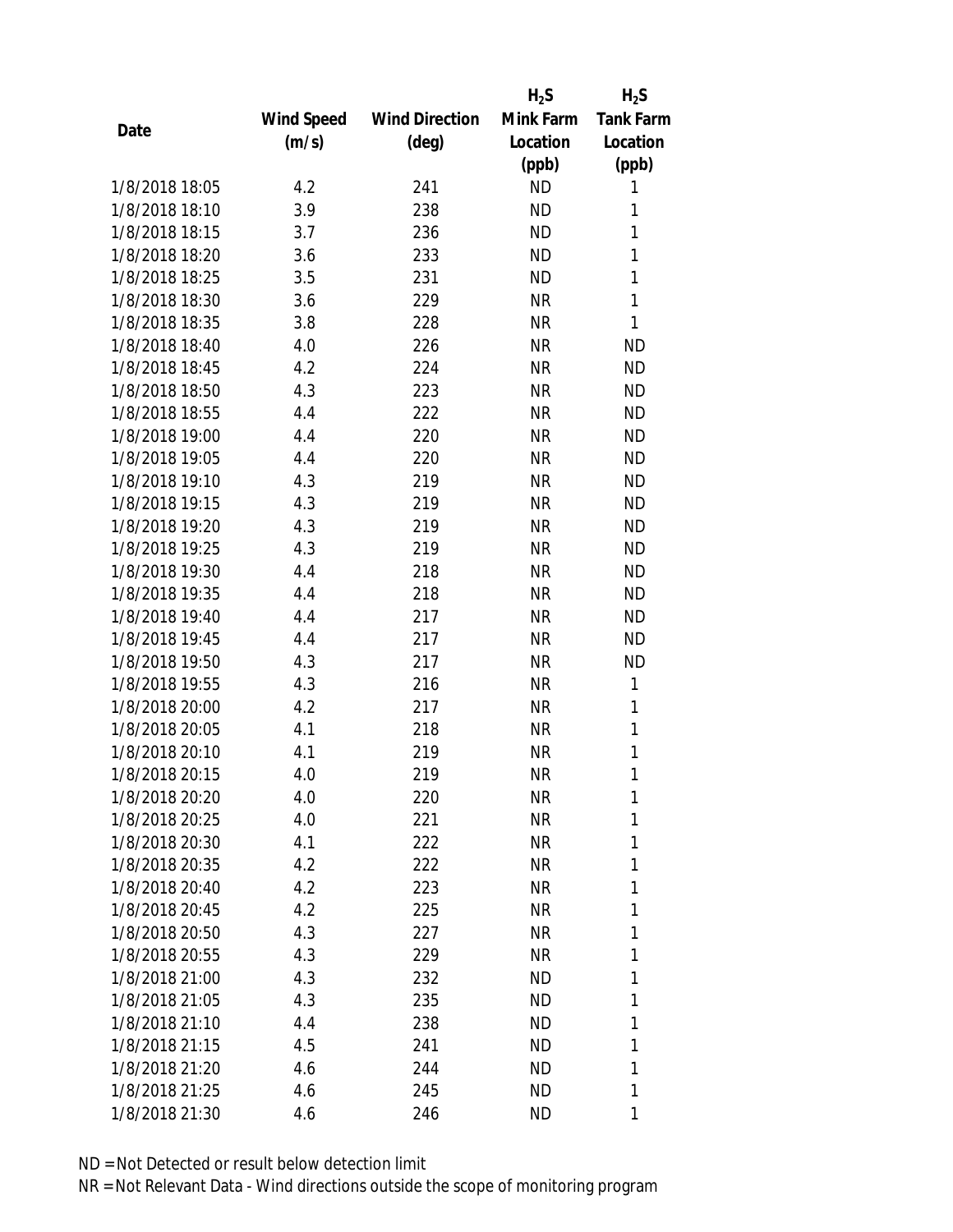|                |            |                       | $H_2S$    | $H_2S$           |
|----------------|------------|-----------------------|-----------|------------------|
|                | Wind Speed | <b>Wind Direction</b> | Mink Farm | <b>Tank Farm</b> |
| Date           | (m/s)      | $(\text{deg})$        | Location  | Location         |
|                |            |                       | (ppb)     | (ppb)            |
| 1/8/2018 21:35 | 4.6        | 247                   | <b>ND</b> | 1                |
| 1/8/2018 21:40 | 4.5        | 247                   | <b>ND</b> | 1                |
| 1/8/2018 21:45 | 4.5        | 246                   | <b>ND</b> | 1                |
| 1/8/2018 21:50 | 4.4        | 246                   | <b>ND</b> | 1                |
| 1/8/2018 21:55 | 4.4        | 246                   | <b>ND</b> | 1                |
| 1/8/2018 22:00 | 4.5        | 246                   | <b>ND</b> | 1                |
| 1/8/2018 22:05 | 4.5        | 246                   | <b>ND</b> | 1                |
| 1/8/2018 22:10 | 4.6        | 247                   | <b>ND</b> | 1                |
| 1/8/2018 22:15 | 4.6        | 246                   | <b>ND</b> | 1                |
| 1/8/2018 22:20 | 4.6        | 246                   | <b>ND</b> | 1                |
| 1/8/2018 22:25 | 4.6        | 245                   | <b>ND</b> | 1                |
| 1/8/2018 22:30 | 4.6        | 244                   | <b>ND</b> | 1                |
| 1/8/2018 22:35 | 4.5        | 243                   | <b>ND</b> | 1                |
| 1/8/2018 22:40 | 4.4        | 243                   | <b>ND</b> | 1                |
| 1/8/2018 22:45 | 4.4        | 244                   | <b>ND</b> | 1                |
| 1/8/2018 22:50 | 4.5        | 245                   | <b>ND</b> | 1                |
| 1/8/2018 22:55 | 4.5        | 247                   | <b>ND</b> | 1                |
| 1/8/2018 23:00 | 4.6        | 248                   | <b>ND</b> | $\mathbf{1}$     |
| 1/8/2018 23:05 | 4.6        | 249                   | <b>ND</b> | $\mathbf{1}$     |
| 1/8/2018 23:10 | 4.7        | 250                   | <b>ND</b> | $\mathbf{1}$     |
| 1/8/2018 23:15 | 4.7        | 251                   | <b>ND</b> | <b>ND</b>        |
| 1/8/2018 23:20 | 4.6        | 251                   | <b>ND</b> | <b>ND</b>        |
| 1/8/2018 23:25 | 4.6        | 252                   | <b>ND</b> | <b>ND</b>        |
| 1/8/2018 23:30 | 4.6        | 252                   | <b>ND</b> | <b>ND</b>        |
| 1/8/2018 23:35 | 4.5        | 252                   | <b>ND</b> | <b>ND</b>        |
| 1/8/2018 23:40 | 4.5        | 252                   | <b>ND</b> | <b>ND</b>        |
| 1/8/2018 23:45 | 4.5        | 252                   | <b>ND</b> | <b>ND</b>        |
| 1/8/2018 23:50 | 4.4        | 252                   | <b>ND</b> | <b>ND</b>        |
| 1/8/2018 23:55 | 4.4        | 252                   | <b>ND</b> | <b>ND</b>        |
| 1/8/2018 24:00 | 4.4        | 252                   | <b>ND</b> | <b>ND</b>        |
| 1/9/2018 00:05 | 4.3        | 252                   | <b>ND</b> | <b>ND</b>        |
| 1/9/2018 00:10 | 4.2        | 252                   | <b>ND</b> | <b>ND</b>        |
| 1/9/2018 00:15 | 4.2        | 251                   | <b>ND</b> | <b>ND</b>        |
| 1/9/2018 00:20 | 4.1        | 251                   | <b>ND</b> | <b>ND</b>        |
| 1/9/2018 00:25 | 4.1        | 251                   | <b>ND</b> | <b>ND</b>        |
| 1/9/2018 00:30 | 4.0        | 251                   | <b>ND</b> | <b>ND</b>        |
| 1/9/2018 00:35 | 3.9        | 251                   | ND        | <b>ND</b>        |
| 1/9/2018 00:40 | 3.9        | 252                   | <b>ND</b> | <b>ND</b>        |
| 1/9/2018 00:45 | 3.9        | 252                   | <b>ND</b> | <b>ND</b>        |
| 1/9/2018 00:50 | 3.8        | 252                   | <b>ND</b> | <b>ND</b>        |
| 1/9/2018 00:55 | 3.7        | 251                   | <b>ND</b> | 1                |
| 1/9/2018 01:00 | 3.5        | 249                   | <b>ND</b> | 1                |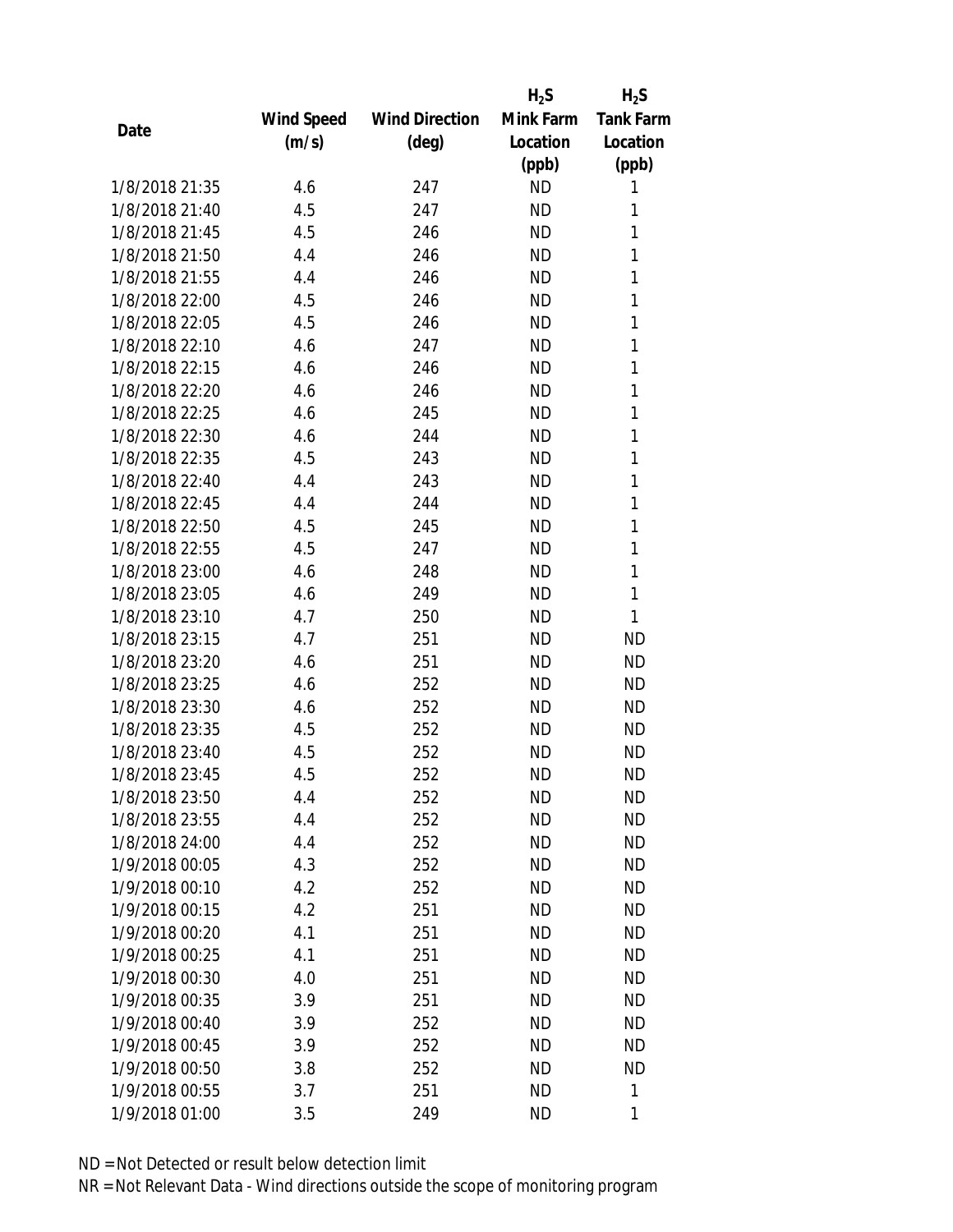|                |            |                       | $H_2S$    | $H_2S$           |
|----------------|------------|-----------------------|-----------|------------------|
|                | Wind Speed | <b>Wind Direction</b> | Mink Farm | <b>Tank Farm</b> |
| Date           | (m/s)      | $(\text{deg})$        | Location  | Location         |
|                |            |                       | (ppb)     | (ppb)            |
| 1/9/2018 01:05 | 3.4        | 247                   | <b>ND</b> | 1                |
| 1/9/2018 01:10 | 3.1        | 243                   | <b>ND</b> | 1                |
| 1/9/2018 01:15 | 2.9        | 239                   | <b>ND</b> | 1                |
| 1/9/2018 01:20 | 2.7        | 235                   | <b>ND</b> | 1                |
| 1/9/2018 01:25 | 2.5        | 231                   | <b>ND</b> | 1                |
| 1/9/2018 01:30 | 2.4        | 229                   | <b>NR</b> | 1                |
| 1/9/2018 01:35 | 2.3        | 226                   | <b>NR</b> | 1                |
| 1/9/2018 01:40 | 2.3        | 225                   | <b>NR</b> | 1                |
| 1/9/2018 01:45 | 2.3        | 224                   | <b>NR</b> | 1                |
| 1/9/2018 01:50 | 2.3        | 224                   | <b>NR</b> | 1                |
| 1/9/2018 01:55 | 2.4        | 223                   | <b>NR</b> | 1                |
| 1/9/2018 02:00 | 2.4        | 223                   | <b>NR</b> | 1                |
| 1/9/2018 02:05 | 2.4        | 223                   | <b>NR</b> | 1                |
| 1/9/2018 02:10 | 2.4        | 223                   | <b>NR</b> | 1                |
| 1/9/2018 02:15 | 2.4        | 223                   | <b>NR</b> | 1                |
| 1/9/2018 02:20 | 2.4        | 223                   | <b>NR</b> | 1                |
| 1/9/2018 02:25 | 2.3        | 223                   | <b>NR</b> | 1                |
| 1/9/2018 02:30 | 2.3        | 222                   | <b>NR</b> | <b>ND</b>        |
| 1/9/2018 02:35 | 2.3        | 221                   | <b>NR</b> | <b>ND</b>        |
| 1/9/2018 02:40 | 2.3        | 220                   | <b>NR</b> | <b>ND</b>        |
| 1/9/2018 02:45 | 2.2        | 220                   | <b>NR</b> | <b>ND</b>        |
| 1/9/2018 02:50 | 2.2        | 219                   | <b>NR</b> | <b>ND</b>        |
| 1/9/2018 02:55 | 2.2        | 218                   | <b>NR</b> | <b>ND</b>        |
| 1/9/2018 03:00 | 2.2        | 218                   | <b>NR</b> | <b>ND</b>        |
| 1/9/2018 03:05 | 2.2        | 217                   | <b>NR</b> | <b>ND</b>        |
| 1/9/2018 03:10 | 2.3        | 217                   | <b>NR</b> | <b>ND</b>        |
| 1/9/2018 03:15 | 2.3        | 216                   | <b>NR</b> | <b>ND</b>        |
| 1/9/2018 03:20 | 2.3        | 216                   | ΝR        | <b>ND</b>        |
| 1/9/2018 03:25 | 2.4        | 216                   | <b>NR</b> | <b>ND</b>        |
| 1/9/2018 03:30 | 2.5        | 216                   | NR        | <b>ND</b>        |
| 1/9/2018 03:35 | 2.5        | 217                   | <b>NR</b> | <b>ND</b>        |
| 1/9/2018 03:40 | 2.6        | 217                   | <b>NR</b> | <b>ND</b>        |
| 1/9/2018 03:45 | 2.6        | 218                   | <b>NR</b> | <b>ND</b>        |
| 1/9/2018 03:50 | 2.6        | 218                   | <b>NR</b> | <b>ND</b>        |
| 1/9/2018 03:55 | 2.5        | 217                   | <b>NR</b> | <b>ND</b>        |
| 1/9/2018 04:00 | 2.3        | 217                   | <b>NR</b> | 1                |
| 1/9/2018 04:05 | 2.2        | 216                   | <b>NR</b> | 1                |
| 1/9/2018 04:10 | 2.0        | 215                   | <b>NR</b> | 1                |
| 1/9/2018 04:15 | 1.8        | 215                   | <b>NR</b> | 1                |
| 1/9/2018 04:20 | 1.7        | 215                   | <b>NR</b> | 1                |
| 1/9/2018 04:25 | 1.7        | 216                   | <b>NR</b> | 1                |
| 1/9/2018 04:30 | 1.7        | 218                   | <b>NR</b> | 1                |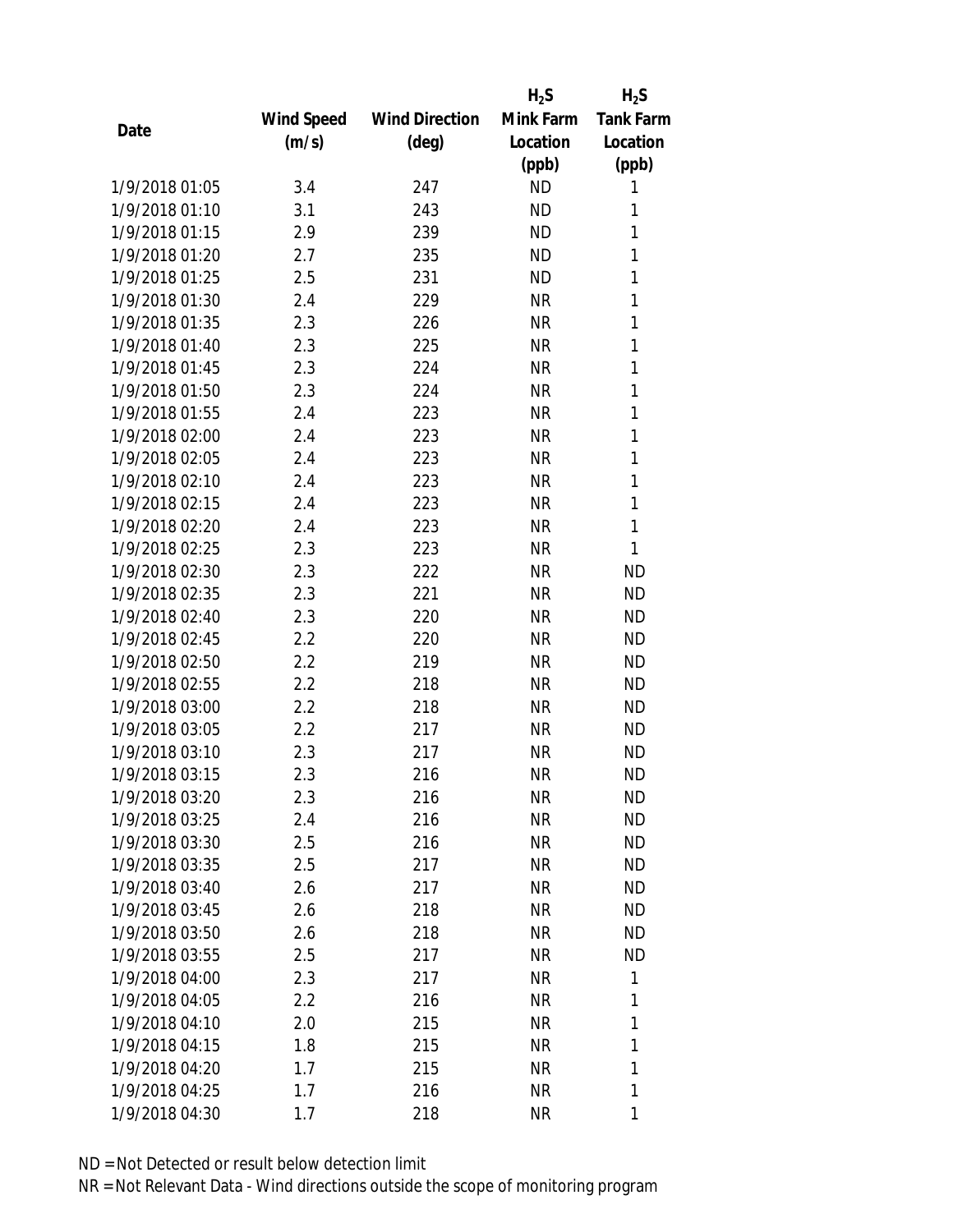|                |                   |                       | $H_2S$    | $H_2S$           |
|----------------|-------------------|-----------------------|-----------|------------------|
|                | <b>Wind Speed</b> | <b>Wind Direction</b> | Mink Farm | <b>Tank Farm</b> |
| Date           | (m/s)             | $(\text{deg})$        | Location  | Location         |
|                |                   |                       | (ppb)     | (ppb)            |
| 1/9/2018 04:35 | 1.7               | 221                   | <b>NR</b> | 1                |
| 1/9/2018 04:40 | 1.9               | 224                   | <b>NR</b> | 1                |
| 1/9/2018 04:45 | 2.0               | 226                   | <b>NR</b> | <b>ND</b>        |
| 1/9/2018 04:50 | 2.1               | 229                   | <b>NR</b> | <b>ND</b>        |
| 1/9/2018 04:55 | 2.2               | 230                   | <b>ND</b> | <b>ND</b>        |
| 1/9/2018 05:00 | 2.4               | 230                   | <b>ND</b> | <b>ND</b>        |
| 1/9/2018 05:05 | 2.5               | 230                   | <b>ND</b> | <b>ND</b>        |
| 1/9/2018 05:10 | 2.5               | 229                   | <b>NR</b> | <b>ND</b>        |
| 1/9/2018 05:15 | 2.5               | 227                   | <b>NR</b> | <b>ND</b>        |
| 1/9/2018 05:20 | 2.5               | 225                   | <b>NR</b> | 1                |
| 1/9/2018 05:25 | 2.5               | 222                   | <b>NR</b> | 1                |
| 1/9/2018 05:30 | 2.4               | 219                   | <b>NR</b> | $\mathbf{1}$     |
| 1/9/2018 05:35 | 2.3               | 215                   | <b>NR</b> | $\mathbf{1}$     |
| 1/9/2018 05:40 | 2.2               | 211                   | <b>NR</b> | $\mathbf{1}$     |
| 1/9/2018 05:45 | 2.2               | 208                   | <b>NR</b> | 1                |
| 1/9/2018 05:50 | 2.1               | 205                   | <b>NR</b> | <b>ND</b>        |
| 1/9/2018 05:55 | 2.1               | 202                   | <b>NR</b> | <b>ND</b>        |
| 1/9/2018 06:00 | 2.1               | 199                   | <b>NR</b> | <b>ND</b>        |
| 1/9/2018 06:05 | 2.1               | 197                   | <b>NR</b> | <b>ND</b>        |
| 1/9/2018 06:10 | 2.1               | 197                   | <b>NR</b> | <b>ND</b>        |
| 1/9/2018 06:15 | 2.1               | 197                   | <b>NR</b> | <b>ND</b>        |
| 1/9/2018 06:20 | 2.1               | 198                   | <b>NR</b> | $\mathbf{1}$     |
| 1/9/2018 06:25 | 2.1               | 198                   | <b>NR</b> | 1                |
| 1/9/2018 06:30 | 2.1               | 198                   | <b>NR</b> | 1                |
| 1/9/2018 06:35 | 2.0               | 197                   | <b>NR</b> | 1                |
| 1/9/2018 06:40 | 1.9               | 195                   | <b>NR</b> | 1                |
| 1/9/2018 06:45 | 1.9               | 192                   | <b>NR</b> | 1                |
| 1/9/2018 06:50 | 1.8               | 191                   | NR        | 1                |
| 1/9/2018 06:55 | 1.8               | 190                   | <b>NR</b> | 1                |
| 1/9/2018 07:00 | 1.7               | 190                   | NR        | 1                |
| 1/9/2018 07:05 | 1.7               | 189                   | <b>NR</b> | 1                |
| 1/9/2018 07:10 | 1.7               | 188                   | <b>NR</b> | 1                |
| 1/9/2018 07:15 | 1.7               | 186                   | NR        | 1                |
| 1/9/2018 07:20 | 1.7               | 184                   | <b>NR</b> | 1                |
| 1/9/2018 07:25 | 1.6               | 180                   | NR        | 1                |
| 1/9/2018 07:30 | 1.6               | 177                   | <b>NR</b> | 1                |
| 1/9/2018 07:35 | 1.6               | 175                   | NR        | 1                |
| 1/9/2018 07:40 | 1.5               | 174                   | NR        | 1                |
| 1/9/2018 07:45 | 1.5               | 175                   | <b>NR</b> | 1                |
| 1/9/2018 07:50 | 1.5               | 176                   | NR        | 1                |
| 1/9/2018 07:55 | 1.5               | 177                   | <b>NR</b> | 1                |
| 1/9/2018 08:00 | 1.6               | 177                   | <b>NR</b> | 1                |
|                |                   |                       |           |                  |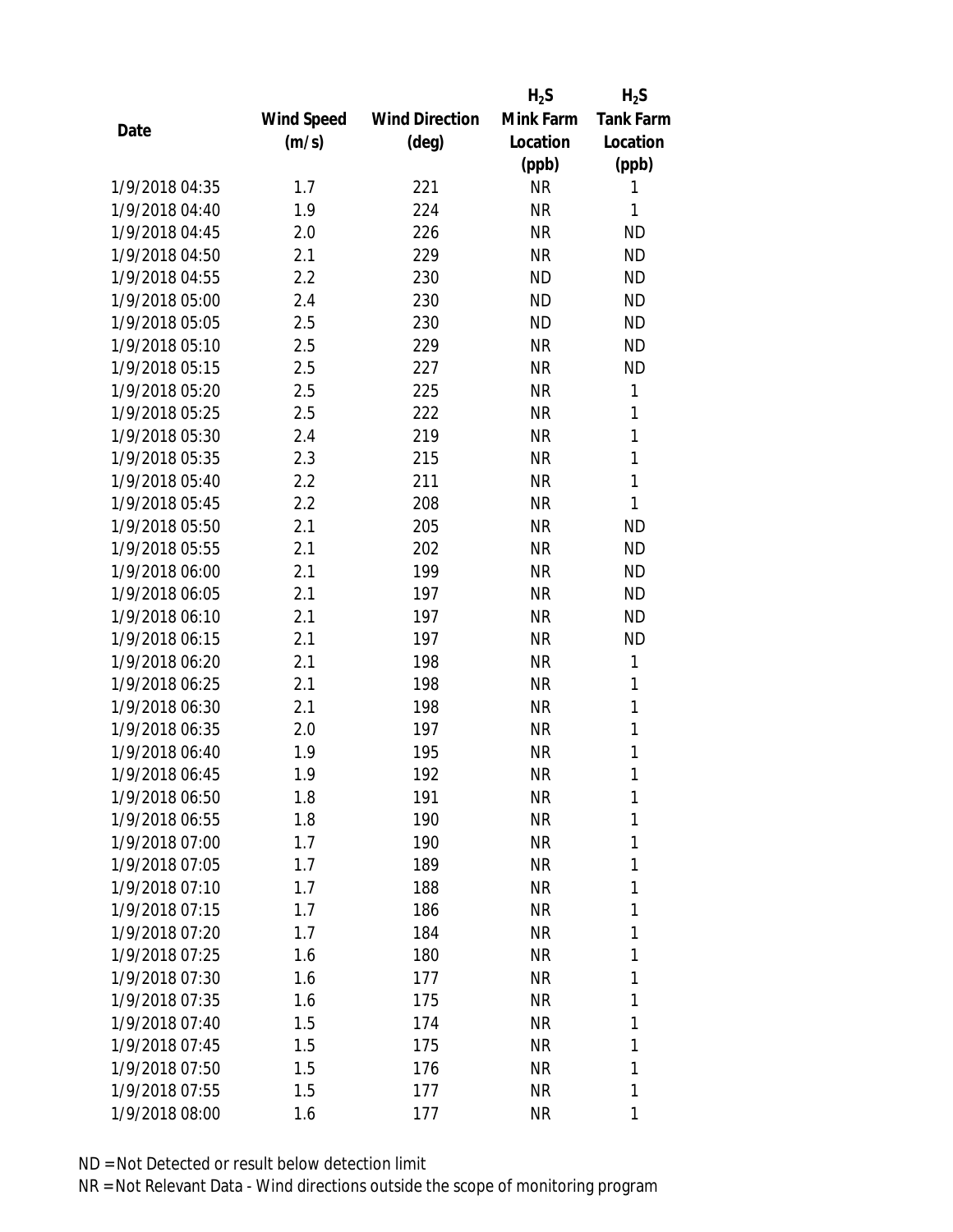|                |            |                       | $H_2S$    | $H_2S$           |
|----------------|------------|-----------------------|-----------|------------------|
|                | Wind Speed | <b>Wind Direction</b> | Mink Farm | <b>Tank Farm</b> |
| Date           | (m/s)      | $(\text{deg})$        | Location  | Location         |
|                |            |                       | (ppb)     | (ppb)            |
| 1/9/2018 08:05 | 1.6        | 177                   | <b>NR</b> | 1                |
| 1/9/2018 08:10 | 1.7        | 176                   | <b>NR</b> | 1                |
| 1/9/2018 08:15 | 1.7        | 174                   | <b>NR</b> | 1                |
| 1/9/2018 08:20 | 1.8        | 172                   | <b>NR</b> | 1                |
| 1/9/2018 08:25 | 1.8        | 171                   | <b>NR</b> | 1                |
| 1/9/2018 08:30 | 1.8        | 170                   | <b>NR</b> | 1                |
| 1/9/2018 08:35 | 1.8        | 170                   | <b>NR</b> | 1                |
| 1/9/2018 08:40 | 1.8        | 172                   | <b>NR</b> | 1                |
| 1/9/2018 08:45 | 1.8        | 173                   | <b>NR</b> | 1                |
| 1/9/2018 08:50 | 1.8        | 176                   | <b>NR</b> | 1                |
| 1/9/2018 08:55 | 1.8        | 179                   | <b>NR</b> | 1                |
| 1/9/2018 09:00 | 1.8        | 180                   | <b>NR</b> | 1                |
| 1/9/2018 09:05 | 1.8        | 181                   | <b>NR</b> | 1                |
| 1/9/2018 09:10 | 1.9        | 182                   | <b>NR</b> | <b>ND</b>        |
| 1/9/2018 09:15 | 1.9        | 183                   | <b>NR</b> | <b>ND</b>        |
| 1/9/2018 09:20 | 2.0        | 183                   | <b>NR</b> | <b>ND</b>        |
| 1/9/2018 09:25 | 2.1        | 183                   | <b>NR</b> | <b>ND</b>        |
| 1/9/2018 09:30 | 2.2        | 183                   | <b>NR</b> | <b>ND</b>        |
| 1/9/2018 09:35 | 2.2        | 183                   | <b>NR</b> | <b>ND</b>        |
| 1/9/2018 09:40 | 2.3        | 182                   | <b>NR</b> | 1                |
| 1/9/2018 09:45 | 2.2        | 181                   | <b>NR</b> | 1                |
| 1/9/2018 09:50 | 2.2        | 181                   | <b>NR</b> | 1                |
| 1/9/2018 09:55 | 2.2        | 182                   | <b>NR</b> | 1                |
| 1/9/2018 10:00 | 2.2        | 183                   | <b>NR</b> | <b>ND</b>        |
| 1/9/2018 10:05 | 2.2        | 185                   | <b>NR</b> | <b>ND</b>        |
| 1/9/2018 10:10 | 2.3        | 188                   | <b>NR</b> | <b>ND</b>        |
| 1/9/2018 10:15 | 2.3        | 192                   | <b>NR</b> | <b>ND</b>        |
| 1/9/2018 10:20 | 2.4        | 195                   | ΝR        | <b>ND</b>        |
| 1/9/2018 10:25 | 2.4        | 197                   | <b>NR</b> | <b>ND</b>        |
| 1/9/2018 10:30 | 2.3        | 199                   | <b>NR</b> | <b>ND</b>        |
| 1/9/2018 10:35 | 2.2        | 201                   | <b>NR</b> | <b>ND</b>        |
| 1/9/2018 10:40 | 2.0        | 200                   | <b>NR</b> | 1                |
| 1/9/2018 10:45 | 1.9        | 196                   | <b>NR</b> | 1                |
| 1/9/2018 10:50 | 1.8        | 190                   | <b>NR</b> | 1                |
| 1/9/2018 10:55 | 1.7        | 183                   | <b>NR</b> | 1                |
| 1/9/2018 11:00 | 1.7        | 174                   | <b>NR</b> | 1                |
| 1/9/2018 11:05 | 1.7        | 165                   | <b>NR</b> | <b>NR</b>        |
| 1/9/2018 11:10 | 1.7        | 158                   | <b>NR</b> | <b>NR</b>        |
| 1/9/2018 11:15 | 1.8        | 154                   | <b>NR</b> | <b>NR</b>        |
| 1/9/2018 11:20 | 1.9        | 153                   | <b>NR</b> | <b>NR</b>        |
| 1/9/2018 11:25 | 1.9        | 153                   | <b>NR</b> | <b>NR</b>        |
| 1/9/2018 11:30 | 2.0        | 155                   | <b>NR</b> | <b>NR</b>        |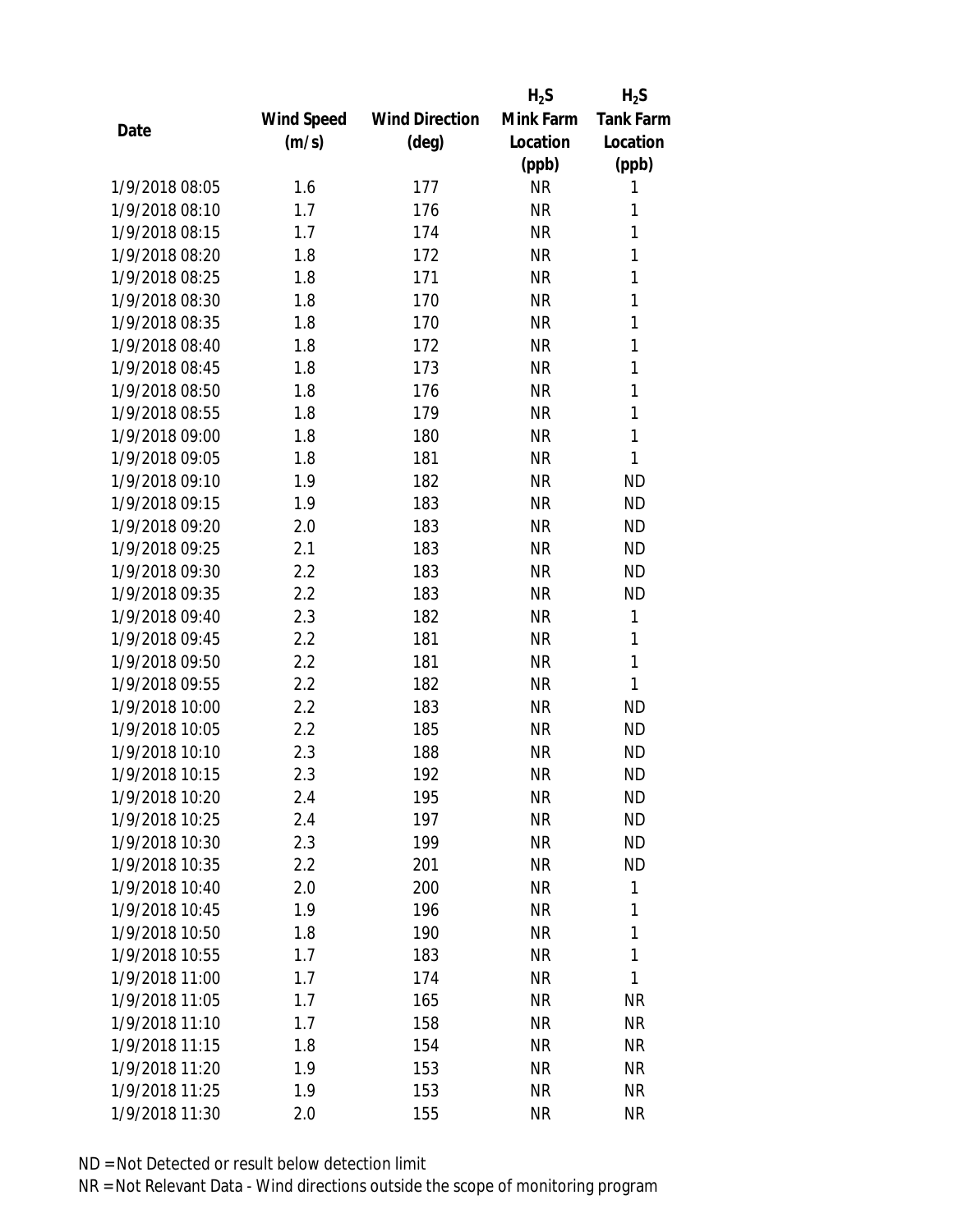|                |                   |                       | $H_2S$    | $H_2S$           |
|----------------|-------------------|-----------------------|-----------|------------------|
|                | <b>Wind Speed</b> | <b>Wind Direction</b> | Mink Farm | <b>Tank Farm</b> |
| Date           | (m/s)             | $(\text{deg})$        | Location  | Location         |
|                |                   |                       | (ppb)     | (ppb)            |
| 1/9/2018 11:35 | 2.1               | 159                   | <b>NR</b> | <b>NR</b>        |
| 1/9/2018 11:40 | 2.1               | 161                   | <b>NR</b> | <b>NR</b>        |
| 1/9/2018 11:45 | 2.1               | 162                   | <b>NR</b> | <b>NR</b>        |
| 1/9/2018 11:50 | 2.1               | 163                   | <b>NR</b> | <b>NR</b>        |
| 1/9/2018 11:55 | 2.1               | 162                   | <b>NR</b> | <b>NR</b>        |
| 1/9/2018 12:00 | 2.0               | 161                   | <b>NR</b> | <b>NR</b>        |
| 1/9/2018 12:05 | 2.0               | 161                   | <b>NR</b> | <b>NR</b>        |
| 1/9/2018 12:10 | 2.0               | 161                   | <b>NR</b> | <b>NR</b>        |
| 1/9/2018 12:15 | 2.0               | 162                   | <b>NR</b> | <b>NR</b>        |
| 1/9/2018 12:20 | 2.1               | 165                   | <b>NR</b> | <b>NR</b>        |
| 1/9/2018 12:25 | 2.1               | 169                   | <b>NR</b> | <b>NR</b>        |
| 1/9/2018 12:30 | 2.2               | 173                   | <b>NR</b> | 1                |
| 1/9/2018 12:35 | 2.2               | 176                   | <b>NR</b> | $\mathbf{1}$     |
| 1/9/2018 12:40 | 2.1               | 178                   | <b>NR</b> | $\mathbf{1}$     |
| 1/9/2018 12:45 | 2.1               | 179                   | <b>NR</b> | $\mathbf{1}$     |
| 1/9/2018 12:50 | 2.1               | 177                   | <b>NR</b> | $\mathbf{1}$     |
| 1/9/2018 12:55 | 2.1               | 174                   | <b>NR</b> | <b>ND</b>        |
| 1/9/2018 13:00 | 2.1               | 172                   | <b>NR</b> | <b>ND</b>        |
| 1/9/2018 13:05 | 2.1               | 169                   | <b>NR</b> | <b>NR</b>        |
| 1/9/2018 13:10 | 2.2               | 165                   | <b>NR</b> | <b>NR</b>        |
| 1/9/2018 13:15 | 2.2               | 164                   | <b>NR</b> | <b>NR</b>        |
| 1/9/2018 13:20 | 2.2               | 165                   | <b>NR</b> | <b>NR</b>        |
| 1/9/2018 13:25 | 2.1               | 166                   | <b>NR</b> | <b>NR</b>        |
| 1/9/2018 13:30 | 2.1               | 168                   | <b>NR</b> | <b>NR</b>        |
| 1/9/2018 13:35 | 2.0               | 169                   | <b>NR</b> | <b>NR</b>        |
| 1/9/2018 13:40 | 1.9               | 170                   | <b>NR</b> | <b>ND</b>        |
| 1/9/2018 13:45 | 1.8               | 170                   | <b>NR</b> | <b>ND</b>        |
| 1/9/2018 13:50 | 1.8               | 166                   | ΝR        | <b>NR</b>        |
| 1/9/2018 13:55 | 1.8               | 161                   | <b>NR</b> | <b>NR</b>        |
| 1/9/2018 14:00 | 1.9               | 155                   | ΝR        | <b>NR</b>        |
| 1/9/2018 14:05 | 1.9               | 151                   | <b>NR</b> | <b>NR</b>        |
| 1/9/2018 14:10 | 2.0               | 147                   | <b>NR</b> | <b>NR</b>        |
| 1/9/2018 14:15 | 2.0               | 143                   | <b>NR</b> | <b>NR</b>        |
| 1/9/2018 14:20 | 2.0               | 141                   | <b>NR</b> | <b>NR</b>        |
| 1/9/2018 14:25 | 2.1               | 140                   | <b>NR</b> | <b>NR</b>        |
| 1/9/2018 14:30 | 2.1               | 140                   | <b>NR</b> | <b>NR</b>        |
| 1/9/2018 14:35 | 2.1               | 138                   | <b>NR</b> | <b>NR</b>        |
| 1/9/2018 14:40 | 2.1               | 138                   | ΝR        | <b>NR</b>        |
| 1/9/2018 14:45 | 2.2               | 139                   | <b>NR</b> | <b>NR</b>        |
| 1/9/2018 14:50 | 2.2               | 140                   | ΝR        | <b>NR</b>        |
| 1/9/2018 14:55 | 2.2               | 141                   | <b>NR</b> | <b>NR</b>        |
| 1/9/2018 15:00 | 2.2               | 143                   | <b>NR</b> | <b>NR</b>        |
|                |                   |                       |           |                  |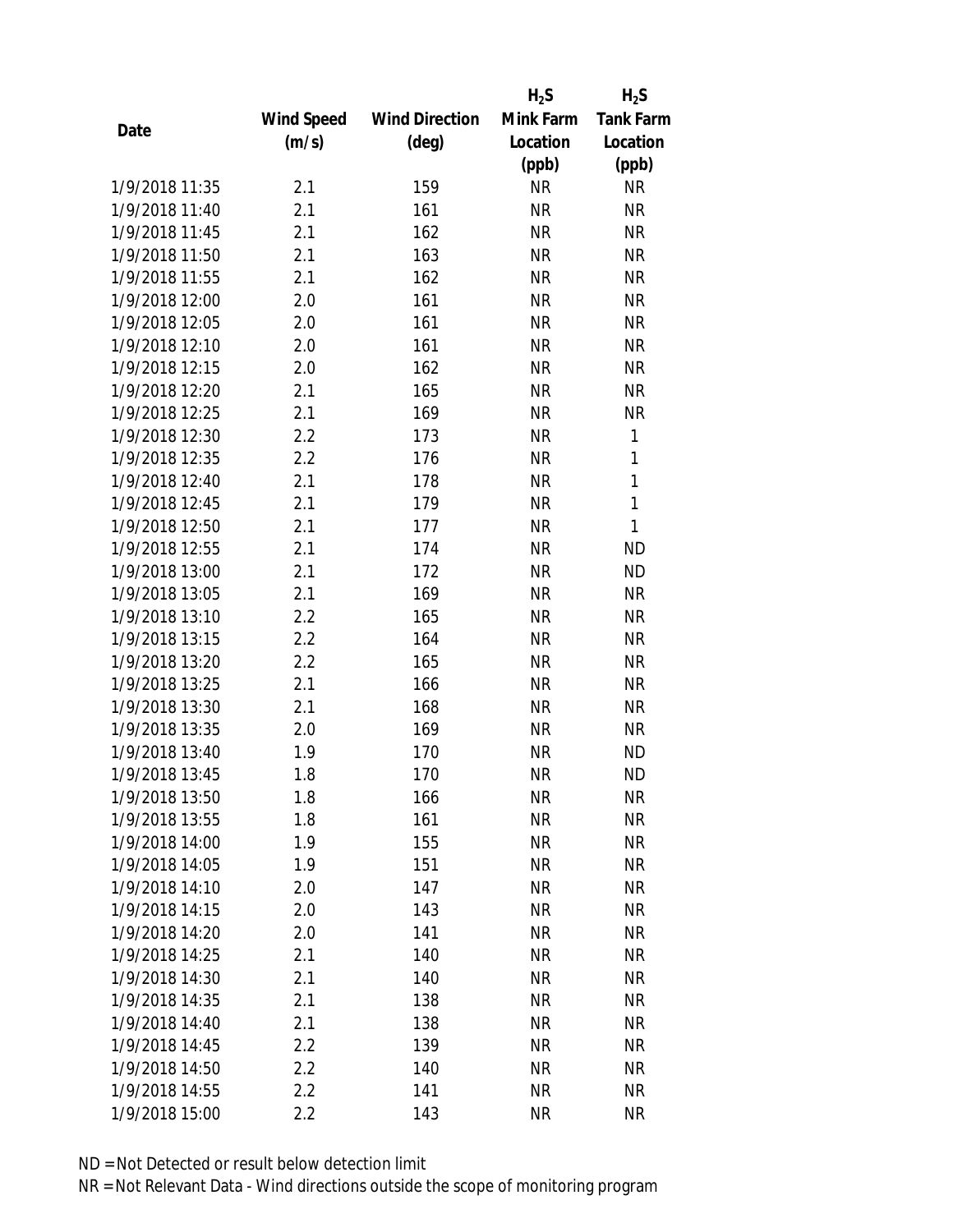|                |                   |                       | $H_2S$    | $H_2S$           |
|----------------|-------------------|-----------------------|-----------|------------------|
|                | <b>Wind Speed</b> | <b>Wind Direction</b> | Mink Farm | <b>Tank Farm</b> |
| Date           | (m/s)             | $(\text{deg})$        | Location  | Location         |
|                |                   |                       | (ppb)     | (ppb)            |
| 1/9/2018 15:05 | 2.2               | 143                   | <b>NR</b> | <b>NR</b>        |
| 1/9/2018 15:10 | 2.3               | 143                   | <b>NR</b> | <b>NR</b>        |
| 1/9/2018 15:15 | 2.3               | 144                   | <b>NR</b> | <b>NR</b>        |
| 1/9/2018 15:20 | 2.3               | 146                   | <b>NR</b> | <b>NR</b>        |
| 1/9/2018 15:25 | 2.4               | 148                   | <b>NR</b> | <b>NR</b>        |
| 1/9/2018 15:30 | 2.5               | 149                   | <b>NR</b> | <b>NR</b>        |
| 1/9/2018 15:35 | 2.6               | 153                   | <b>NR</b> | <b>NR</b>        |
| 1/9/2018 15:40 | 2.7               | 156                   | <b>NR</b> | <b>NR</b>        |
| 1/9/2018 15:45 | 2.8               | 157                   | <b>NR</b> | <b>NR</b>        |
| 1/9/2018 15:50 | 2.9               | 157                   | <b>NR</b> | <b>NR</b>        |
| 1/9/2018 15:55 | 2.9               | 157                   | <b>NR</b> | <b>NR</b>        |
| 1/9/2018 16:00 | 2.8               | 155                   | <b>NR</b> | <b>NR</b>        |
| 1/9/2018 16:05 | 2.7               | 153                   | <b>NR</b> | <b>NR</b>        |
| 1/9/2018 16:10 | 2.6               | 152                   | <b>NR</b> | <b>NR</b>        |
| 1/9/2018 16:15 | 2.5               | 151                   | <b>NR</b> | <b>NR</b>        |
| 1/9/2018 16:20 | 2.5               | 152                   | <b>NR</b> | <b>NR</b>        |
| 1/9/2018 16:25 | 2.4               | 152                   | <b>NR</b> | <b>NR</b>        |
| 1/9/2018 16:30 | 2.4               | 153                   | <b>NR</b> | <b>NR</b>        |
| 1/9/2018 16:35 | 2.4               | 154                   | <b>NR</b> | <b>NR</b>        |
| 1/9/2018 16:40 | 2.4               | 154                   | <b>NR</b> | <b>NR</b>        |
| 1/9/2018 16:45 | 2.4               | 154                   | <b>NR</b> | <b>NR</b>        |
| 1/9/2018 16:50 | 2.4               | 153                   | <b>NR</b> | <b>NR</b>        |
| 1/9/2018 16:55 | 2.4               | 152                   | <b>NR</b> | <b>NR</b>        |
| 1/9/2018 17:00 | 2.4               | 150                   | <b>NR</b> | <b>NR</b>        |
| 1/9/2018 17:05 | 2.4               | 148                   | <b>NR</b> | <b>NR</b>        |
| 1/9/2018 17:10 | 2.4               | 146                   | <b>NR</b> | <b>NR</b>        |
| 1/9/2018 17:15 | 2.5               | 144                   | <b>NR</b> | <b>NR</b>        |
| 1/9/2018 17:20 | 2.6               | 142                   | ΝR        | <b>NR</b>        |
| 1/9/2018 17:25 | 2.6               | 140                   | <b>NR</b> | <b>NR</b>        |
| 1/9/2018 17:30 | 2.7               | 138                   | ΝR        | <b>NR</b>        |
| 1/9/2018 17:35 | 2.7               | 137                   | <b>NR</b> | <b>NR</b>        |
| 1/9/2018 17:40 | 2.7               | 137                   | <b>NR</b> | <b>NR</b>        |
| 1/9/2018 17:45 | 2.7               | 136                   | <b>NR</b> | <b>NR</b>        |
| 1/9/2018 17:50 | 2.7               | 136                   | <b>NR</b> | <b>NR</b>        |
| 1/9/2018 17:55 | 2.7               | 137                   | <b>NR</b> | <b>NR</b>        |
| 1/9/2018 18:00 | 2.7               | 139                   | <b>NR</b> | <b>NR</b>        |
| 1/9/2018 18:05 | 2.7               | 139                   | <b>NR</b> | <b>NR</b>        |
| 1/9/2018 18:10 | 2.8               | 140                   | ΝR        | <b>NR</b>        |
| 1/9/2018 18:15 | 2.8               | 140                   | <b>NR</b> | <b>NR</b>        |
| 1/9/2018 18:20 | 2.8               | 140                   | ΝR        | <b>NR</b>        |
| 1/9/2018 18:25 | 2.8               | 140                   | <b>NR</b> | <b>NR</b>        |
| 1/9/2018 18:30 | 2.7               | 139                   | <b>NR</b> | <b>NR</b>        |
|                |                   |                       |           |                  |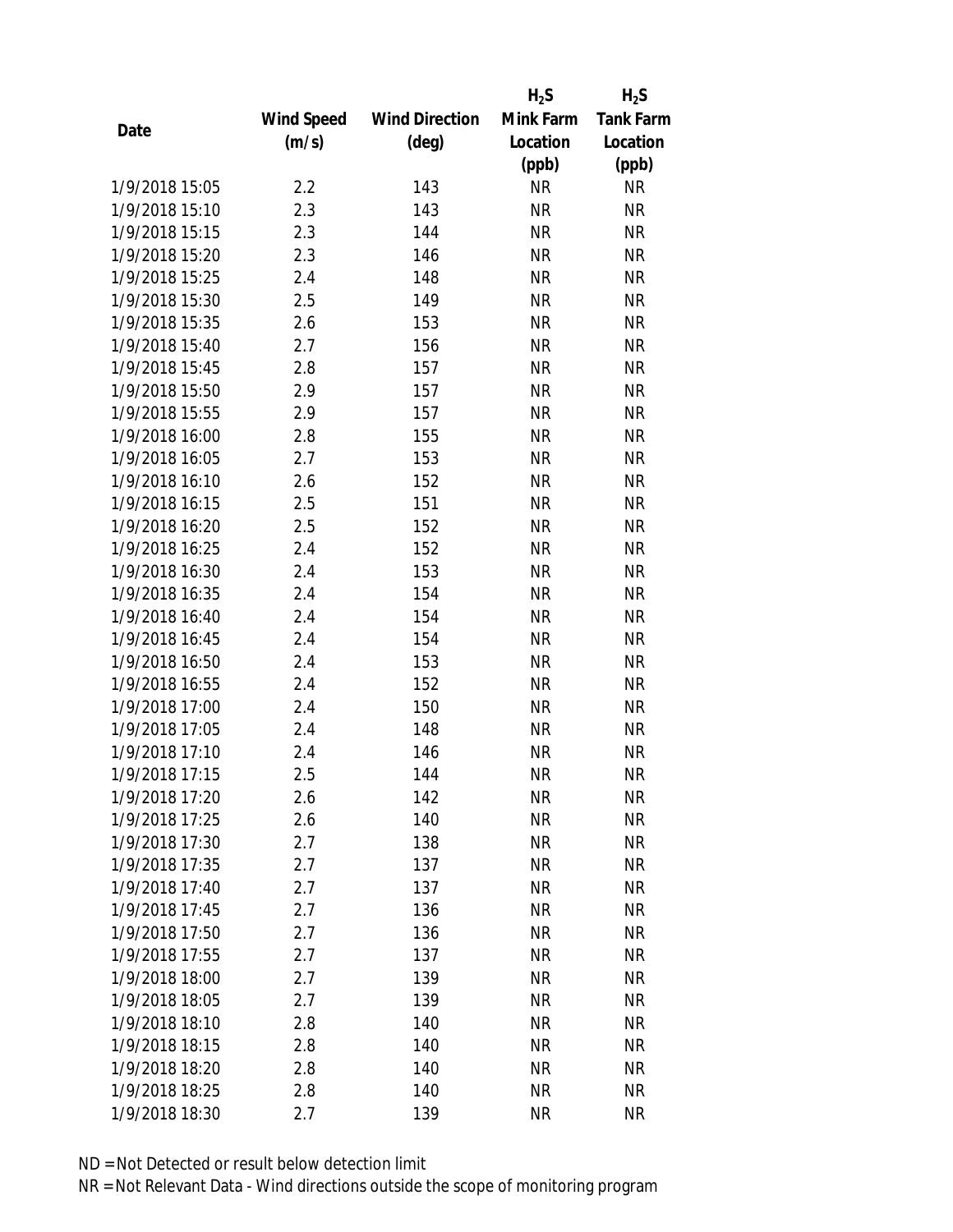|                |                   |                       | $H_2S$    | $H_2S$           |
|----------------|-------------------|-----------------------|-----------|------------------|
|                | <b>Wind Speed</b> | <b>Wind Direction</b> | Mink Farm | <b>Tank Farm</b> |
| Date           | (m/s)             | $(\text{deg})$        | Location  | Location         |
|                |                   |                       | (ppb)     | (ppb)            |
| 1/9/2018 18:35 | 2.6               | 139                   | <b>NR</b> | <b>NR</b>        |
| 1/9/2018 18:40 | 2.5               | 139                   | <b>NR</b> | <b>NR</b>        |
| 1/9/2018 18:45 | 2.5               | 140                   | <b>NR</b> | <b>NR</b>        |
| 1/9/2018 18:50 | 2.5               | 143                   | <b>NR</b> | <b>NR</b>        |
| 1/9/2018 18:55 | 2.5               | 145                   | <b>NR</b> | <b>NR</b>        |
| 1/9/2018 19:00 | 2.5               | 148                   | <b>NR</b> | <b>NR</b>        |
| 1/9/2018 19:05 | 2.5               | 149                   | <b>NR</b> | <b>NR</b>        |
| 1/9/2018 19:10 | 2.6               | 150                   | <b>NR</b> | <b>NR</b>        |
| 1/9/2018 19:15 | 2.6               | 149                   | <b>NR</b> | <b>NR</b>        |
| 1/9/2018 19:20 | 2.6               | 147                   | <b>NR</b> | <b>NR</b>        |
| 1/9/2018 19:25 | 2.6               | 144                   | <b>NR</b> | <b>NR</b>        |
| 1/9/2018 19:30 | 2.6               | 140                   | <b>NR</b> | <b>NR</b>        |
| 1/9/2018 19:35 | 2.6               | 137                   | <b>NR</b> | <b>NR</b>        |
| 1/9/2018 19:40 | 2.7               | 134                   | <b>NR</b> | <b>NR</b>        |
| 1/9/2018 19:45 | 2.7               | 132                   | <b>NR</b> | <b>NR</b>        |
| 1/9/2018 19:50 | 2.8               | 132                   | <b>NR</b> | <b>NR</b>        |
| 1/9/2018 19:55 | 2.9               | 132                   | <b>NR</b> | <b>NR</b>        |
| 1/9/2018 20:00 | 3.1               | 133                   | <b>NR</b> | <b>NR</b>        |
| 1/9/2018 20:05 | 3.2               | 135                   | <b>NR</b> | <b>NR</b>        |
| 1/9/2018 20:10 | 3.2               | 137                   | <b>NR</b> | <b>NR</b>        |
| 1/9/2018 20:15 | 3.2               | 138                   | <b>NR</b> | <b>NR</b>        |
| 1/9/2018 20:20 | 3.2               | 140                   | <b>NR</b> | <b>NR</b>        |
| 1/9/2018 20:25 | 3.1               | 142                   | <b>NR</b> | <b>NR</b>        |
| 1/9/2018 20:30 | 3.1               | 143                   | <b>NR</b> | <b>NR</b>        |
| 1/9/2018 20:35 | 3.1               | 144                   | <b>NR</b> | <b>NR</b>        |
| 1/9/2018 20:40 | 3.2               | 145                   | <b>NR</b> | <b>NR</b>        |
| 1/9/2018 20:45 | 3.3               | 145                   | <b>NR</b> | <b>NR</b>        |
| 1/9/2018 20:50 | 3.4               | 145                   | ΝR        | <b>NR</b>        |
| 1/9/2018 20:55 | 3.5               | 143                   | <b>NR</b> | <b>NR</b>        |
| 1/9/2018 21:00 | 3.5               | 141                   | <b>NR</b> | <b>NR</b>        |
| 1/9/2018 21:05 | 3.5               | 139                   | <b>NR</b> | <b>NR</b>        |
| 1/9/2018 21:10 | 3.4               | 137                   | <b>NR</b> | <b>NR</b>        |
| 1/9/2018 21:15 | 3.3               | 134                   | <b>NR</b> | <b>NR</b>        |
| 1/9/2018 21:20 | 3.2               | 132                   | <b>NR</b> | <b>NR</b>        |
| 1/9/2018 21:25 | 3.2               | 130                   | <b>NR</b> | <b>NR</b>        |
| 1/9/2018 21:30 | 3.1               | 129                   | <b>NR</b> | <b>NR</b>        |
| 1/9/2018 21:35 | 3.1               | 127                   | <b>NR</b> | <b>NR</b>        |
| 1/9/2018 21:40 | 3.2               | 127                   | <b>NR</b> | <b>NR</b>        |
| 1/9/2018 21:45 | 3.3               | 128                   | <b>NR</b> | <b>NR</b>        |
| 1/9/2018 21:50 | 3.4               | 128                   | NR        | <b>NR</b>        |
| 1/9/2018 21:55 | 3.5               | 129                   | <b>NR</b> | <b>NR</b>        |
| 1/9/2018 22:00 | 3.5               | 130                   | <b>NR</b> | <b>NR</b>        |
|                |                   |                       |           |                  |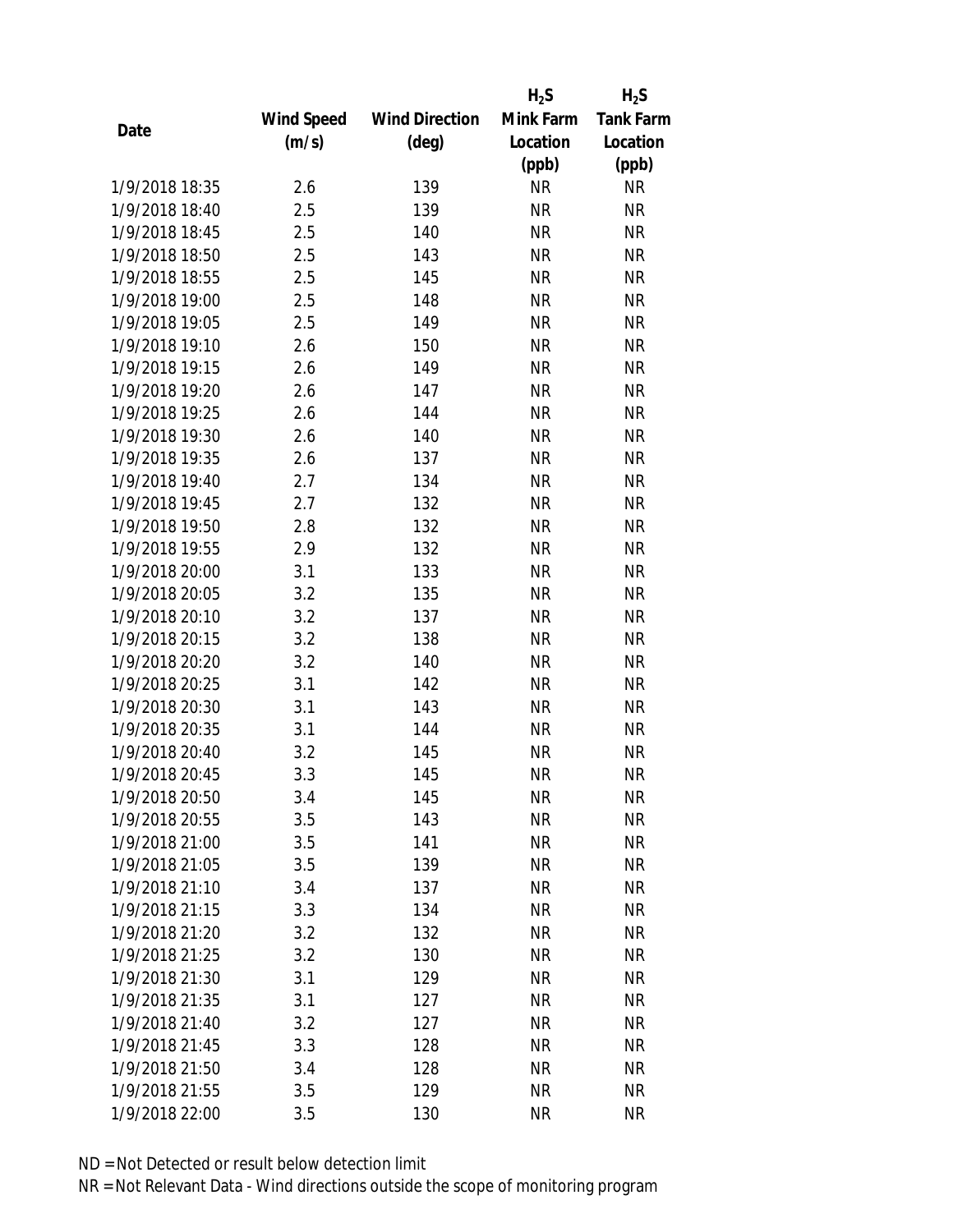|                 |                   |                       | $H_2S$    | $H_2S$           |
|-----------------|-------------------|-----------------------|-----------|------------------|
|                 | <b>Wind Speed</b> | <b>Wind Direction</b> | Mink Farm | <b>Tank Farm</b> |
| Date            | (m/s)             | $(\text{deg})$        | Location  | Location         |
|                 |                   |                       | (ppb)     | (ppb)            |
| 1/9/2018 22:05  | 3.6               | 132                   | <b>NR</b> | <b>NR</b>        |
| 1/9/2018 22:10  | 3.6               | 133                   | <b>NR</b> | <b>NR</b>        |
| 1/9/2018 22:15  | 3.6               | 135                   | <b>NR</b> | <b>NR</b>        |
| 1/9/2018 22:20  | 3.5               | 137                   | <b>NR</b> | <b>NR</b>        |
| 1/9/2018 22:25  | 3.5               | 140                   | <b>NR</b> | <b>NR</b>        |
| 1/9/2018 22:30  | 3.5               | 143                   | <b>NR</b> | <b>NR</b>        |
| 1/9/2018 22:35  | 3.5               | 145                   | <b>NR</b> | <b>NR</b>        |
| 1/9/2018 22:40  | 3.4               | 146                   | <b>NR</b> | <b>NR</b>        |
| 1/9/2018 22:45  | 3.4               | 146                   | <b>NR</b> | <b>NR</b>        |
| 1/9/2018 22:50  | 3.3               | 144                   | <b>NR</b> | <b>NR</b>        |
| 1/9/2018 22:55  | 3.2               | 141                   | <b>NR</b> | <b>NR</b>        |
| 1/9/2018 23:00  | 3.1               | 138                   | <b>NR</b> | <b>NR</b>        |
| 1/9/2018 23:05  | 3.0               | 135                   | <b>NR</b> | <b>NR</b>        |
| 1/9/2018 23:10  | 3.0               | 133                   | <b>NR</b> | <b>NR</b>        |
| 1/9/2018 23:15  | 2.9               | 132                   | <b>NR</b> | <b>NR</b>        |
| 1/9/2018 23:20  | 2.8               | 133                   | <b>NR</b> | <b>NR</b>        |
| 1/9/2018 23:25  | 2.7               | 135                   | <b>NR</b> | <b>NR</b>        |
| 1/9/2018 23:30  | 2.6               | 136                   | <b>NR</b> | <b>NR</b>        |
| 1/9/2018 23:35  | 2.4               | 138                   | <b>NR</b> | <b>NR</b>        |
| 1/9/2018 23:40  | 2.3               | 138                   | <b>NR</b> | <b>NR</b>        |
| 1/9/2018 23:45  | 2.1               | 137                   | <b>NR</b> | <b>NR</b>        |
| 1/9/2018 23:50  | 2.0               | 134                   | <b>NR</b> | <b>NR</b>        |
| 1/9/2018 23:55  | 1.9               | 131                   | <b>NR</b> | <b>NR</b>        |
| 1/9/2018 24:00  | 1.9               | 128                   | <b>NR</b> | <b>NR</b>        |
| 1/10/2018 00:05 | 2.0               | 125                   | <b>NR</b> | <b>NR</b>        |
| 1/10/2018 00:10 | 2.1               | 124                   | <b>NR</b> | <b>NR</b>        |
| 1/10/2018 00:15 | 2.2               | 123                   | <b>NR</b> | <b>NR</b>        |
| 1/10/2018 00:20 | 2.4               | 126                   | NR        | <b>NR</b>        |
| 1/10/2018 00:25 | 2.6               | 130                   | <b>NR</b> | <b>NR</b>        |
| 1/10/2018 00:30 | 2.8               | 136                   | NR        | <b>NR</b>        |
| 1/10/2018 00:35 | 3.0               | 142                   | <b>NR</b> | <b>NR</b>        |
| 1/10/2018 00:40 | 3.3               | 148                   | <b>NR</b> | <b>NR</b>        |
| 1/10/2018 00:45 | 3.5               | 154                   | <b>NR</b> | <b>NR</b>        |
| 1/10/2018 00:50 | 3.8               | 158                   | <b>NR</b> | <b>NR</b>        |
| 1/10/2018 00:55 | 4.1               | 160                   | <b>NR</b> | <b>NR</b>        |
| 1/10/2018 01:00 | 4.3               | 160                   | <b>NR</b> | <b>NR</b>        |
| 1/10/2018 01:05 | 4.4               | 161                   | NR        | <b>NR</b>        |
| 1/10/2018 01:10 | 4.4               | 160                   | NR        | <b>NR</b>        |
| 1/10/2018 01:15 | 4.4               | 158                   | <b>NR</b> | <b>NR</b>        |
| 1/10/2018 01:20 | 4.3               | 157                   | NR        | <b>NR</b>        |
| 1/10/2018 01:25 | 4.2               | 155                   | <b>NR</b> | <b>NR</b>        |
| 1/10/2018 01:30 | 4.1               | 154                   | <b>NR</b> | <b>NR</b>        |
|                 |                   |                       |           |                  |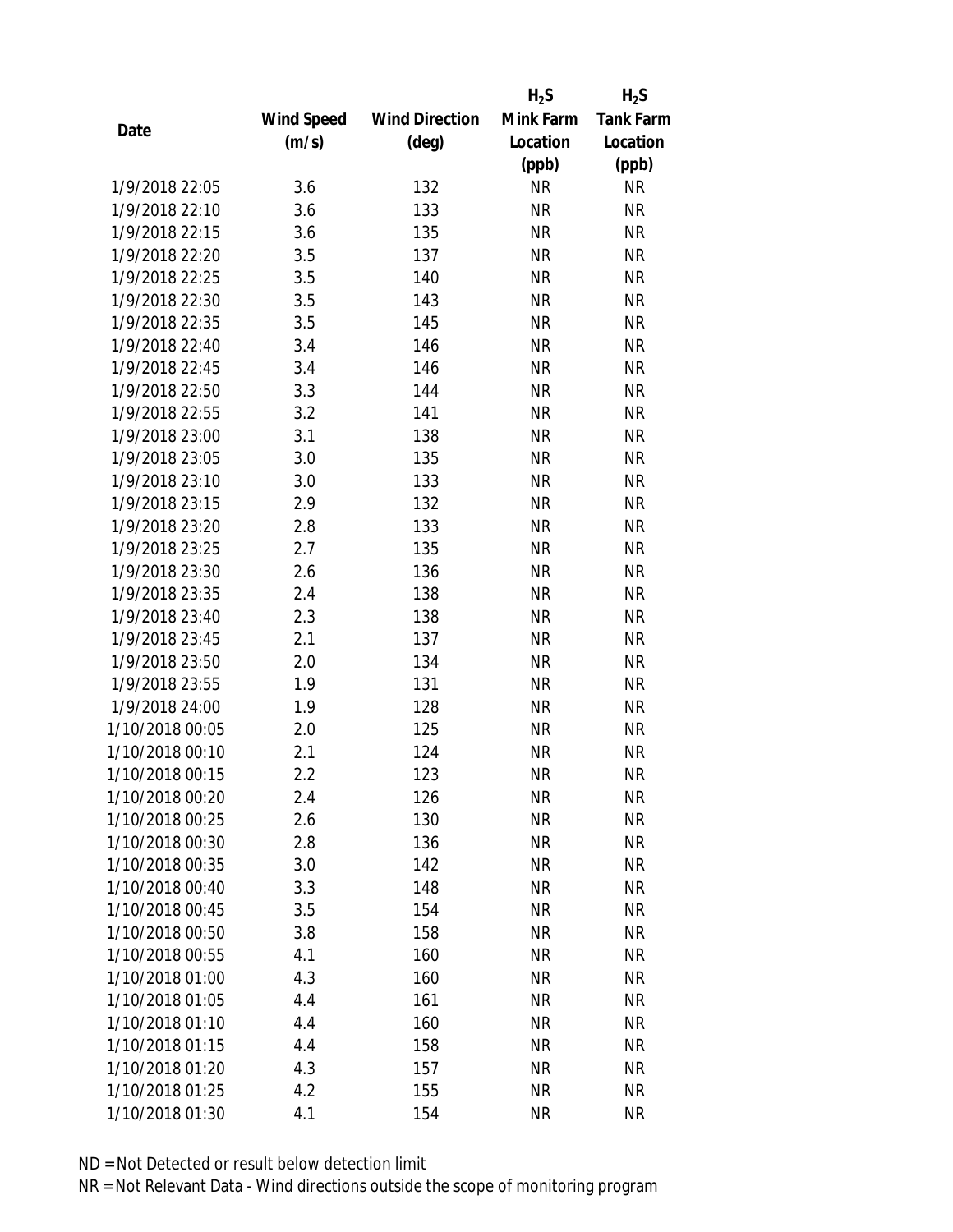|                 |                   |                       | $H_2S$    | $H_2S$           |
|-----------------|-------------------|-----------------------|-----------|------------------|
|                 | <b>Wind Speed</b> | <b>Wind Direction</b> | Mink Farm | <b>Tank Farm</b> |
| Date            | (m/s)             | (deg)                 | Location  | Location         |
|                 |                   |                       | (ppb)     | (ppb)            |
| 1/10/2018 01:35 | 4.1               | 153                   | <b>NR</b> | <b>NR</b>        |
| 1/10/2018 01:40 | 4.0               | 153                   | <b>NR</b> | <b>NR</b>        |
| 1/10/2018 01:45 | 4.0               | 153                   | <b>NR</b> | <b>NR</b>        |
| 1/10/2018 01:50 | 4.1               | 154                   | <b>NR</b> | <b>NR</b>        |
| 1/10/2018 01:55 | 4.1               | 155                   | <b>NR</b> | <b>NR</b>        |
| 1/10/2018 02:00 | 4.2               | 156                   | <b>NR</b> | <b>NR</b>        |
| 1/10/2018 02:05 | 4.3               | 156                   | <b>NR</b> | <b>NR</b>        |
| 1/10/2018 02:10 | 4.3               | 156                   | <b>NR</b> | <b>NR</b>        |
| 1/10/2018 02:15 | 4.4               | 155                   | <b>NR</b> | <b>NR</b>        |
| 1/10/2018 02:20 | 4.5               | 154                   | <b>NR</b> | <b>NR</b>        |
| 1/10/2018 02:25 | 4.6               | 153                   | <b>NR</b> | <b>NR</b>        |
| 1/10/2018 02:30 | 4.7               | 151                   | <b>NR</b> | <b>NR</b>        |
| 1/10/2018 02:35 | 4.8               | 150                   | <b>NR</b> | <b>NR</b>        |
| 1/10/2018 02:40 | 4.8               | 149                   | <b>NR</b> | <b>NR</b>        |
| 1/10/2018 02:45 | 4.9               | 149                   | <b>NR</b> | <b>NR</b>        |
| 1/10/2018 02:50 | 4.9               | 148                   | <b>NR</b> | <b>NR</b>        |
| 1/10/2018 02:55 | 4.8               | 147                   | <b>NR</b> | <b>NR</b>        |
| 1/10/2018 03:00 | 4.8               | 147                   | <b>NR</b> | <b>NR</b>        |
| 1/10/2018 03:05 | 4.8               | 146                   | <b>NR</b> | <b>NR</b>        |
| 1/10/2018 03:10 | 4.8               | 146                   | <b>NR</b> | <b>NR</b>        |
| 1/10/2018 03:15 | 4.8               | 146                   | <b>NR</b> | <b>NR</b>        |
| 1/10/2018 03:20 | 4.8               | 145                   | <b>NR</b> | <b>NR</b>        |
| 1/10/2018 03:25 | 4.8               | 145                   | <b>NR</b> | <b>NR</b>        |
| 1/10/2018 03:30 | 4.8               | 145                   | <b>NR</b> | <b>NR</b>        |
| 1/10/2018 03:35 | 4.8               | 146                   | <b>NR</b> | <b>NR</b>        |
| 1/10/2018 03:40 | 4.8               | 147                   | <b>NR</b> | <b>NR</b>        |
| 1/10/2018 03:45 | 4.8               | 147                   | <b>NR</b> | <b>NR</b>        |
| 1/10/2018 03:50 | 4.8               | 148                   | NR        | <b>NR</b>        |
| 1/10/2018 03:55 | 4.8               | 149                   | <b>NR</b> | <b>NR</b>        |
| 1/10/2018 04:00 | 4.8               | 149                   | NR        | <b>NR</b>        |
| 1/10/2018 04:05 | 4.8               | 149                   | <b>NR</b> | <b>NR</b>        |
| 1/10/2018 04:10 | 4.8               | 149                   | <b>NR</b> | <b>NR</b>        |
| 1/10/2018 04:15 | 4.8               | 149                   | ΝR        | <b>NR</b>        |
| 1/10/2018 04:20 | 4.8               | 149                   | <b>NR</b> | <b>NR</b>        |
| 1/10/2018 04:25 | 4.8               | 150                   | <b>NR</b> | <b>NR</b>        |
| 1/10/2018 04:30 | 4.8               | 152                   | <b>NR</b> | <b>NR</b>        |
| 1/10/2018 04:35 | 4.8               | 153                   | ΝR        | <b>NR</b>        |
| 1/10/2018 04:40 | 4.8               | 154                   | ΝR        | <b>NR</b>        |
| 1/10/2018 04:45 | 4.7               | 154                   | <b>NR</b> | <b>NR</b>        |
| 1/10/2018 04:50 | 4.6               | 155                   | ΝR        | <b>NR</b>        |
| 1/10/2018 04:55 | 4.6               | 155                   | <b>NR</b> | <b>NR</b>        |
| 1/10/2018 05:00 | 4.6               | 155                   | <b>NR</b> | <b>NR</b>        |
|                 |                   |                       |           |                  |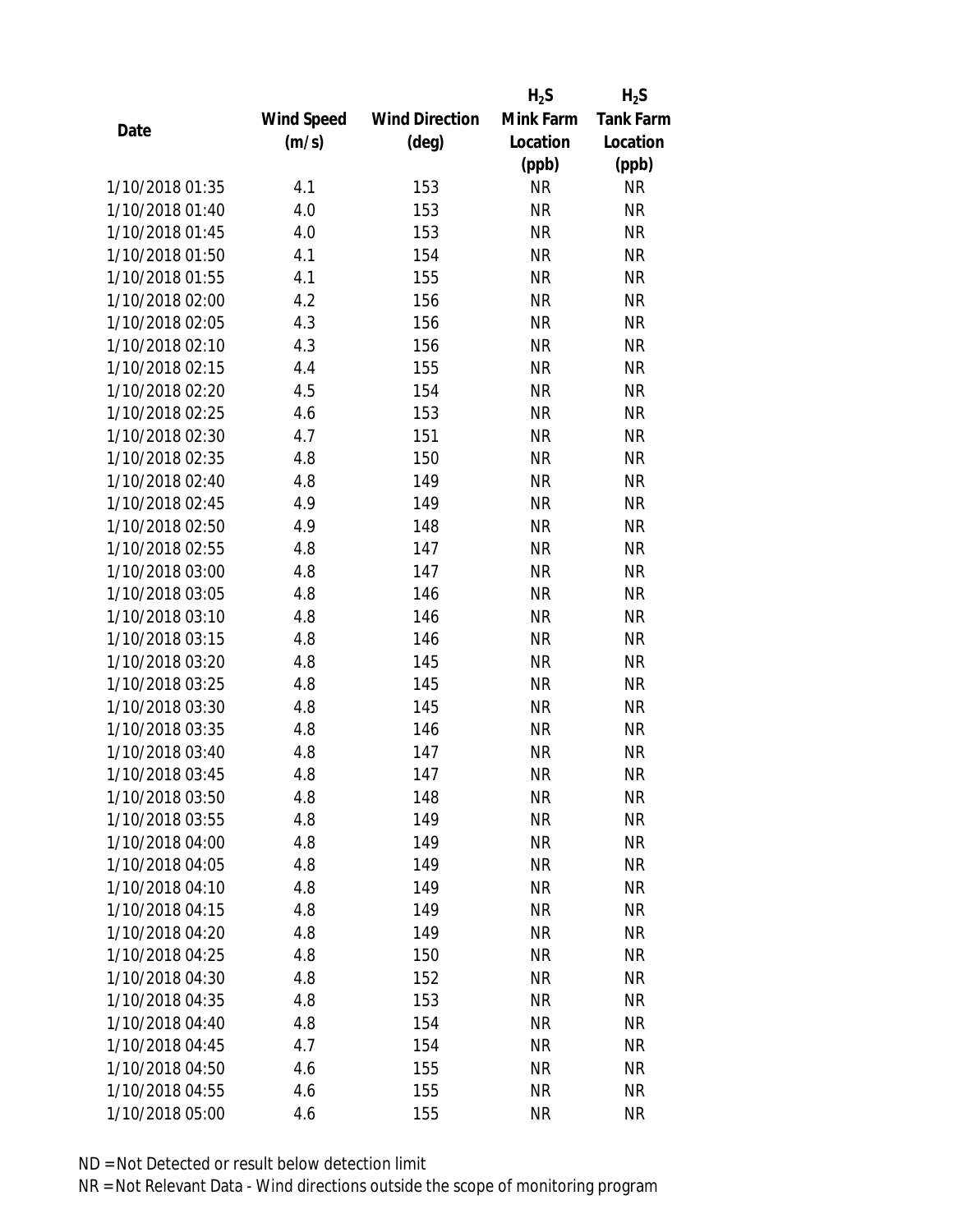|                 |                   |                       | $H_2S$    | $H_2S$           |
|-----------------|-------------------|-----------------------|-----------|------------------|
|                 | <b>Wind Speed</b> | <b>Wind Direction</b> | Mink Farm | <b>Tank Farm</b> |
| Date            | (m/s)             | $(\text{deg})$        | Location  | Location         |
|                 |                   |                       | (ppb)     | (ppb)            |
| 1/10/2018 05:05 | 4.6               | 156                   | <b>NR</b> | <b>NR</b>        |
| 1/10/2018 05:10 | 4.7               | 156                   | <b>NR</b> | <b>NR</b>        |
| 1/10/2018 05:15 | 4.8               | 157                   | <b>NR</b> | <b>NR</b>        |
| 1/10/2018 05:20 | 5.0               | 159                   | <b>NR</b> | <b>NR</b>        |
| 1/10/2018 05:25 | 5.1               | 160                   | <b>NR</b> | <b>NR</b>        |
| 1/10/2018 05:30 | 5.2               | 161                   | <b>NR</b> | <b>NR</b>        |
| 1/10/2018 05:35 | 5.2               | 162                   | <b>NR</b> | <b>NR</b>        |
| 1/10/2018 05:40 | 5.3               | 163                   | <b>NR</b> | <b>NR</b>        |
| 1/10/2018 05:45 | 5.3               | 163                   | <b>NR</b> | <b>NR</b>        |
| 1/10/2018 05:50 | 5.4               | 164                   | <b>NR</b> | <b>NR</b>        |
| 1/10/2018 05:55 | 5.4               | 164                   | <b>NR</b> | <b>NR</b>        |
| 1/10/2018 06:00 | 5.5               | 165                   | <b>NR</b> | <b>NR</b>        |
| 1/10/2018 06:05 | 5.5               | 165                   | <b>NR</b> | <b>NR</b>        |
| 1/10/2018 06:10 | 5.6               | 166                   | <b>NR</b> | <b>NR</b>        |
| 1/10/2018 06:15 | 5.6               | 167                   | <b>NR</b> | <b>NR</b>        |
| 1/10/2018 06:20 | 5.6               | 167                   | <b>NR</b> | <b>NR</b>        |
| 1/10/2018 06:25 | 5.6               | 168                   | <b>NR</b> | <b>NR</b>        |
| 1/10/2018 06:30 | 5.6               | 168                   | <b>NR</b> | <b>NR</b>        |
| 1/10/2018 06:35 | 5.6               | 168                   | <b>NR</b> | <b>NR</b>        |
| 1/10/2018 06:40 | 5.6               | 168                   | <b>NR</b> | <b>NR</b>        |
| 1/10/2018 06:45 | 5.5               | 168                   | <b>NR</b> | <b>NR</b>        |
| 1/10/2018 06:50 | 5.5               | 168                   | <b>NR</b> | <b>NR</b>        |
| 1/10/2018 06:55 | 5.5               | 168                   | <b>NR</b> | <b>NR</b>        |
| 1/10/2018 07:00 | 5.5               | 168                   | <b>NR</b> | <b>NR</b>        |
| 1/10/2018 07:05 | 5.5               | 168                   | <b>NR</b> | <b>NR</b>        |
| 1/10/2018 07:10 | 5.5               | 168                   | <b>NR</b> | <b>NR</b>        |
| 1/10/2018 07:15 | 5.6               | 168                   | <b>NR</b> | <b>NR</b>        |
| 1/10/2018 07:20 | 5.7               | 168                   | ΝR        | <b>NR</b>        |
| 1/10/2018 07:25 | 5.8               | 167                   | <b>NR</b> | <b>NR</b>        |
| 1/10/2018 07:30 | 5.8               | 166                   | NR        | <b>NR</b>        |
| 1/10/2018 07:35 | 5.8               | 165                   | <b>NR</b> | <b>NR</b>        |
| 1/10/2018 07:40 | 5.8               | 164                   | <b>NR</b> | <b>NR</b>        |
| 1/10/2018 07:45 | 5.8               | 164                   | NR        | <b>NR</b>        |
| 1/10/2018 07:50 | 5.8               | 163                   | <b>NR</b> | <b>NR</b>        |
| 1/10/2018 07:55 | 5.7               | 163                   | NR        | <b>NR</b>        |
| 1/10/2018 08:00 | 5.6               | 163                   | <b>NR</b> | <b>NR</b>        |
| 1/10/2018 08:05 | 5.5               | 163                   | NR        | <b>NR</b>        |
| 1/10/2018 08:10 | 5.4               | 164                   | NR        | <b>NR</b>        |
| 1/10/2018 08:15 | 5.4               | 164                   | <b>NR</b> | <b>NR</b>        |
| 1/10/2018 08:20 | 5.3               | 165                   | NR        | <b>NR</b>        |
| 1/10/2018 08:25 | 5.3               | 166                   | <b>NR</b> | <b>NR</b>        |
| 1/10/2018 08:30 | 5.3               | 167                   | <b>NR</b> | <b>NR</b>        |
|                 |                   |                       |           |                  |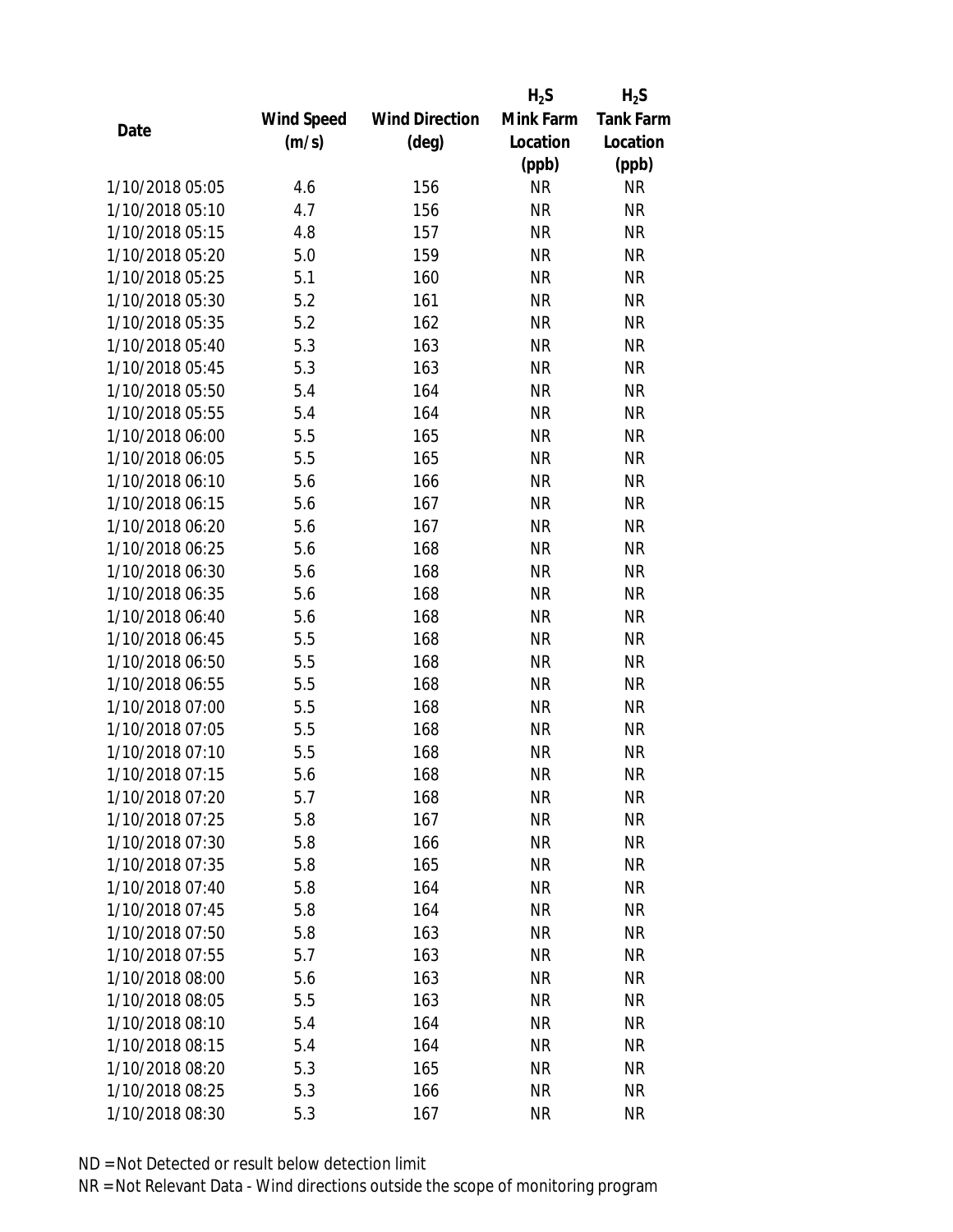|                 |                   |                       | $H_2S$    | $H_2S$           |
|-----------------|-------------------|-----------------------|-----------|------------------|
|                 | <b>Wind Speed</b> | <b>Wind Direction</b> | Mink Farm | <b>Tank Farm</b> |
| Date            | (m/s)             | (deg)                 | Location  | Location         |
|                 |                   |                       | (ppb)     | (ppb)            |
| 1/10/2018 08:35 | 5.3               | 169                   | <b>NR</b> | NR               |
| 1/10/2018 08:40 | 5.2               | 170                   | <b>NR</b> | $\mathbf{1}$     |
| 1/10/2018 08:45 | 5.1               | 171                   | <b>NR</b> | $\mathbf{1}$     |
| 1/10/2018 08:50 | 5.1               | 171                   | <b>NR</b> | $\mathbf{1}$     |
| 1/10/2018 08:55 | 5.1               | 172                   | <b>NR</b> | <b>ND</b>        |
| 1/10/2018 09:00 | 5.1               | 172                   | <b>NR</b> | <b>ND</b>        |
| 1/10/2018 09:05 | 5.1               | 172                   | <b>NR</b> | <b>ND</b>        |
| 1/10/2018 09:10 | 5.1               | 173                   | <b>NR</b> | <b>ND</b>        |
| 1/10/2018 09:15 | 5.1               | 174                   | <b>NR</b> | <b>ND</b>        |
| 1/10/2018 09:20 | 5.1               | 174                   | <b>NR</b> | <b>ND</b>        |
| 1/10/2018 09:25 | 5.0               | 175                   | <b>NR</b> | <b>ND</b>        |
| 1/10/2018 09:30 | 4.9               | 176                   | <b>NR</b> | <b>ND</b>        |
| 1/10/2018 09:35 | 4.9               | 176                   | <b>NR</b> | <b>ND</b>        |
| 1/10/2018 09:40 | 4.8               | 176                   | <b>NR</b> | <b>ND</b>        |
| 1/10/2018 09:45 | 4.8               | 177                   | <b>NR</b> | <b>ND</b>        |
| 1/10/2018 09:50 | 4.7               | 178                   | <b>NR</b> | <b>ND</b>        |
| 1/10/2018 09:55 | 4.6               | 179                   | <b>NR</b> | <b>ND</b>        |
| 1/10/2018 10:00 | 4.6               | 180                   | <b>NR</b> | <b>ND</b>        |
| 1/10/2018 10:05 | 4.5               | 182                   | <b>NR</b> | <b>ND</b>        |
| 1/10/2018 10:10 | 4.3               | 184                   | <b>NR</b> | <b>ND</b>        |
| 1/10/2018 10:15 | 4.2               | 186                   | <b>NR</b> | <b>ND</b>        |
| 1/10/2018 10:20 | 4.1               | 187                   | <b>NR</b> | <b>ND</b>        |
| 1/10/2018 10:25 | 4.0               | 187                   | <b>NR</b> | <b>ND</b>        |
| 1/10/2018 10:30 | 3.9               | 187                   | <b>NR</b> | <b>ND</b>        |
| 1/10/2018 10:35 | 3.9               | 186                   | <b>NR</b> | <b>ND</b>        |
| 1/10/2018 10:40 | 3.9               | 185                   | <b>NR</b> | 1                |
| 1/10/2018 10:45 | 4.0               | 184                   | <b>NR</b> | 1                |
| 1/10/2018 10:50 | 4.0               | 184                   | NR        | 1                |
| 1/10/2018 10:55 | 4.1               | 184                   | <b>NR</b> | 1                |
| 1/10/2018 11:00 | 4.2               | 184                   | NR        | ND               |
| 1/10/2018 11:05 | 4.2               | 184                   | <b>NR</b> | <b>ND</b>        |
| 1/10/2018 11:10 | 4.2               | 184                   | <b>NR</b> | <b>ND</b>        |
| 1/10/2018 11:15 | 4.3               | 183                   | NR        | <b>ND</b>        |
| 1/10/2018 11:20 | 4.4               | 183                   | <b>NR</b> | <b>ND</b>        |
| 1/10/2018 11:25 | 4.4               | 183                   | <b>NR</b> | <b>ND</b>        |
| 1/10/2018 11:30 | 4.5               | 183                   | <b>NR</b> | <b>ND</b>        |
| 1/10/2018 11:35 | 4.6               | 183                   | NR        | <b>ND</b>        |
| 1/10/2018 11:40 | 4.6               | 183                   | NR        | <b>ND</b>        |
| 1/10/2018 11:45 | 4.7               | 183                   | <b>NR</b> | <b>ND</b>        |
| 1/10/2018 11:50 | 4.7               | 183                   | NR        | <b>ND</b>        |
| 1/10/2018 11:55 | 4.7               | 183                   | <b>NR</b> | <b>ND</b>        |
| 1/10/2018 12:00 | 4.8               | 183                   | <b>NR</b> | <b>ND</b>        |
|                 |                   |                       |           |                  |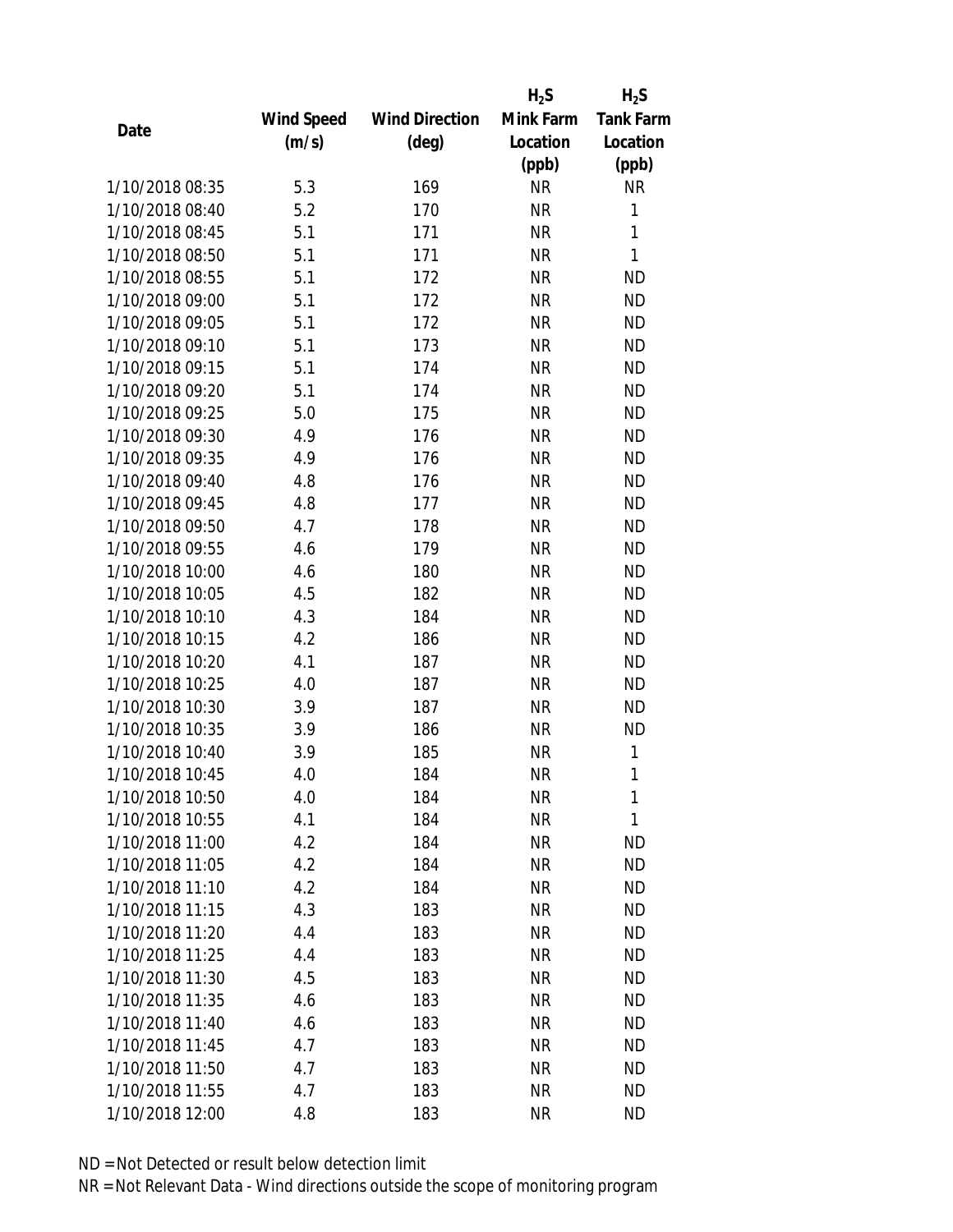|                 |                   |                       | $H_2S$    | $H_2S$           |
|-----------------|-------------------|-----------------------|-----------|------------------|
|                 | <b>Wind Speed</b> | <b>Wind Direction</b> | Mink Farm | <b>Tank Farm</b> |
| Date            | (m/s)             | (deg)                 | Location  | Location         |
|                 |                   |                       | (ppb)     | (ppb)            |
| 1/10/2018 12:05 | 4.8               | 183                   | <b>NR</b> | 1                |
| 1/10/2018 12:10 | 4.9               | 183                   | <b>NR</b> | 1                |
| 1/10/2018 12:15 | 5.0               | 183                   | <b>NR</b> | 1                |
| 1/10/2018 12:20 | 5.1               | 184                   | <b>NR</b> | 1                |
| 1/10/2018 12:25 | 5.2               | 185                   | <b>NR</b> | 1                |
| 1/10/2018 12:30 | 5.2               | 185                   | <b>NR</b> | 1                |
| 1/10/2018 12:35 | 5.3               | 185                   | <b>NR</b> | 1                |
| 1/10/2018 12:40 | 5.4               | 185                   | <b>NR</b> | $\mathbf{1}$     |
| 1/10/2018 12:45 | 5.5               | 185                   | <b>NR</b> | 1                |
| 1/10/2018 12:50 | 5.5               | 185                   | <b>NR</b> | 1                |
| 1/10/2018 12:55 | 5.6               | 186                   | <b>NR</b> | <b>ND</b>        |
| 1/10/2018 13:00 | 5.6               | 187                   | <b>NR</b> | <b>ND</b>        |
| 1/10/2018 13:05 | 5.6               | 188                   | <b>NR</b> | <b>ND</b>        |
| 1/10/2018 13:10 | 5.6               | 189                   | <b>NR</b> | <b>ND</b>        |
| 1/10/2018 13:15 | 5.5               | 191                   | <b>NR</b> | <b>ND</b>        |
| 1/10/2018 13:20 | 5.5               | 192                   | <b>NR</b> | <b>ND</b>        |
| 1/10/2018 13:25 | 5.4               | 193                   | <b>NR</b> | <b>ND</b>        |
| 1/10/2018 13:30 | 5.4               | 194                   | <b>NR</b> | <b>ND</b>        |
| 1/10/2018 13:35 | 5.3               | 194                   | <b>NR</b> | <b>ND</b>        |
| 1/10/2018 13:40 | 5.3               | 194                   | <b>NR</b> | <b>ND</b>        |
| 1/10/2018 13:45 | 5.2               | 193                   | <b>NR</b> | <b>ND</b>        |
| 1/10/2018 13:50 | 5.2               | 192                   | <b>NR</b> | <b>ND</b>        |
| 1/10/2018 13:55 | 5.3               | 191                   | <b>NR</b> | $\mathbf{1}$     |
| 1/10/2018 14:00 | 5.3               | 191                   | <b>NR</b> | <b>ND</b>        |
| 1/10/2018 14:05 | 5.4               | 191                   | <b>NR</b> | <b>ND</b>        |
| 1/10/2018 14:10 | 5.3               | 192                   | <b>NR</b> | <b>ND</b>        |
| 1/10/2018 14:15 | 5.4               | 193                   | <b>NR</b> | <b>ND</b>        |
| 1/10/2018 14:20 | 5.3               | 194                   | NR        | <b>ND</b>        |
| 1/10/2018 14:25 | 5.2               | 196                   | <b>NR</b> | <b>ND</b>        |
| 1/10/2018 14:30 | 5.1               | 198                   | NR        | ND.              |
| 1/10/2018 14:35 | 5.0               | 199                   | <b>NR</b> | <b>ND</b>        |
| 1/10/2018 14:40 | 4.9               | 201                   | <b>NR</b> | 1                |
| 1/10/2018 14:45 | 4.8               | 201                   | NR        | 1                |
| 1/10/2018 14:50 | 4.7               | 201                   | <b>NR</b> | 1                |
| 1/10/2018 14:55 | 4.6               | 199                   | <b>NR</b> | 1                |
| 1/10/2018 15:00 | 4.6               | 197                   | <b>NR</b> | 1                |
| 1/10/2018 15:05 | 4.6               | 194                   | NR        | 1                |
| 1/10/2018 15:10 | 4.7               | 191                   | NR        | 1                |
| 1/10/2018 15:15 | 4.8               | 188                   | <b>NR</b> | 1                |
| 1/10/2018 15:20 | 4.9               | 185                   | NR        | 1                |
| 1/10/2018 15:25 | 5.0               | 183                   | <b>NR</b> | 1                |
|                 |                   |                       |           |                  |
| 1/10/2018 15:30 | 5.0               | 182                   | <b>NR</b> | 1                |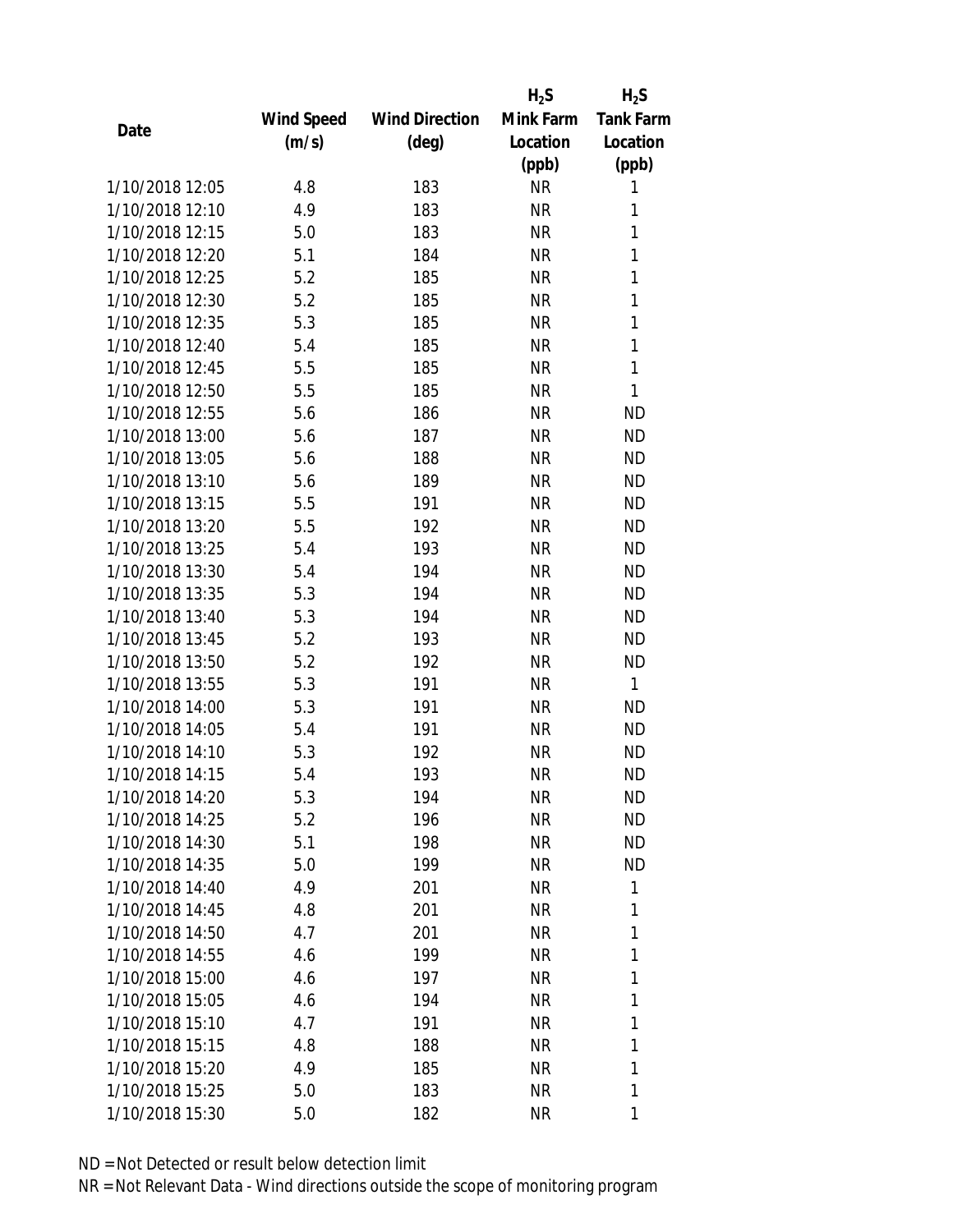|                 |                   |                       | $H_2S$    | $H_2S$           |
|-----------------|-------------------|-----------------------|-----------|------------------|
|                 | <b>Wind Speed</b> | <b>Wind Direction</b> | Mink Farm | <b>Tank Farm</b> |
| Date            | (m/s)             | (deg)                 | Location  | Location         |
|                 |                   |                       | (ppb)     | (ppb)            |
| 1/10/2018 15:35 | 5.1               | 182                   | <b>NR</b> | 1                |
| 1/10/2018 15:40 | 5.1               | 181                   | <b>NR</b> | 1                |
| 1/10/2018 15:45 | 5.1               | 181                   | <b>NR</b> | $\mathbf{1}$     |
| 1/10/2018 15:50 | 5.0               | 181                   | <b>NR</b> | $\mathbf{1}$     |
| 1/10/2018 15:55 | 5.0               | 180                   | <b>NR</b> | <b>ND</b>        |
| 1/10/2018 16:00 | 4.9               | 179                   | <b>NR</b> | <b>ND</b>        |
| 1/10/2018 16:05 | 4.9               | 179                   | <b>NR</b> | <b>ND</b>        |
| 1/10/2018 16:10 | 4.8               | 178                   | <b>NR</b> | <b>ND</b>        |
| 1/10/2018 16:15 | 4.9               | 177                   | <b>NR</b> | <b>ND</b>        |
| 1/10/2018 16:20 | 4.9               | 177                   | <b>NR</b> | <b>ND</b>        |
| 1/10/2018 16:25 | 5.1               | 177                   | <b>NR</b> | <b>ND</b>        |
| 1/10/2018 16:30 | 5.2               | 178                   | <b>NR</b> | <b>ND</b>        |
| 1/10/2018 16:35 | 5.3               | 178                   | <b>NR</b> | <b>ND</b>        |
| 1/10/2018 16:40 | 5.4               | 180                   | <b>NR</b> | <b>ND</b>        |
| 1/10/2018 16:45 | 5.5               | 181                   | <b>NR</b> | <b>ND</b>        |
| 1/10/2018 16:50 | 5.6               | 182                   | <b>NR</b> | <b>ND</b>        |
| 1/10/2018 16:55 | 5.6               | 184                   | <b>NR</b> | <b>ND</b>        |
| 1/10/2018 17:00 | 5.6               | 185                   | <b>NR</b> | <b>ND</b>        |
| 1/10/2018 17:05 | 5.6               | 185                   | <b>NR</b> | <b>ND</b>        |
| 1/10/2018 17:10 | 5.7               | 186                   | <b>NR</b> | <b>ND</b>        |
| 1/10/2018 17:15 | 5.7               | 186                   | <b>NR</b> | <b>ND</b>        |
| 1/10/2018 17:20 | 5.8               | 185                   | <b>NR</b> | <b>ND</b>        |
| 1/10/2018 17:25 | 5.8               | 185                   | <b>NR</b> | <b>ND</b>        |
| 1/10/2018 17:30 | 5.8               | 184                   | <b>NR</b> | <b>ND</b>        |
| 1/10/2018 17:35 | 5.8               | 184                   | <b>NR</b> | <b>ND</b>        |
| 1/10/2018 17:40 | 5.8               | 184                   | <b>NR</b> | <b>ND</b>        |
| 1/10/2018 17:45 | 5.7               | 184                   | <b>NR</b> | <b>ND</b>        |
| 1/10/2018 17:50 | 5.6               | 184                   | NR        | ND               |
| 1/10/2018 17:55 | 5.6               | 185                   | <b>NR</b> | ND               |
| 1/10/2018 18:00 | 5.6               | 186                   | NR        | <b>ND</b>        |
| 1/10/2018 18:05 | 5.5               | 187                   | <b>NR</b> | 1                |
| 1/10/2018 18:10 | 5.5               | 188                   | <b>NR</b> | 1                |
| 1/10/2018 18:15 | 5.5               | 188                   | NR        | 1                |
| 1/10/2018 18:20 | 5.7               | 188                   | <b>NR</b> | 1                |
| 1/10/2018 18:25 | 5.8               | 188                   | NR        | $\mathbf{1}$     |
| 1/10/2018 18:30 | 5.9               | 187                   | <b>NR</b> | 1                |
| 1/10/2018 18:35 | 6.0               | 186                   | NR        | ΝD               |
| 1/10/2018 18:40 | 6.1               | 185                   | NR        | <b>ND</b>        |
| 1/10/2018 18:45 | 6.2               | 184                   | NR        | ND.              |
| 1/10/2018 18:50 | 6.2               | 184                   | NR        | ND               |
| 1/10/2018 18:55 | 6.2               | 184                   | <b>NR</b> | ND               |
| 1/10/2018 19:00 | 6.3               | 184                   | <b>NR</b> | <b>ND</b>        |
|                 |                   |                       |           |                  |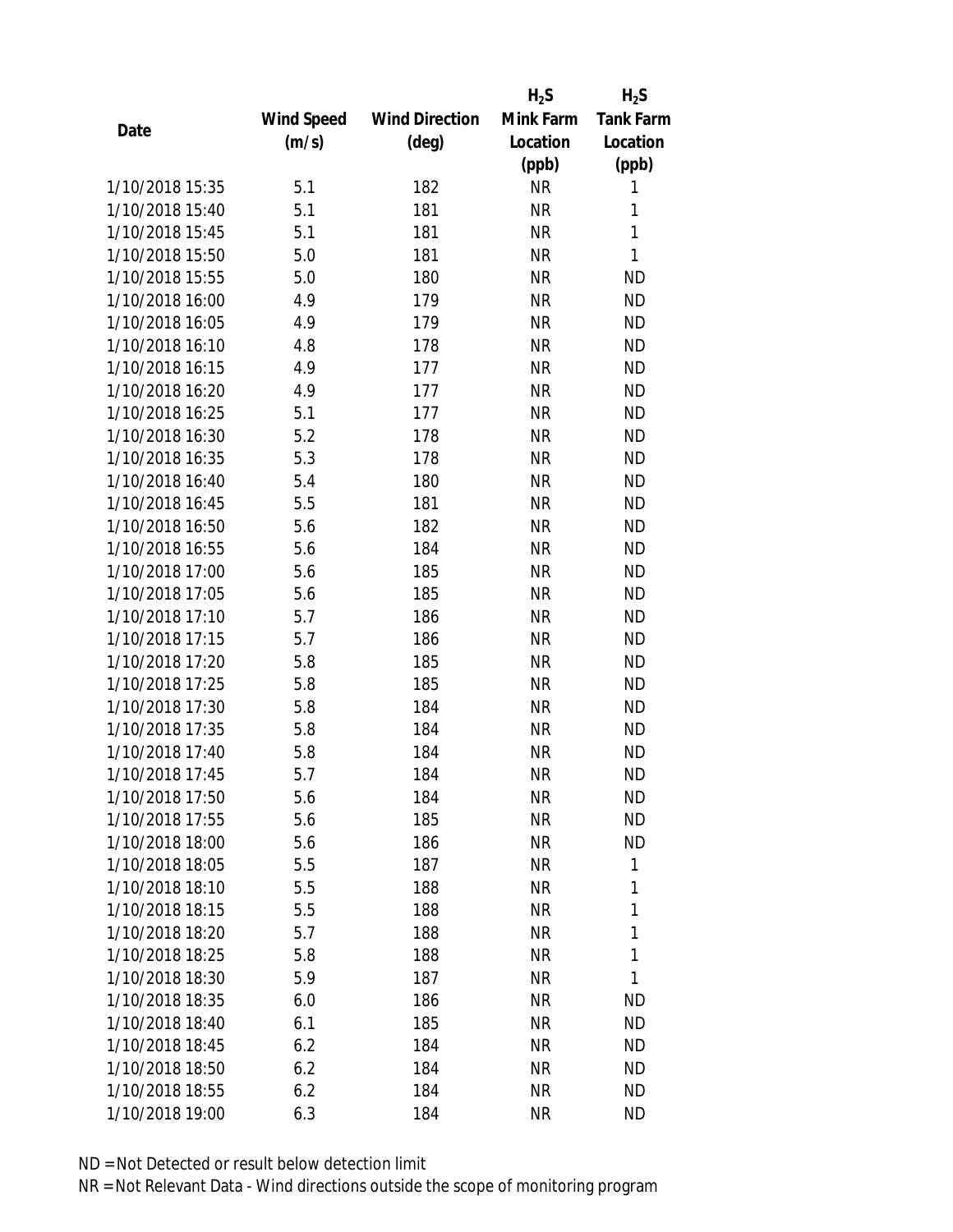|                 |                   |                       | $H_2S$    | $H_2S$           |
|-----------------|-------------------|-----------------------|-----------|------------------|
|                 | <b>Wind Speed</b> | <b>Wind Direction</b> | Mink Farm | <b>Tank Farm</b> |
| Date            | (m/s)             | (deg)                 | Location  | Location         |
|                 |                   |                       | (ppb)     | (ppb)            |
| 1/10/2018 19:05 | 6.3               | 184                   | <b>NR</b> | <b>ND</b>        |
| 1/10/2018 19:10 | 6.4               | 184                   | <b>NR</b> | <b>ND</b>        |
| 1/10/2018 19:15 | 6.5               | 185                   | <b>NR</b> | <b>ND</b>        |
| 1/10/2018 19:20 | 6.6               | 186                   | <b>NR</b> | <b>ND</b>        |
| 1/10/2018 19:25 | 6.8               | 186                   | <b>NR</b> | <b>ND</b>        |
| 1/10/2018 19:30 | 6.9               | 186                   | <b>NR</b> | <b>ND</b>        |
| 1/10/2018 19:35 | 7.0               | 187                   | <b>NR</b> | <b>ND</b>        |
| 1/10/2018 19:40 | 7.1               | 187                   | <b>NR</b> | <b>ND</b>        |
| 1/10/2018 19:45 | 7.2               | 188                   | <b>NR</b> | <b>ND</b>        |
| 1/10/2018 19:50 | 7.2               | 189                   | <b>NR</b> | <b>ND</b>        |
| 1/10/2018 19:55 | 7.3               | 190                   | <b>NR</b> | <b>ND</b>        |
| 1/10/2018 20:00 | 7.4               | 191                   | <b>NR</b> | <b>ND</b>        |
| 1/10/2018 20:05 | 7.4               | 191                   | <b>NR</b> | $\mathbf{1}$     |
| 1/10/2018 20:10 | 7.4               | 192                   | <b>NR</b> | $\mathbf{1}$     |
| 1/10/2018 20:15 | 7.5               | 192                   | <b>NR</b> | $\mathbf{1}$     |
| 1/10/2018 20:20 | 7.6               | 192                   | <b>NR</b> | <b>ND</b>        |
| 1/10/2018 20:25 | 7.7               | 192                   | <b>NR</b> | <b>ND</b>        |
| 1/10/2018 20:30 | 7.8               | 192                   | <b>NR</b> | <b>ND</b>        |
| 1/10/2018 20:35 | 7.9               | 192                   | <b>NR</b> | <b>ND</b>        |
| 1/10/2018 20:40 | 8.1               | 193                   | <b>NR</b> | <b>ND</b>        |
| 1/10/2018 20:45 | 8.2               | 193                   | <b>NR</b> | <b>ND</b>        |
| 1/10/2018 20:50 | 8.2               | 194                   | <b>NR</b> | <b>ND</b>        |
| 1/10/2018 20:55 | 8.3               | 194                   | <b>NR</b> | <b>ND</b>        |
| 1/10/2018 21:00 | 8.4               | 195                   | <b>NR</b> | <b>ND</b>        |
| 1/10/2018 21:05 | 8.4               | 196                   | <b>NR</b> | <b>ND</b>        |
| 1/10/2018 21:10 | 8.5               | 196                   | <b>NR</b> | <b>ND</b>        |
| 1/10/2018 21:15 | 8.5               | 197                   | <b>NR</b> | <b>ND</b>        |
| 1/10/2018 21:20 | 8.5               | 197                   | ΝR        | ND               |
| 1/10/2018 21:25 | 8.5               | 198                   | <b>NR</b> | <b>ND</b>        |
| 1/10/2018 21:30 | 8.4               | 198                   | <b>NR</b> | <b>ND</b>        |
| 1/10/2018 21:35 | 8.4               | 199                   | <b>NR</b> | <b>ND</b>        |
| 1/10/2018 21:40 | 8.5               | 199                   | <b>NR</b> | <b>ND</b>        |
| 1/10/2018 21:45 | 8.5               | 199                   | <b>NR</b> | <b>ND</b>        |
| 1/10/2018 21:50 | 8.5               | 199                   | <b>NR</b> | <b>ND</b>        |
| 1/10/2018 21:55 | 8.6               | 198                   | <b>NR</b> | <b>ND</b>        |
| 1/10/2018 22:00 | 8.6               | 198                   | <b>NR</b> | <b>ND</b>        |
| 1/10/2018 22:05 | 8.5               | 198                   | ΝR        | <b>ND</b>        |
| 1/10/2018 22:10 | 8.3               | 197                   | ΝR        | <b>ND</b>        |
| 1/10/2018 22:15 | 8.2               | 197                   | <b>NR</b> | <b>ND</b>        |
| 1/10/2018 22:20 | 8.0               | 198                   | ΝR        | <b>ND</b>        |
| 1/10/2018 22:25 | 7.9               | 198                   | <b>NR</b> | <b>ND</b>        |
| 1/10/2018 22:30 | 7.8               | 198                   | <b>NR</b> | <b>ND</b>        |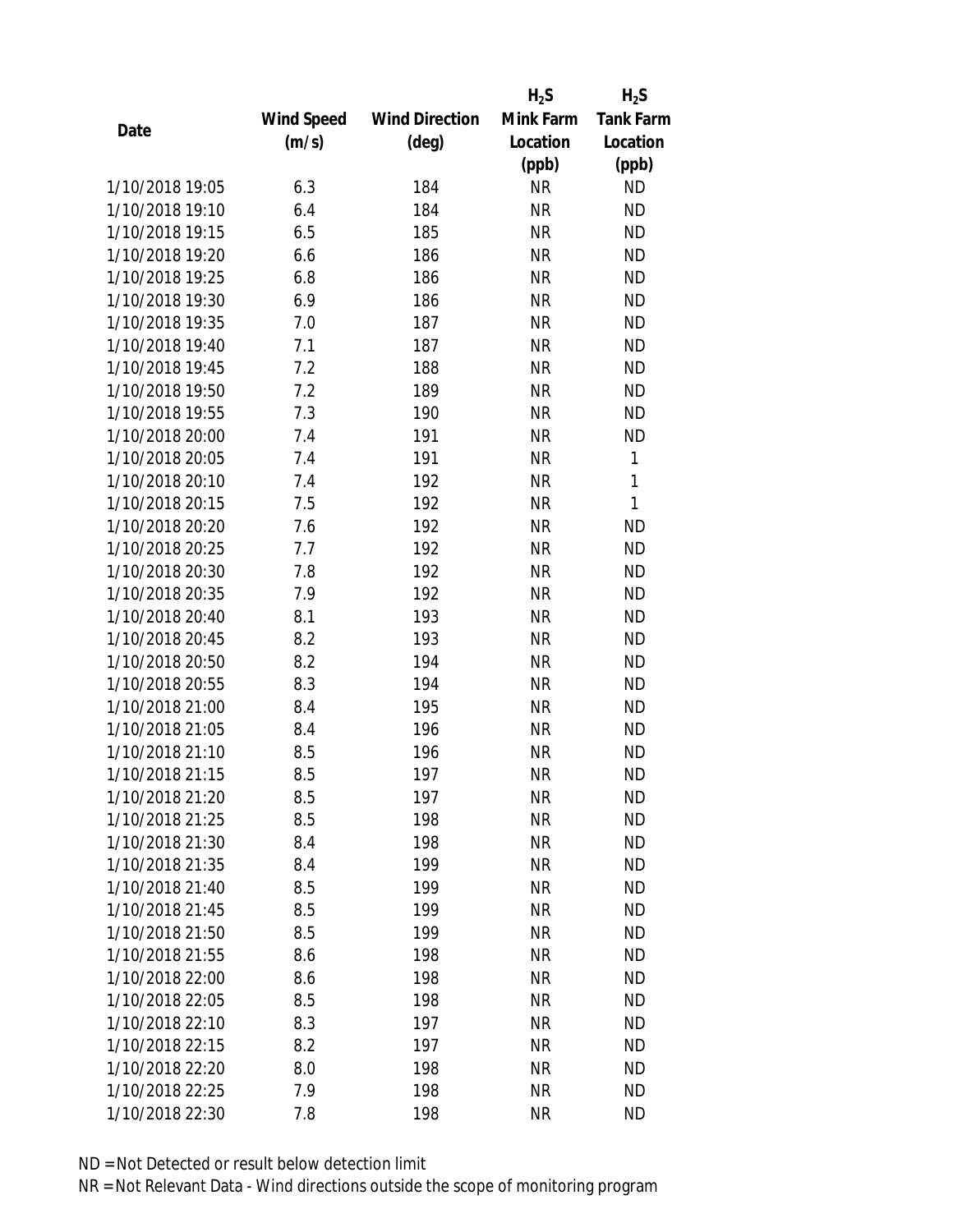|                 |                   |                       | $H_2S$    | $H_2S$           |
|-----------------|-------------------|-----------------------|-----------|------------------|
|                 | <b>Wind Speed</b> | <b>Wind Direction</b> | Mink Farm | <b>Tank Farm</b> |
| Date            | (m/s)             | (deg)                 | Location  | Location         |
|                 |                   |                       | (ppb)     | (ppb)            |
| 1/10/2018 22:35 | 7.8               | 199                   | <b>NR</b> | <b>ND</b>        |
| 1/10/2018 22:40 | 7.8               | 199                   | <b>NR</b> | $\mathbf{1}$     |
| 1/10/2018 22:45 | 7.9               | 199                   | <b>NR</b> | 1                |
| 1/10/2018 22:50 | 8.0               | 200                   | <b>NR</b> | 1                |
| 1/10/2018 22:55 | 8.0               | 200                   | <b>NR</b> | 1                |
| 1/10/2018 23:00 | 8.0               | 200                   | <b>NR</b> | 1                |
| 1/10/2018 23:05 | 8.0               | 200                   | <b>NR</b> | 1                |
| 1/10/2018 23:10 | 8.0               | 200                   | <b>NR</b> | 1                |
| 1/10/2018 23:15 | 8.0               | 200                   | <b>NR</b> | 1                |
| 1/10/2018 23:20 | 8.0               | 200                   | <b>NR</b> | $\mathbf{1}$     |
| 1/10/2018 23:25 | 8.1               | 200                   | <b>NR</b> | 1                |
| 1/10/2018 23:30 | 8.2               | 200                   | <b>NR</b> | <b>ND</b>        |
| 1/10/2018 23:35 | 8.3               | 199                   | <b>NR</b> | <b>ND</b>        |
| 1/10/2018 23:40 | 8.3               | 199                   | <b>NR</b> | <b>ND</b>        |
| 1/10/2018 23:45 | 8.3               | 199                   | <b>NR</b> | <b>ND</b>        |
| 1/10/2018 23:50 | 8.3               | 199                   | <b>NR</b> | <b>ND</b>        |
| 1/10/2018 23:55 | 8.2               | 199                   | <b>NR</b> | <b>ND</b>        |
| 1/10/2018 24:00 | 8.1               | 199                   | <b>NR</b> | <b>ND</b>        |
| 1/11/2018 00:05 | 7.9               | 200                   | <b>NR</b> | <b>ND</b>        |
| 1/11/2018 00:10 | 7.8               | 201                   | <b>NR</b> | <b>ND</b>        |
| 1/11/2018 00:15 | 7.7               | 201                   | <b>NR</b> | <b>ND</b>        |
| 1/11/2018 00:20 | 7.6               | 202                   | <b>NR</b> | 1                |
| 1/11/2018 00:25 | 7.5               | 203                   | <b>NR</b> | 1                |
| 1/11/2018 00:30 | 7.5               | 203                   | <b>NR</b> | 1                |
| 1/11/2018 00:35 | 7.4               | 203                   | <b>NR</b> | 1                |
| 1/11/2018 00:40 | 7.4               | 204                   | <b>NR</b> | <b>ND</b>        |
| 1/11/2018 00:45 | 7.4               | 204                   | <b>NR</b> | <b>ND</b>        |
| 1/11/2018 00:50 | 7.3               | 204                   | NR        | ND               |
| 1/11/2018 00:55 | 7.3               | 204                   | <b>NR</b> | <b>ND</b>        |
| 1/11/2018 01:00 | 7.3               | 204                   | NR        | <b>ND</b>        |
| 1/11/2018 01:05 | 7.2               | 205                   | <b>NR</b> | <b>ND</b>        |
| 1/11/2018 01:10 | 7.2               | 205                   | <b>NR</b> | <b>ND</b>        |
| 1/11/2018 01:15 | 7.1               | 204                   | NR        | <b>ND</b>        |
| 1/11/2018 01:20 | 7.1               | 204                   | <b>NR</b> | <b>ND</b>        |
| 1/11/2018 01:25 | 7.1               | 203                   | NR        | <b>ND</b>        |
| 1/11/2018 01:30 | 7.1               | 203                   | <b>NR</b> | <b>ND</b>        |
| 1/11/2018 01:35 | 7.1               | 202                   | NR        | <b>ND</b>        |
| 1/11/2018 01:40 | 7.1               | 202                   | NR        | <b>ND</b>        |
| 1/11/2018 01:45 | 7.1               | 202                   | <b>NR</b> | <b>ND</b>        |
| 1/11/2018 01:50 | 7.1               | 202                   | NR        | <b>ND</b>        |
| 1/11/2018 01:55 | 7.0               | 202                   | <b>NR</b> | <b>ND</b>        |
| 1/11/2018 02:00 | 6.9               | 203                   | <b>NR</b> | <b>ND</b>        |
|                 |                   |                       |           |                  |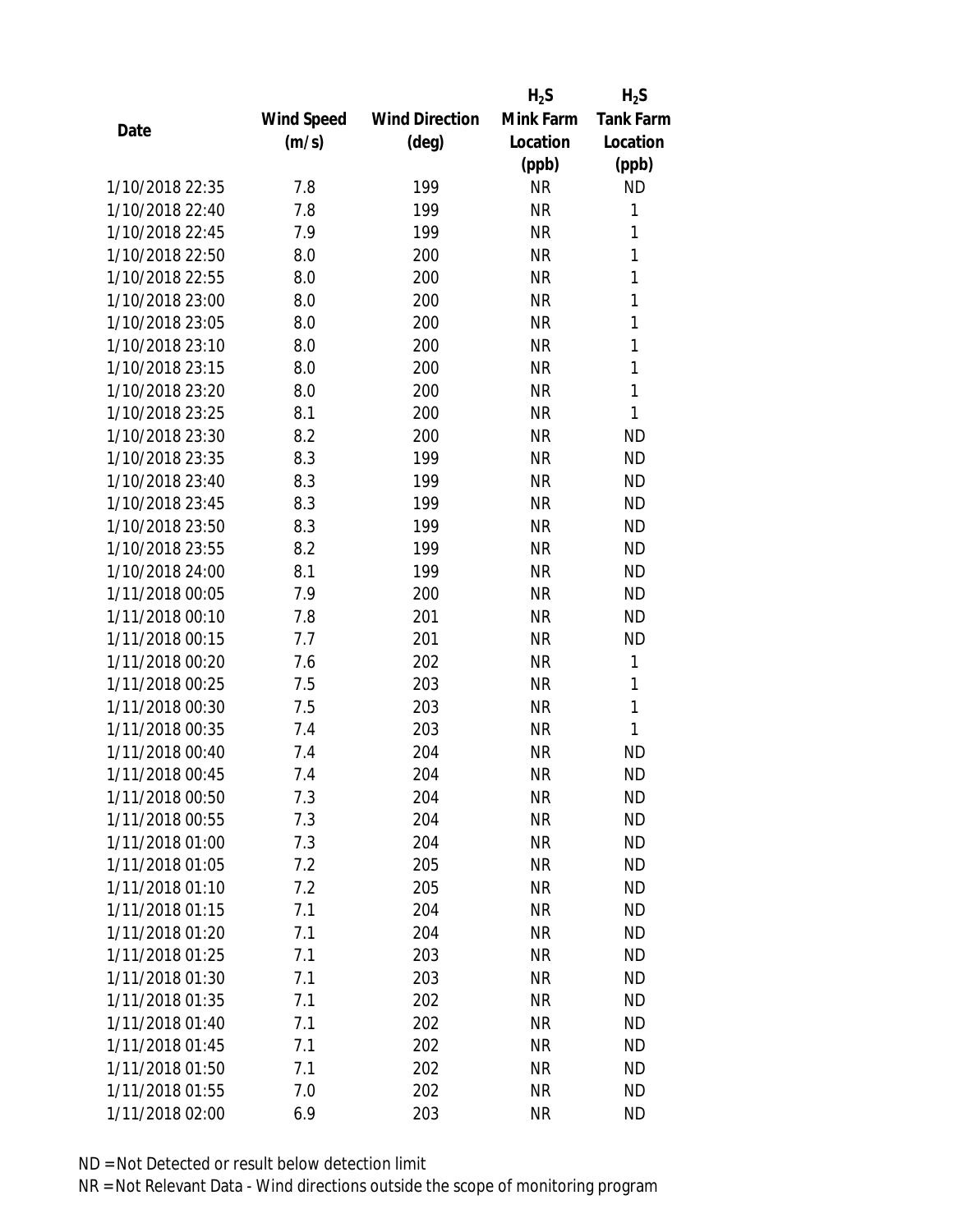|                 |                   |                       | $H_2S$    | $H_2S$           |
|-----------------|-------------------|-----------------------|-----------|------------------|
|                 | <b>Wind Speed</b> | <b>Wind Direction</b> | Mink Farm | <b>Tank Farm</b> |
| Date            | (m/s)             | (deg)                 | Location  | Location         |
|                 |                   |                       | (ppb)     | (ppb)            |
| 1/11/2018 02:05 | 6.9               | 203                   | <b>NR</b> | <b>ND</b>        |
| 1/11/2018 02:10 | 6.8               | 203                   | <b>NR</b> | <b>ND</b>        |
| 1/11/2018 02:15 | 6.8               | 203                   | <b>NR</b> | <b>ND</b>        |
| 1/11/2018 02:20 | 6.8               | 202                   | <b>NR</b> | <b>ND</b>        |
| 1/11/2018 02:25 | 6.9               | 202                   | <b>NR</b> | <b>ND</b>        |
| 1/11/2018 02:30 | 7.0               | 201                   | <b>NR</b> | <b>ND</b>        |
| 1/11/2018 02:35 | 7.0               | 201                   | <b>NR</b> | <b>ND</b>        |
| 1/11/2018 02:40 | 7.1               | 200                   | <b>NR</b> | <b>ND</b>        |
| 1/11/2018 02:45 | 7.1               | 199                   | <b>NR</b> | <b>ND</b>        |
| 1/11/2018 02:50 | 7.2               | 198                   | <b>NR</b> | 1                |
| 1/11/2018 02:55 | 7.2               | 197                   | <b>NR</b> | 1                |
| 1/11/2018 03:00 | 7.3               | 196                   | <b>NR</b> | $\mathbf{1}$     |
| 1/11/2018 03:05 | 7.4               | 195                   | <b>NR</b> | $\mathbf{1}$     |
| 1/11/2018 03:10 | 7.4               | 195                   | <b>NR</b> | $\mathbf{1}$     |
| 1/11/2018 03:15 | 7.4               | 194                   | <b>NR</b> | 1                |
| 1/11/2018 03:20 | 7.4               | 194                   | <b>NR</b> | $\mathbf{1}$     |
| 1/11/2018 03:25 | 7.3               | 194                   | <b>NR</b> | $\mathbf{1}$     |
| 1/11/2018 03:30 | 7.2               | 194                   | <b>NR</b> | $\mathbf{1}$     |
| 1/11/2018 03:35 | 7.1               | 194                   | <b>NR</b> | <b>ND</b>        |
| 1/11/2018 03:40 | 6.9               | 194                   | <b>NR</b> | <b>ND</b>        |
| 1/11/2018 03:45 | 6.9               | 193                   | <b>NR</b> | <b>ND</b>        |
| 1/11/2018 03:50 | 6.8               | 193                   | <b>NR</b> | <b>ND</b>        |
| 1/11/2018 03:55 | 6.8               | 193                   | <b>NR</b> | <b>ND</b>        |
| 1/11/2018 04:00 | 6.9               | 193                   | <b>NR</b> | <b>ND</b>        |
| 1/11/2018 04:05 | 6.9               | 193                   | <b>NR</b> | <b>ND</b>        |
| 1/11/2018 04:10 | 6.9               | 194                   | <b>NR</b> | <b>ND</b>        |
| 1/11/2018 04:15 | 6.9               | 194                   | <b>NR</b> | <b>ND</b>        |
| 1/11/2018 04:20 | 6.9               | 194                   | NR        | ND               |
| 1/11/2018 04:25 | 6.9               | 194                   | <b>NR</b> | <b>ND</b>        |
| 1/11/2018 04:30 | 6.9               | 194                   | <b>NR</b> | <b>ND</b>        |
| 1/11/2018 04:35 | 7.0               | 193                   | <b>NR</b> | <b>ND</b>        |
| 1/11/2018 04:40 | 7.1               | 193                   | <b>NR</b> | <b>ND</b>        |
| 1/11/2018 04:45 | 7.2               | 192                   | <b>NR</b> | <b>ND</b>        |
| 1/11/2018 04:50 | 7.3               | 192                   | <b>NR</b> | <b>ND</b>        |
| 1/11/2018 04:55 | 7.4               | 192                   | <b>NR</b> | <b>ND</b>        |
| 1/11/2018 05:00 | 7.5               | 192                   | <b>NR</b> | <b>ND</b>        |
| 1/11/2018 05:05 | 7.4               | 192                   | <b>NR</b> | ND               |
| 1/11/2018 05:10 | 7.4               | 192                   | NR        | <b>ND</b>        |
| 1/11/2018 05:15 | 7.3               | 192                   | <b>NR</b> | <b>ND</b>        |
| 1/11/2018 05:20 | 7.2               | 192                   | NR        | <b>ND</b>        |
| 1/11/2018 05:25 | 7.1               | 192                   | <b>NR</b> | <b>ND</b>        |
| 1/11/2018 05:30 | 7.0               | 192                   | <b>NR</b> | <b>ND</b>        |
|                 |                   |                       |           |                  |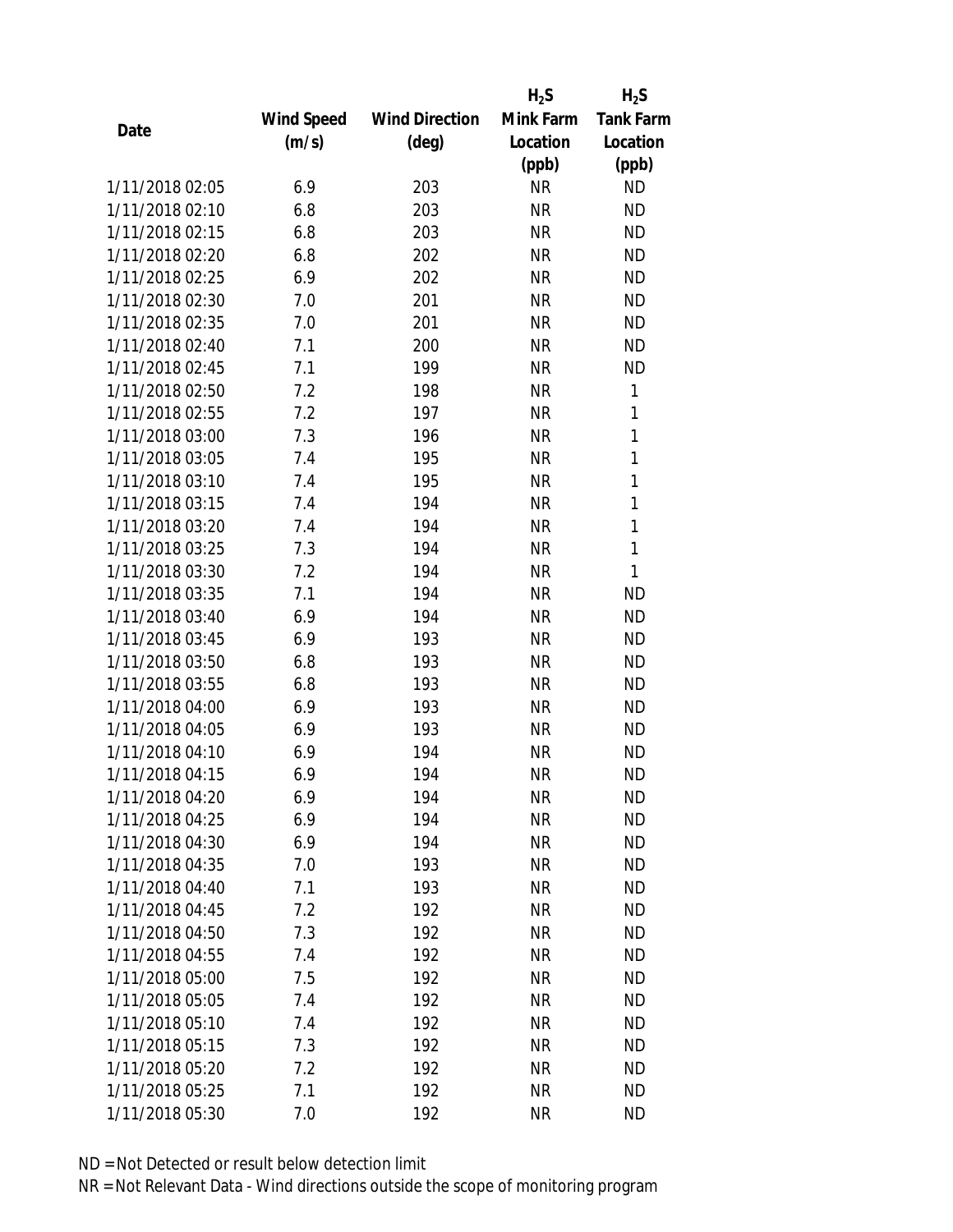|                 |            |                       | $H_2S$    | $H_2S$           |
|-----------------|------------|-----------------------|-----------|------------------|
|                 | Wind Speed | <b>Wind Direction</b> | Mink Farm | <b>Tank Farm</b> |
| Date            | (m/s)      | (deg)                 | Location  | Location         |
|                 |            |                       | (ppb)     | (ppb)            |
| 1/11/2018 05:35 | 6.9        | 192                   | <b>NR</b> | <b>ND</b>        |
| 1/11/2018 05:40 | 6.8        | 192                   | <b>NR</b> | <b>ND</b>        |
| 1/11/2018 05:45 | 6.8        | 192                   | <b>NR</b> | $\mathbf{1}$     |
| 1/11/2018 05:50 | 6.9        | 192                   | <b>NR</b> | 1                |
| 1/11/2018 05:55 | 6.9        | 191                   | <b>NR</b> | <b>ND</b>        |
| 1/11/2018 06:00 | 7.0        | 191                   | <b>NR</b> | <b>ND</b>        |
| 1/11/2018 06:05 | 7.0        | 191                   | <b>NR</b> | <b>ND</b>        |
| 1/11/2018 06:10 | 7.2        | 191                   | <b>NR</b> | <b>ND</b>        |
| 1/11/2018 06:15 | 7.3        | 191                   | <b>NR</b> | <b>ND</b>        |
| 1/11/2018 06:20 | 7.3        | 191                   | <b>NR</b> | <b>ND</b>        |
| 1/11/2018 06:25 | 7.2        | 191                   | <b>NR</b> | <b>ND</b>        |
| 1/11/2018 06:30 | 7.2        | 191                   | <b>NR</b> | $\mathbf{1}$     |
| 1/11/2018 06:35 | 7.2        | 192                   | <b>NR</b> | <b>ND</b>        |
| 1/11/2018 06:40 | 7.1        | 192                   | <b>NR</b> | <b>ND</b>        |
| 1/11/2018 06:45 | 7.0        | 193                   | <b>NR</b> | <b>ND</b>        |
| 1/11/2018 06:50 | 6.9        | 194                   | <b>NR</b> | <b>ND</b>        |
| 1/11/2018 06:55 | 6.8        | 195                   | <b>NR</b> | <b>ND</b>        |
| 1/11/2018 07:00 | 6.8        | 195                   | <b>NR</b> | <b>ND</b>        |
| 1/11/2018 07:05 | 6.8        | 195                   | <b>NR</b> | <b>ND</b>        |
| 1/11/2018 07:10 | 6.8        | 195                   | <b>NR</b> | <b>ND</b>        |
| 1/11/2018 07:15 | 6.9        | 195                   | <b>NR</b> | <b>ND</b>        |
| 1/11/2018 07:20 | 6.9        | 194                   | <b>NR</b> | <b>ND</b>        |
| 1/11/2018 07:25 | 6.8        | 194                   | <b>NR</b> | <b>ND</b>        |
| 1/11/2018 07:30 | 6.8        | 193                   | <b>NR</b> | <b>ND</b>        |
| 1/11/2018 07:35 | 6.7        | 193                   | <b>NR</b> | <b>ND</b>        |
| 1/11/2018 07:40 | 6.5        | 192                   | <b>NR</b> | <b>ND</b>        |
| 1/11/2018 07:45 | 6.4        | 191                   | <b>NR</b> | <b>ND</b>        |
| 1/11/2018 07:50 | 6.4        | 190                   | ΝR        | <b>ND</b>        |
| 1/11/2018 07:55 | 6.3        | 190                   | <b>NR</b> | <b>ND</b>        |
| 1/11/2018 08:00 | 6.3        | 189                   | <b>NR</b> | <b>ND</b>        |
| 1/11/2018 08:05 | 6.3        | 189                   | <b>NR</b> | <b>ND</b>        |
| 1/11/2018 08:10 | 6.3        | 189                   | <b>NR</b> | <b>ND</b>        |
| 1/11/2018 08:15 | 6.3        | 189                   | <b>NR</b> | <b>ND</b>        |
| 1/11/2018 08:20 | 6.3        | 189                   | <b>NR</b> | <b>ND</b>        |
| 1/11/2018 08:25 | 6.3        | 188                   | <b>NR</b> | <b>ND</b>        |
| 1/11/2018 08:30 | 6.3        | 188                   | <b>NR</b> | <b>ND</b>        |
| 1/11/2018 08:35 | 6.3        | 188                   | <b>NR</b> | ND.              |
| 1/11/2018 08:40 | 6.4        | 187                   | NR        | <b>ND</b>        |
| 1/11/2018 08:45 | 6.4        | 187                   | <b>NR</b> | <b>ND</b>        |
| 1/11/2018 08:50 | 6.4        | 186                   | NR        | <b>ND</b>        |
| 1/11/2018 08:55 | 6.5        | 185                   | <b>NR</b> | <b>ND</b>        |
| 1/11/2018 09:00 | 6.5        | 185                   | <b>NR</b> | <b>ND</b>        |
|                 |            |                       |           |                  |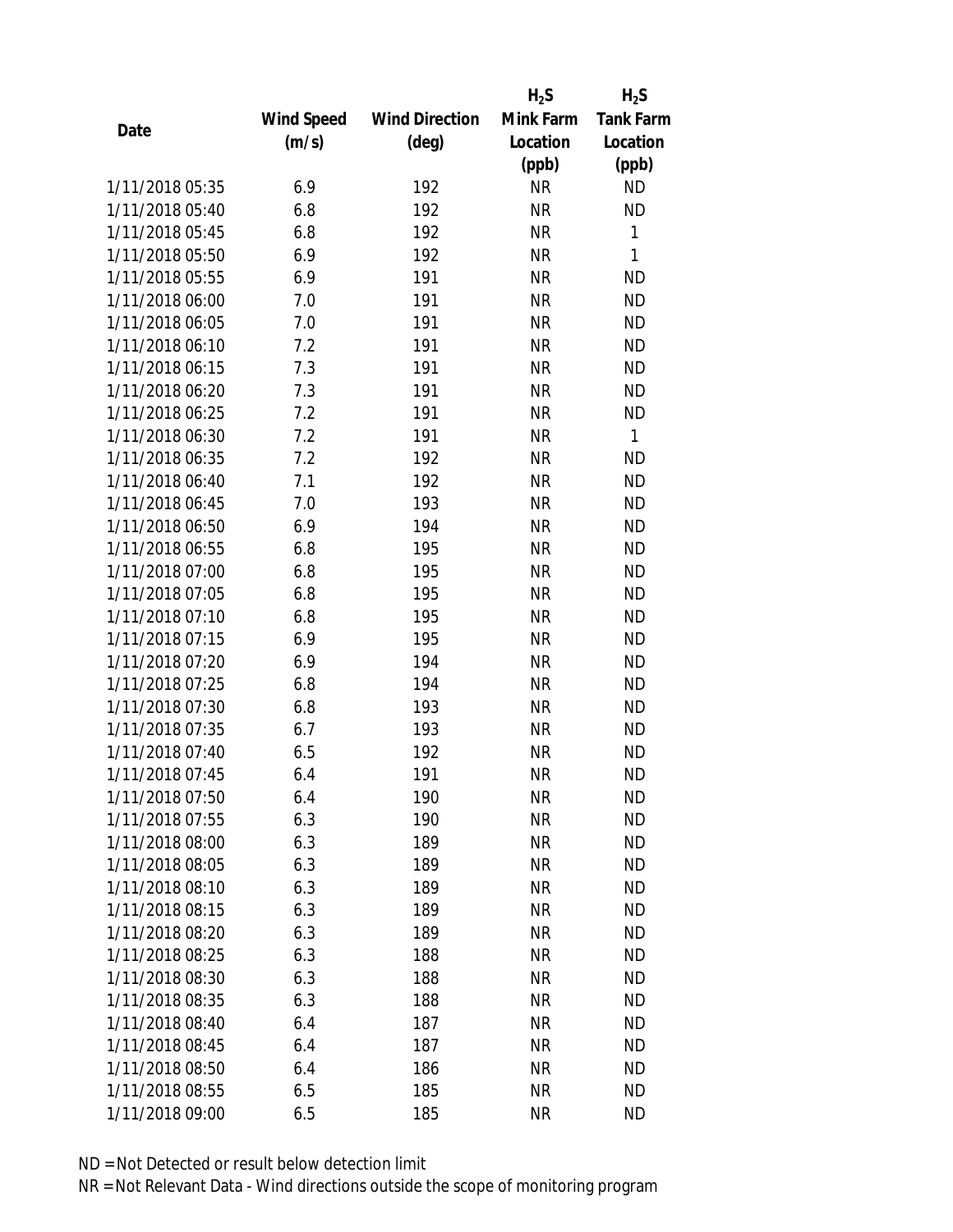|                 |            |                       | $H_2S$    | $H_2S$           |
|-----------------|------------|-----------------------|-----------|------------------|
|                 | Wind Speed | <b>Wind Direction</b> | Mink Farm | <b>Tank Farm</b> |
| Date            | (m/s)      | (deg)                 | Location  | Location         |
|                 |            |                       | (ppb)     | (ppb)            |
| 1/11/2018 09:05 | 6.5        | 185                   | <b>NR</b> | <b>ND</b>        |
| 1/11/2018 09:10 | 6.6        | 185                   | <b>NR</b> | <b>ND</b>        |
| 1/11/2018 09:15 | 6.6        | 186                   | <b>NR</b> | <b>ND</b>        |
| 1/11/2018 09:20 | 6.5        | 187                   | <b>NR</b> | <b>ND</b>        |
| 1/11/2018 09:25 | 6.5        | 187                   | <b>NR</b> | <b>ND</b>        |
| 1/11/2018 09:30 | 6.5        | 189                   | <b>NR</b> | <b>ND</b>        |
| 1/11/2018 09:35 | 6.5        | 190                   | <b>NR</b> | <b>ND</b>        |
| 1/11/2018 09:40 | 6.4        | 191                   | <b>NR</b> | <b>ND</b>        |
| 1/11/2018 09:45 | 6.5        | 191                   | <b>NR</b> | 1                |
| 1/11/2018 09:50 | 6.5        | 191                   | <b>NR</b> | 1                |
| 1/11/2018 09:55 | 6.5        | 191                   | <b>NR</b> | 1                |
| 1/11/2018 10:00 | 6.6        | 191                   | <b>NR</b> | $\mathbf{1}$     |
| 1/11/2018 10:05 | 6.7        | 190                   | <b>NR</b> | $\mathbf{1}$     |
| 1/11/2018 10:10 | 6.8        | 189                   | <b>NR</b> | $\mathbf{1}$     |
| 1/11/2018 10:15 | 6.8        | 188                   | <b>NR</b> | $\mathbf{1}$     |
| 1/11/2018 10:20 | 6.9        | 187                   | <b>NR</b> | <b>ND</b>        |
| 1/11/2018 10:25 | 6.9        | 186                   | <b>NR</b> | <b>ND</b>        |
| 1/11/2018 10:30 | 6.9        | 185                   | <b>NR</b> | <b>ND</b>        |
| 1/11/2018 10:35 | 6.9        | 185                   | <b>NR</b> | <b>ND</b>        |
| 1/11/2018 10:40 | 6.8        | 185                   | <b>NR</b> | <b>ND</b>        |
| 1/11/2018 10:45 | 6.7        | 185                   | <b>NR</b> | <b>ND</b>        |
| 1/11/2018 10:50 | 6.7        | 186                   | <b>NR</b> | <b>ND</b>        |
| 1/11/2018 10:55 | 6.6        | 186                   | <b>NR</b> | <b>ND</b>        |
| 1/11/2018 11:00 | 6.7        | 187                   | <b>NR</b> | <b>ND</b>        |
| 1/11/2018 11:05 | 6.8        | 187                   | <b>NR</b> | <b>ND</b>        |
| 1/11/2018 11:10 | 6.8        | 187                   | <b>NR</b> | <b>ND</b>        |
| 1/11/2018 11:15 | 6.9        | 188                   | <b>NR</b> | <b>ND</b>        |
| 1/11/2018 11:20 | 6.9        | 188                   | ΝR        | ND               |
| 1/11/2018 11:25 | 6.9        | 188                   | <b>NR</b> | <b>ND</b>        |
| 1/11/2018 11:30 | 6.9        | 189                   | NR        | <b>ND</b>        |
| 1/11/2018 11:35 | 6.7        | 189                   | <b>NR</b> | <b>ND</b>        |
| 1/11/2018 11:40 | 6.6        | 190                   | <b>NR</b> | <b>ND</b>        |
| 1/11/2018 11:45 | 6.4        | 191                   | NR        | <b>ND</b>        |
| 1/11/2018 11:50 | 6.2        | 192                   | <b>NR</b> | <b>ND</b>        |
| 1/11/2018 11:55 | 5.9        | 194                   | NR        | <b>ND</b>        |
| 1/11/2018 12:00 | 5.8        | 196                   | <b>NR</b> | <b>ND</b>        |
| 1/11/2018 12:05 | 5.6        | 198                   | <b>NR</b> | 1                |
| 1/11/2018 12:10 | 5.4        | 201                   | NR        | 1                |
| 1/11/2018 12:15 | 5.3        | 204                   | <b>NR</b> | 1                |
| 1/11/2018 12:20 | 5.3        | 208                   | ΝR        | 1                |
| 1/11/2018 12:25 | 5.4        | 211                   | <b>NR</b> | 1                |
| 1/11/2018 12:30 | 5.5        | 215                   | <b>NR</b> | 1                |
|                 |            |                       |           |                  |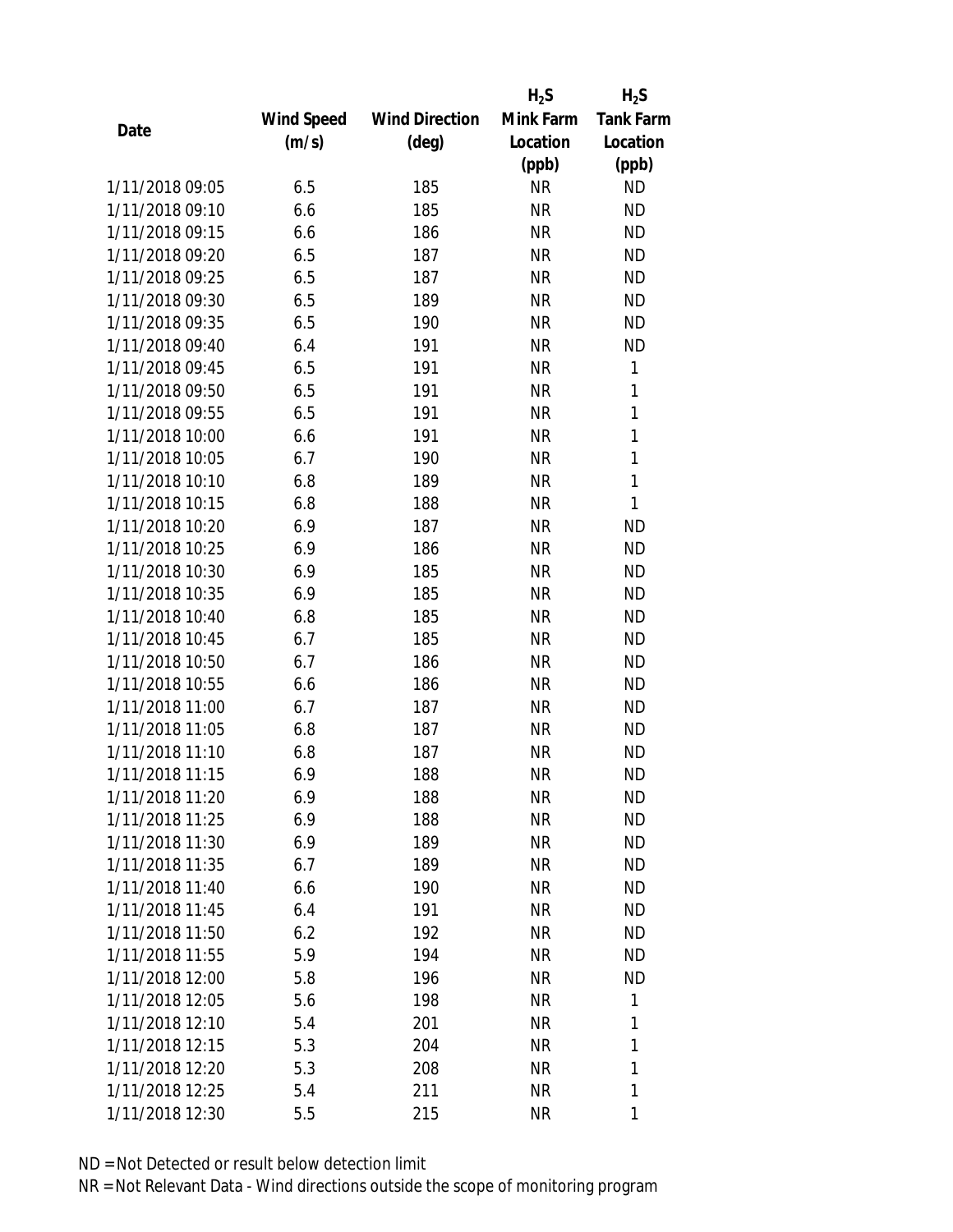|                 |            |                       | $H_2S$    | $H_2S$           |
|-----------------|------------|-----------------------|-----------|------------------|
|                 | Wind Speed | <b>Wind Direction</b> | Mink Farm | <b>Tank Farm</b> |
| Date            | (m/s)      | (deg)                 | Location  | Location         |
|                 |            |                       | (ppb)     | (ppb)            |
| 1/11/2018 12:35 | 5.7        | 217                   | <b>NR</b> | 1                |
| 1/11/2018 12:40 | 5.9        | 218                   | <b>NR</b> | 1                |
| 1/11/2018 12:45 | 6.1        | 218                   | <b>NR</b> | 1                |
| 1/11/2018 12:50 | 6.2        | 219                   | <b>NR</b> | 1                |
| 1/11/2018 12:55 | 6.4        | 218                   | <b>NR</b> | 1                |
| 1/11/2018 13:00 | 6.4        | 218                   | <b>NR</b> | 1                |
| 1/11/2018 13:05 | 6.4        | 218                   | <b>NR</b> | 1                |
| 1/11/2018 13:10 | 6.2        | 218                   | <b>NR</b> | 1                |
| 1/11/2018 13:15 | 6.1        | 218                   | <b>NR</b> | 1                |
| 1/11/2018 13:20 | 5.9        | 218                   | <b>NR</b> | 1                |
| 1/11/2018 13:25 | 5.7        | 218                   | <b>NR</b> | 1                |
| 1/11/2018 13:30 | 5.5        | 218                   | <b>NR</b> | 1                |
| 1/11/2018 13:35 | 5.4        | 218                   | <b>NR</b> | <b>ND</b>        |
| 1/11/2018 13:40 | 5.4        | 217                   | <b>NR</b> | <b>ND</b>        |
| 1/11/2018 13:45 | 5.4        | 217                   | <b>NR</b> | <b>ND</b>        |
| 1/11/2018 13:50 | 5.2        | 216                   | <b>NR</b> | <b>ND</b>        |
| 1/11/2018 13:55 | 5.1        | 216                   | <b>NR</b> | <b>ND</b>        |
| 1/11/2018 14:00 | 4.9        | 214                   | <b>NR</b> | <b>ND</b>        |
| 1/11/2018 14:05 | 4.7        | 211                   | <b>NR</b> | <b>ND</b>        |
| 1/11/2018 14:10 | 4.5        | 208                   | <b>NR</b> | <b>ND</b>        |
| 1/11/2018 14:15 | 4.2        | 205                   | <b>NR</b> | <b>ND</b>        |
| 1/11/2018 14:20 | 4.0        | 201                   | <b>NR</b> | <b>ND</b>        |
| 1/11/2018 14:25 | 3.9        | 197                   | <b>NR</b> | <b>ND</b>        |
| 1/11/2018 14:30 | 3.9        | 194                   | <b>NR</b> | <b>ND</b>        |
| 1/11/2018 14:35 | 4.0        | 193                   | <b>NR</b> | <b>ND</b>        |
| 1/11/2018 14:40 | 4.1        | 192                   | <b>NR</b> | <b>ND</b>        |
| 1/11/2018 14:45 | 4.4        | 192                   | <b>NR</b> | 1                |
| 1/11/2018 14:50 | 4.6        | 193                   | <b>NR</b> | 1                |
| 1/11/2018 14:55 | 4.7        | 195                   | <b>NR</b> | <b>ND</b>        |
| 1/11/2018 15:00 | 4.8        | 197                   | <b>NR</b> | <b>ND</b>        |
| 1/11/2018 15:05 | 4.9        | 199                   | <b>NR</b> | <b>ND</b>        |
| 1/11/2018 15:10 | 4.9        | 201                   | <b>NR</b> | <b>ND</b>        |
| 1/11/2018 15:15 | 4.8        | 202                   | <b>NR</b> | <b>ND</b>        |
| 1/11/2018 15:20 | 4.8        | 203                   | <b>NR</b> | <b>ND</b>        |
| 1/11/2018 15:25 | 4.7        | 204                   | <b>NR</b> | <b>ND</b>        |
| 1/11/2018 15:30 | 4.6        | 205                   | <b>NR</b> | <b>ND</b>        |
| 1/11/2018 15:35 | 4.6        | 205                   | <b>NR</b> | <b>ND</b>        |
| 1/11/2018 15:40 | 4.6        | 206                   | <b>NR</b> | <b>ND</b>        |
| 1/11/2018 15:45 | 4.7        | 207                   | <b>NR</b> | <b>ND</b>        |
| 1/11/2018 15:50 | 4.7        | 208                   | <b>NR</b> | <b>ND</b>        |
| 1/11/2018 15:55 | 4.8        | 209                   | <b>NR</b> | <b>ND</b>        |
| 1/11/2018 16:00 | 4.9        | 209                   | <b>NR</b> | <b>ND</b>        |
|                 |            |                       |           |                  |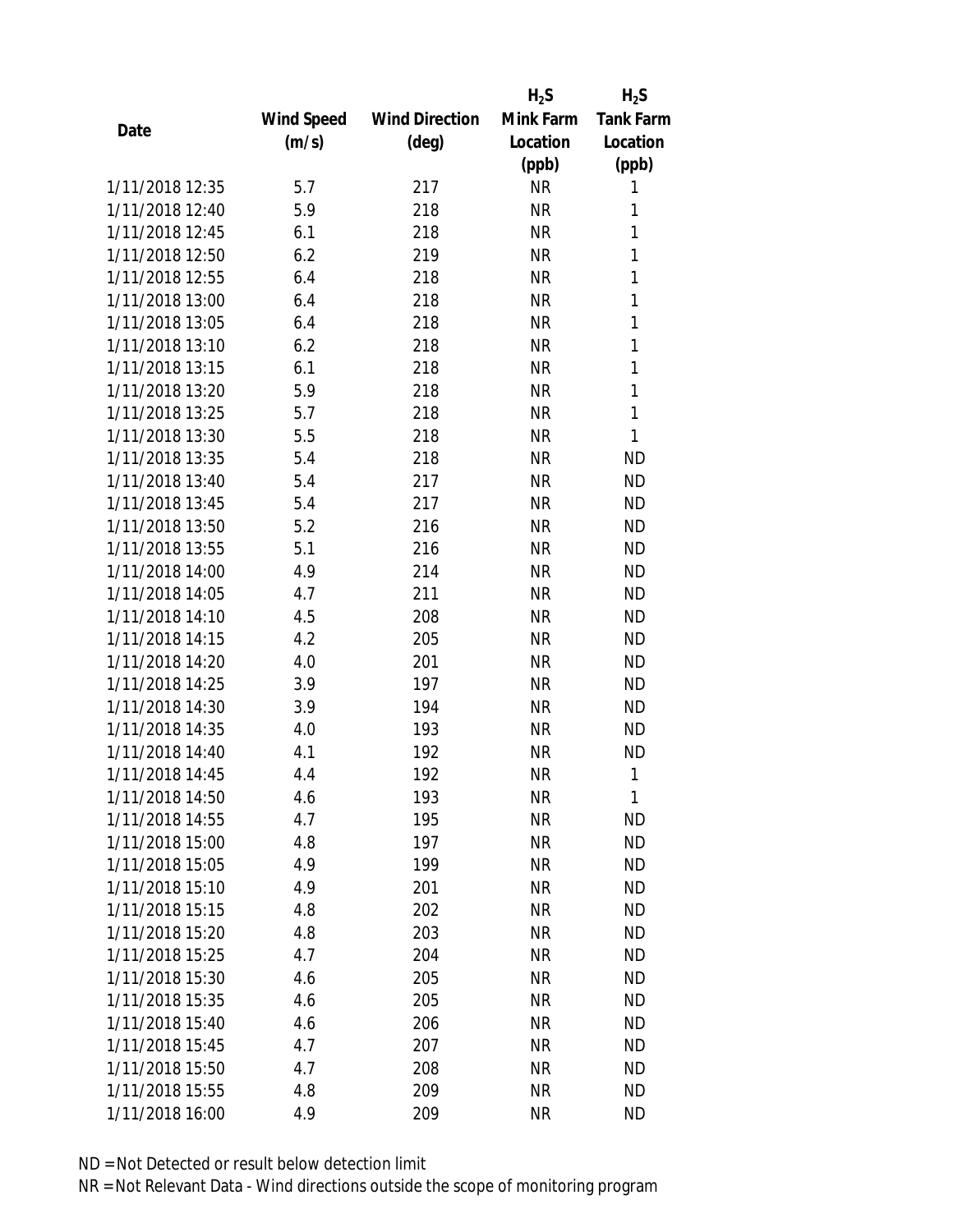|                 |            |                       | $H_2S$    | $H_2S$           |
|-----------------|------------|-----------------------|-----------|------------------|
|                 | Wind Speed | <b>Wind Direction</b> | Mink Farm | <b>Tank Farm</b> |
| Date            | (m/s)      | (deg)                 | Location  | Location         |
|                 |            |                       | (ppb)     | (ppb)            |
| 1/11/2018 16:05 | 5.0        | 210                   | <b>NR</b> | <b>ND</b>        |
| 1/11/2018 16:10 | 4.9        | 210                   | <b>NR</b> | <b>ND</b>        |
| 1/11/2018 16:15 | 4.8        | 210                   | <b>NR</b> | <b>ND</b>        |
| 1/11/2018 16:20 | 4.8        | 209                   | <b>NR</b> | <b>ND</b>        |
| 1/11/2018 16:25 | 4.6        | 209                   | <b>NR</b> | 1                |
| 1/11/2018 16:30 | 4.5        | 208                   | <b>NR</b> | 1                |
| 1/11/2018 16:35 | 4.4        | 208                   | <b>NR</b> | 1                |
| 1/11/2018 16:40 | 4.3        | 207                   | <b>NR</b> | 1                |
| 1/11/2018 16:45 | 4.4        | 206                   | <b>NR</b> | 1                |
| 1/11/2018 16:50 | 4.4        | 206                   | <b>NR</b> | 1                |
| 1/11/2018 16:55 | 4.6        | 206                   | <b>NR</b> | 1                |
| 1/11/2018 17:00 | 4.7        | 207                   | <b>NR</b> | 1                |
| 1/11/2018 17:05 | 4.9        | 207                   | <b>NR</b> | 1                |
| 1/11/2018 17:10 | 5.1        | 211                   | <b>NR</b> | 1                |
| 1/11/2018 17:15 | 5.3        | 216                   | <b>NR</b> | 1                |
| 1/11/2018 17:20 | 5.3        | 222                   | <b>NR</b> | 1                |
| 1/11/2018 17:25 | 5.3        | 230                   | <b>ND</b> | 1                |
| 1/11/2018 17:30 | 5.2        | 240                   | <b>ND</b> | 1                |
| 1/11/2018 17:35 | 5.0        | 251                   | <b>ND</b> | 1                |
| 1/11/2018 17:40 | 4.7        | 260                   | <b>ND</b> | 1                |
| 1/11/2018 17:45 | 4.4        | 267                   | <b>ND</b> | 1                |
| 1/11/2018 17:50 | 4.3        | 272                   | 1         | 1                |
| 1/11/2018 17:55 | 4.4        | 275                   | 1         | 1                |
| 1/11/2018 18:00 | 4.5        | 276                   | 1         | <b>NR</b>        |
| 1/11/2018 18:05 | 4.8        | 275                   | 1         | 1                |
| 1/11/2018 18:10 | 5.2        | 274                   | 1         | 1                |
| 1/11/2018 18:15 | 5.6        | 273                   | 1         | 1                |
| 1/11/2018 18:20 | 5.9        | 273                   | 1         | <b>ND</b>        |
| 1/11/2018 18:25 | 6.0        | 272                   | 1         | <b>ND</b>        |
| 1/11/2018 18:30 | 6.0        | 271                   | 1         | <b>ND</b>        |
| 1/11/2018 18:35 | 6.0        | 271                   | 1         | <b>ND</b>        |
| 1/11/2018 18:40 | 5.9        | 273                   | 1         | <b>ND</b>        |
| 1/11/2018 18:45 | 5.8        | 275                   | 1         | <b>ND</b>        |
| 1/11/2018 18:50 | 5.7        | 277                   | 1         | <b>NR</b>        |
| 1/11/2018 18:55 | 5.7        | 279                   | 1         | <b>NR</b>        |
| 1/11/2018 19:00 | 5.7        | 281                   | 1         | <b>NR</b>        |
| 1/11/2018 19:05 | 5.6        | 282                   | 1         | <b>NR</b>        |
| 1/11/2018 19:10 | 5.4        | 282                   | 1         | <b>NR</b>        |
| 1/11/2018 19:15 | 5.3        | 281                   | 1         | <b>NR</b>        |
| 1/11/2018 19:20 | 5.2        | 280                   | 1         | <b>NR</b>        |
| 1/11/2018 19:25 | 5.2        | 279                   | 1         | <b>NR</b>        |
| 1/11/2018 19:30 | 5.1        | 278                   | 1         | <b>NR</b>        |
|                 |            |                       |           |                  |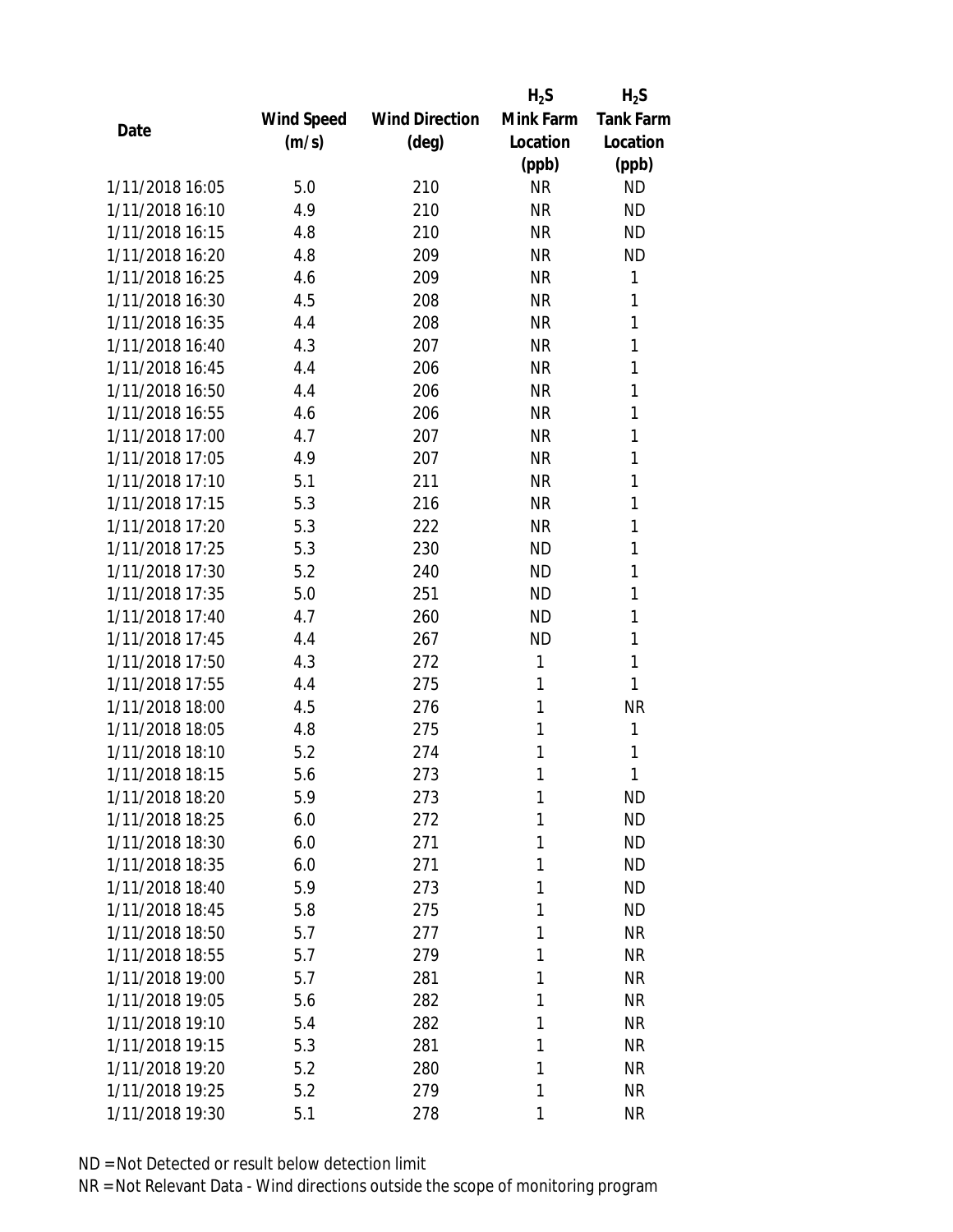|                 |                   |                       | $H_2S$    | $H_2S$           |
|-----------------|-------------------|-----------------------|-----------|------------------|
|                 | <b>Wind Speed</b> | <b>Wind Direction</b> | Mink Farm | <b>Tank Farm</b> |
| Date            | (m/s)             | (deg)                 | Location  | Location         |
|                 |                   |                       | (ppb)     | (ppb)            |
| 1/11/2018 19:35 | 5.2               | 278                   | 1         | <b>NR</b>        |
| 1/11/2018 19:40 | 5.2               | 279                   | 1         | <b>NR</b>        |
| 1/11/2018 19:45 | 5.2               | 280                   | 1         | <b>NR</b>        |
| 1/11/2018 19:50 | 5.3               | 281                   | 1         | <b>NR</b>        |
| 1/11/2018 19:55 | 5.3               | 282                   | 1         | <b>NR</b>        |
| 1/11/2018 20:00 | 5.4               | 282                   | 1         | <b>NR</b>        |
| 1/11/2018 20:05 | 5.4               | 283                   | 1         | <b>NR</b>        |
| 1/11/2018 20:10 | 5.4               | 283                   | 1         | <b>NR</b>        |
| 1/11/2018 20:15 | 5.5               | 282                   | 1         | <b>NR</b>        |
| 1/11/2018 20:20 | 5.4               | 282                   | 1         | <b>NR</b>        |
| 1/11/2018 20:25 | 5.4               | 282                   | 1         | <b>NR</b>        |
| 1/11/2018 20:30 | 5.4               | 282                   | 1         | <b>NR</b>        |
| 1/11/2018 20:35 | 5.4               | 283                   | 1         | <b>NR</b>        |
| 1/11/2018 20:40 | 5.4               | 283                   | 1         | <b>NR</b>        |
| 1/11/2018 20:45 | 5.5               | 284                   | 1         | <b>NR</b>        |
| 1/11/2018 20:50 | 5.7               | 285                   | 1         | <b>NR</b>        |
| 1/11/2018 20:55 | 5.8               | 286                   | 1         | <b>NR</b>        |
| 1/11/2018 21:00 | 5.8               | 286                   | 1         | <b>NR</b>        |
| 1/11/2018 21:05 | 5.9               | 286                   | 1         | <b>NR</b>        |
| 1/11/2018 21:10 | 6.0               | 285                   | 1         | <b>NR</b>        |
| 1/11/2018 21:15 | 6.0               | 284                   | 1         | <b>NR</b>        |
| 1/11/2018 21:20 | 6.0               | 282                   | 1         | <b>NR</b>        |
| 1/11/2018 21:25 | 6.1               | 282                   | 1         | <b>NR</b>        |
| 1/11/2018 21:30 | 6.2               | 283                   | 1         | <b>NR</b>        |
| 1/11/2018 21:35 | 6.4               | 284                   | 1         | <b>NR</b>        |
| 1/11/2018 21:40 | 6.5               | 287                   | 1         | <b>NR</b>        |
| 1/11/2018 21:45 | 6.7               | 290                   | 1         | <b>NR</b>        |
| 1/11/2018 21:50 | 6.8               | 294                   | 1         | <b>NR</b>        |
| 1/11/2018 21:55 | 6.8               | 296                   | 1         | <b>NR</b>        |
| 1/11/2018 22:00 | 6.8               | 297                   | <b>ND</b> | <b>NR</b>        |
| 1/11/2018 22:05 | 6.7               | 298                   | <b>ND</b> | <b>NR</b>        |
| 1/11/2018 22:10 | 6.7               | 298                   | <b>ND</b> | <b>NR</b>        |
| 1/11/2018 22:15 | 6.5               | 298                   | <b>ND</b> | <b>NR</b>        |
| 1/11/2018 22:20 | 6.4               | 297                   | <b>ND</b> | <b>NR</b>        |
| 1/11/2018 22:25 | 6.3               | 297                   | <b>ND</b> | <b>NR</b>        |
| 1/11/2018 22:30 | 6.3               | 298                   | <b>ND</b> | <b>NR</b>        |
| 1/11/2018 22:35 | 6.3               | 299                   | ND        | <b>NR</b>        |
| 1/11/2018 22:40 | 6.3               | 301                   | ND        | <b>NR</b>        |
| 1/11/2018 22:45 | 6.3               | 302                   | <b>ND</b> | <b>NR</b>        |
| 1/11/2018 22:50 | 6.3               | 302                   | <b>ND</b> | <b>NR</b>        |
| 1/11/2018 22:55 | 6.2               | 302                   | 1         | <b>NR</b>        |
| 1/11/2018 23:00 | 6.1               | 301                   | <b>ND</b> | <b>NR</b>        |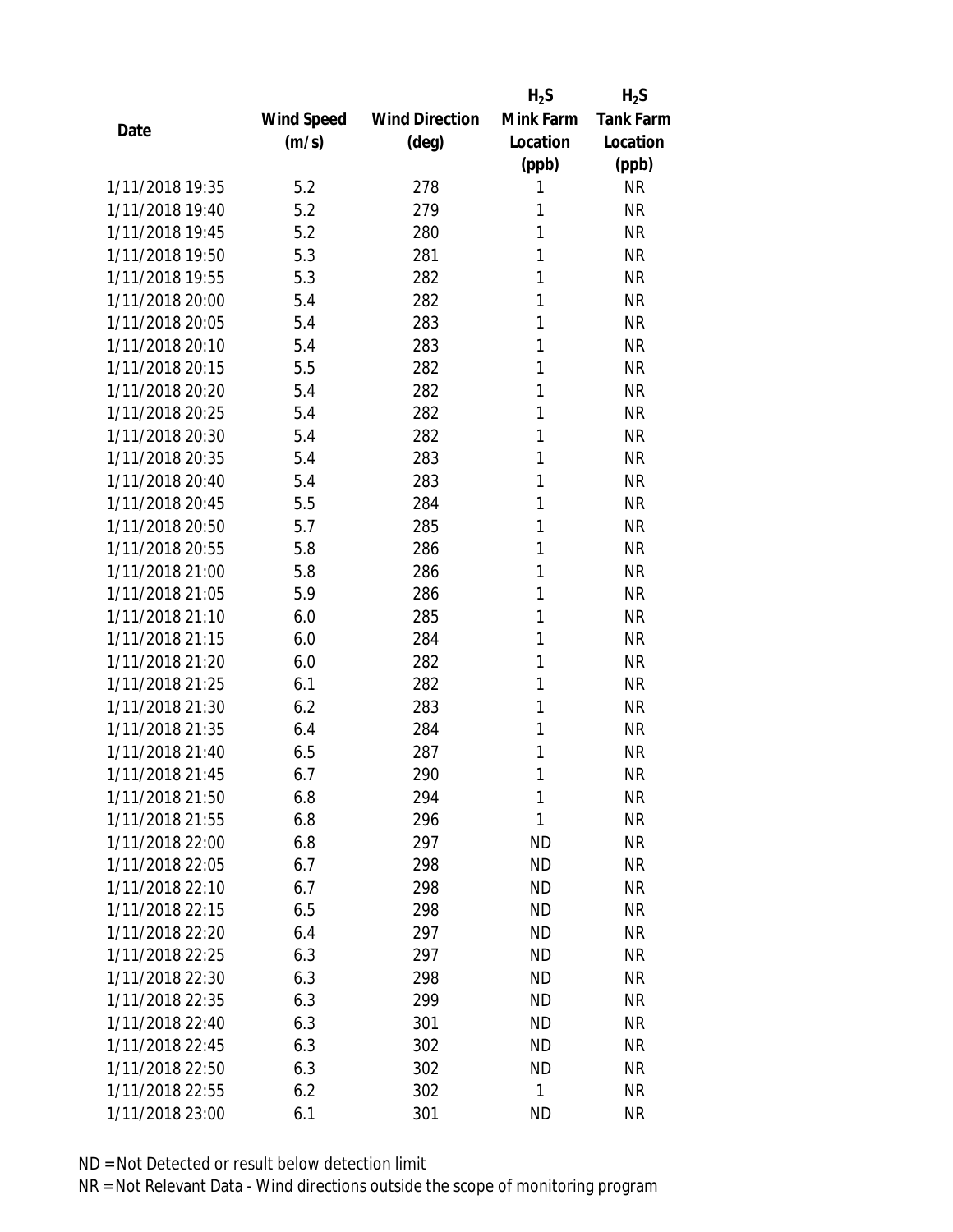|                 |                   |                       | $H_2S$         | $H_2S$           |
|-----------------|-------------------|-----------------------|----------------|------------------|
|                 | <b>Wind Speed</b> | <b>Wind Direction</b> | Mink Farm      | <b>Tank Farm</b> |
| Date            | (m/s)             | (deg)                 | Location       | Location         |
|                 |                   |                       | (ppb)          | (ppb)            |
| 1/11/2018 23:05 | 6.0               | 299                   | <b>ND</b>      | <b>NR</b>        |
| 1/11/2018 23:10 | 5.8               | 297                   | <b>ND</b>      | <b>NR</b>        |
| 1/11/2018 23:15 | 5.7               | 295                   | <b>ND</b>      | <b>NR</b>        |
| 1/11/2018 23:20 | 5.7               | 294                   | <b>ND</b>      | <b>NR</b>        |
| 1/11/2018 23:25 | 5.7               | 294                   | <b>ND</b>      | <b>NR</b>        |
| 1/11/2018 23:30 | 5.8               | 294                   | <b>ND</b>      | <b>NR</b>        |
| 1/11/2018 23:35 | 5.8               | 295                   | <b>ND</b>      | <b>NR</b>        |
| 1/11/2018 23:40 | 5.9               | 296                   | <b>ND</b>      | <b>NR</b>        |
| 1/11/2018 23:45 | 5.9               | 298                   | <b>ND</b>      | <b>NR</b>        |
| 1/11/2018 23:50 | 5.9               | 300                   | <b>ND</b>      | <b>NR</b>        |
| 1/11/2018 23:55 | 5.8               | 301                   | <b>ND</b>      | <b>NR</b>        |
| 1/11/2018 24:00 | 5.7               | 301                   | <b>ND</b>      | <b>NR</b>        |
| 1/12/2018 00:05 | 5.6               | 302                   | <b>ND</b>      | <b>NR</b>        |
| 1/12/2018 00:10 | 5.6               | 303                   | <b>ND</b>      | <b>NR</b>        |
| 1/12/2018 00:15 | 5.6               | 304                   | <b>ND</b>      | <b>NR</b>        |
| 1/12/2018 00:20 | 5.5               | 304                   | <b>ND</b>      | <b>NR</b>        |
| 1/12/2018 00:25 | 5.5               | 305                   | <b>ND</b>      | <b>NR</b>        |
| 1/12/2018 00:30 | 5.5               | 306                   | <b>ND</b>      | <b>NR</b>        |
| 1/12/2018 00:35 | 5.6               | 307                   | <b>ND</b>      | <b>NR</b>        |
| 1/12/2018 00:40 | 5.8               | 308                   | <b>ND</b>      | <b>NR</b>        |
| 1/12/2018 00:45 | 5.9               | 309                   | <b>ND</b>      | <b>NR</b>        |
| 1/12/2018 00:50 | 6.0               | 310                   | <b>ND</b>      | <b>NR</b>        |
| 1/12/2018 00:55 | 6.1               | 310                   | <b>ND</b>      | <b>NR</b>        |
| 1/12/2018 01:00 | 6.1               | 310                   | <b>ND</b>      | <b>NR</b>        |
| 1/12/2018 01:05 | 6.1               | 311                   | <b>ND</b>      | <b>NR</b>        |
| 1/12/2018 01:10 | 6.0               | 311                   | <b>ND</b>      | <b>NR</b>        |
| 1/12/2018 01:15 | 5.9               | 311                   | <b>ND</b>      | <b>NR</b>        |
| 1/12/2018 01:20 | 5.8               | 310                   | <b>ND</b>      | <b>NR</b>        |
| 1/12/2018 01:25 | 5.7               | 310                   | <b>ND</b>      | <b>NR</b>        |
| 1/12/2018 01:30 | 5.7               | 310                   | <b>ND</b>      | <b>NR</b>        |
| 1/12/2018 01:35 | 5.6               | 309                   | <b>ND</b>      | <b>NR</b>        |
| 1/12/2018 01:40 | 5.5               | 309                   | <b>ND</b>      | <b>NR</b>        |
| 1/12/2018 01:45 | 5.4               | 309                   | <b>ND</b>      | <b>NR</b>        |
| 1/12/2018 01:50 | 5.3               | 309                   | <b>ND</b>      | <b>NR</b>        |
| 1/12/2018 01:55 | 5.2               | 308                   | <b>ND</b>      | <b>NR</b>        |
| 1/12/2018 02:00 | 5.1               | 308                   | <b>ND</b>      | <b>NR</b>        |
| 1/12/2018 02:05 | 5.1               | 309                   | ND             | <b>NR</b>        |
| 1/12/2018 02:10 | 5.1               | 309                   | <b>ND</b>      | <b>NR</b>        |
| 1/12/2018 02:15 | 5.2               | 309                   | 1              | <b>NR</b>        |
| 1/12/2018 02:20 | 5.2               | 309                   | 1              | <b>NR</b>        |
| 1/12/2018 02:25 | 5.3               | 309                   | $\overline{c}$ | <b>NR</b>        |
| 1/12/2018 02:30 | 5.3               | 310                   | $\overline{c}$ | <b>NR</b>        |
|                 |                   |                       |                |                  |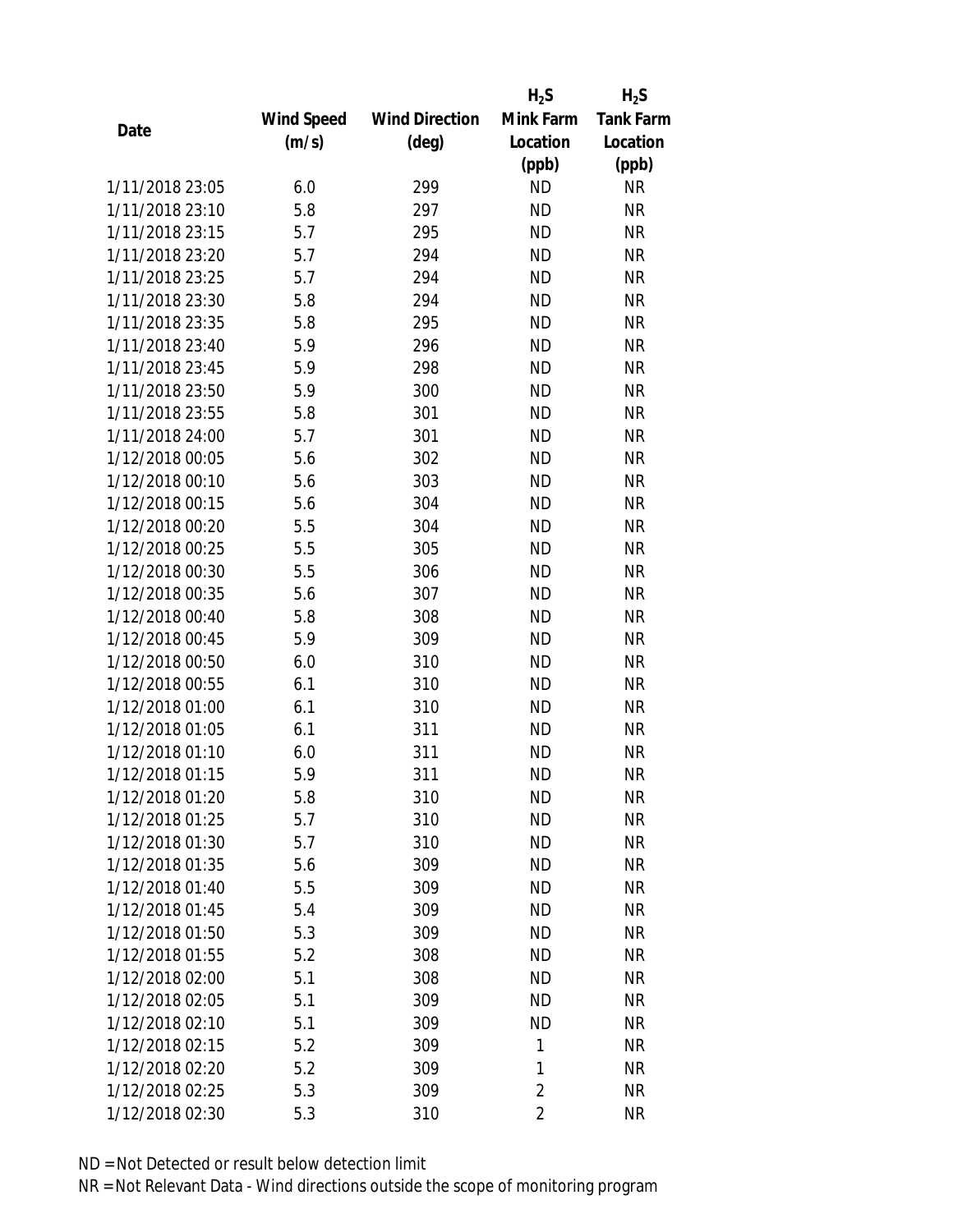|                 |                   |                       | $H_2S$         | $H_2S$           |
|-----------------|-------------------|-----------------------|----------------|------------------|
|                 | <b>Wind Speed</b> | <b>Wind Direction</b> | Mink Farm      | <b>Tank Farm</b> |
| Date            | (m/s)             | $(\text{deg})$        | Location       | Location         |
|                 |                   |                       | (ppb)          | (ppb)            |
| 1/12/2018 02:35 | 5.4               | 311                   | 3              | <b>NR</b>        |
| 1/12/2018 02:40 | 5.5               | 313                   | 3              | <b>NR</b>        |
| 1/12/2018 02:45 | 5.5               | 315                   | $\overline{2}$ | <b>NR</b>        |
| 1/12/2018 02:50 | 5.6               | 316                   | $\overline{2}$ | <b>NR</b>        |
| 1/12/2018 02:55 | 5.7               | 319                   | $\mathbf{1}$   | <b>NR</b>        |
| 1/12/2018 03:00 | 5.8               | 321                   | 1              | <b>NR</b>        |
| 1/12/2018 03:05 | 5.8               | 323                   | <b>ND</b>      | <b>NR</b>        |
| 1/12/2018 03:10 | 5.8               | 325                   | <b>ND</b>      | <b>NR</b>        |
| 1/12/2018 03:15 | 5.8               | 327                   | <b>ND</b>      | <b>NR</b>        |
| 1/12/2018 03:20 | 5.7               | 328                   | <b>ND</b>      | <b>NR</b>        |
| 1/12/2018 03:25 | 5.7               | 329                   | <b>ND</b>      | <b>NR</b>        |
| 1/12/2018 03:30 | 5.7               | 330                   | <b>ND</b>      | <b>NR</b>        |
| 1/12/2018 03:35 | 5.7               | 330                   | <b>ND</b>      | <b>NR</b>        |
| 1/12/2018 03:40 | 5.8               | 330                   | <b>ND</b>      | <b>NR</b>        |
| 1/12/2018 03:45 | 5.8               | 331                   | <b>ND</b>      | <b>NR</b>        |
| 1/12/2018 03:50 | 5.9               | 331                   | <b>ND</b>      | <b>NR</b>        |
| 1/12/2018 03:55 | 6.0               | 333                   | <b>ND</b>      | <b>NR</b>        |
| 1/12/2018 04:00 | 6.0               | 334                   | <b>ND</b>      | <b>NR</b>        |
| 1/12/2018 04:05 | 6.0               | 335                   | <b>ND</b>      | <b>NR</b>        |
| 1/12/2018 04:10 | 5.9               | 335                   | <b>ND</b>      | <b>NR</b>        |
| 1/12/2018 04:15 | 5.8               | 336                   | <b>ND</b>      | <b>NR</b>        |
| 1/12/2018 04:20 | 5.6               | 337                   | <b>ND</b>      | <b>NR</b>        |
| 1/12/2018 04:25 | 5.5               | 337                   | <b>ND</b>      | <b>NR</b>        |
| 1/12/2018 04:30 | 5.3               | 338                   | <b>ND</b>      | <b>NR</b>        |
| 1/12/2018 04:35 | 5.1               | 338                   | <b>ND</b>      | <b>NR</b>        |
| 1/12/2018 04:40 | 5.1               | 339                   | <b>ND</b>      | <b>NR</b>        |
| 1/12/2018 04:45 | 5.0               | 340                   | <b>ND</b>      | <b>NR</b>        |
| 1/12/2018 04:50 | 5.0               | 340                   | ND             | <b>NR</b>        |
| 1/12/2018 04:55 | 4.9               | 340                   | <b>ND</b>      | <b>NR</b>        |
| 1/12/2018 05:00 | 4.8               | 340                   | ND             | <b>NR</b>        |
| 1/12/2018 05:05 | 4.8               | 339                   | <b>ND</b>      | <b>NR</b>        |
| 1/12/2018 05:10 | 4.7               | 338                   | <b>ND</b>      | <b>NR</b>        |
| 1/12/2018 05:15 | 4.7               | 337                   | <b>ND</b>      | <b>NR</b>        |
| 1/12/2018 05:20 | 4.7               | 337                   | <b>ND</b>      | <b>NR</b>        |
| 1/12/2018 05:25 | 4.7               | 336                   | <b>ND</b>      | <b>NR</b>        |
| 1/12/2018 05:30 | 4.8               | 336                   | <b>ND</b>      | <b>NR</b>        |
| 1/12/2018 05:35 | 4.8               | 336                   | ND.            | <b>NR</b>        |
| 1/12/2018 05:40 | 4.7               | 336                   | <b>ND</b>      | <b>NR</b>        |
| 1/12/2018 05:45 | 4.7               | 337                   | <b>ND</b>      | <b>NR</b>        |
| 1/12/2018 05:50 | 4.5               | 337                   | <b>ND</b>      | <b>NR</b>        |
| 1/12/2018 05:55 | 4.4               | 338                   | <b>ND</b>      | <b>NR</b>        |
| 1/12/2018 06:00 | 4.3               | 338                   | <b>ND</b>      | <b>NR</b>        |
|                 |                   |                       |                |                  |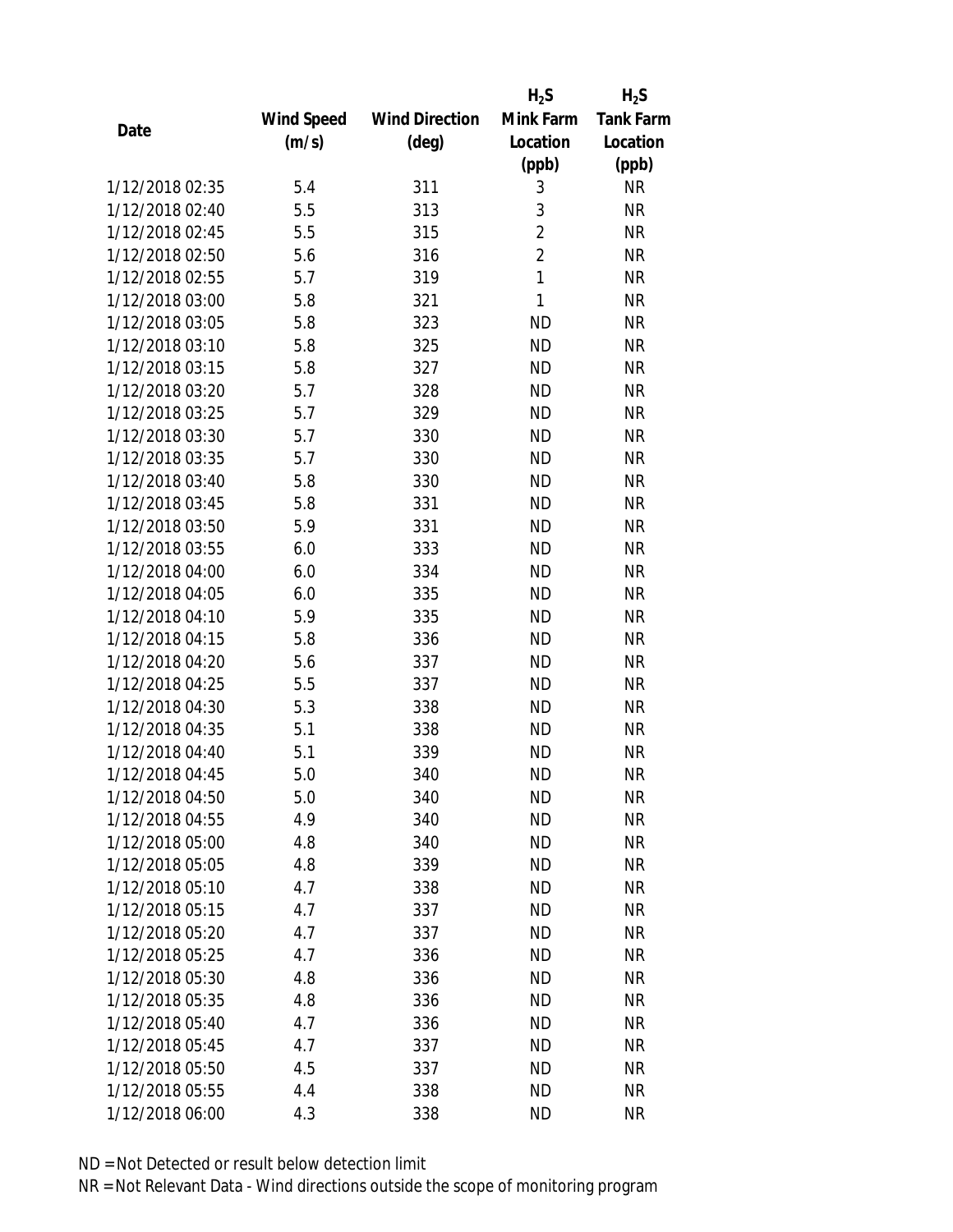|                 |                   |                       | $H_2S$    | $H_2S$           |
|-----------------|-------------------|-----------------------|-----------|------------------|
|                 | <b>Wind Speed</b> | <b>Wind Direction</b> | Mink Farm | <b>Tank Farm</b> |
| Date            | (m/s)             | (deg)                 | Location  | Location         |
|                 |                   |                       | (ppb)     | (ppb)            |
| 1/12/2018 06:05 | 4.2               | 338                   | <b>ND</b> | <b>NR</b>        |
| 1/12/2018 06:10 | 4.1               | 339                   | <b>ND</b> | <b>NR</b>        |
| 1/12/2018 06:15 | 4.0               | 339                   | <b>ND</b> | <b>NR</b>        |
| 1/12/2018 06:20 | 4.1               | 340                   | <b>ND</b> | <b>NR</b>        |
| 1/12/2018 06:25 | 4.2               | 340                   | <b>ND</b> | <b>NR</b>        |
| 1/12/2018 06:30 | 4.4               | 341                   | <b>ND</b> | <b>NR</b>        |
| 1/12/2018 06:35 | 4.6               | 341                   | <b>ND</b> | <b>NR</b>        |
| 1/12/2018 06:40 | 4.8               | 341                   | <b>ND</b> | <b>NR</b>        |
| 1/12/2018 06:45 | 4.9               | 341                   | <b>ND</b> | <b>NR</b>        |
| 1/12/2018 06:50 | 5.1               | 341                   | <b>ND</b> | <b>NR</b>        |
| 1/12/2018 06:55 | 5.1               | 342                   | <b>ND</b> | <b>NR</b>        |
| 1/12/2018 07:00 | 5.1               | 342                   | <b>ND</b> | <b>NR</b>        |
| 1/12/2018 07:05 | 5.1               | 342                   | <b>ND</b> | <b>NR</b>        |
| 1/12/2018 07:10 | 5.0               | 342                   | <b>ND</b> | <b>NR</b>        |
| 1/12/2018 07:15 | 5.0               | 343                   | <b>ND</b> | <b>NR</b>        |
| 1/12/2018 07:20 | 5.0               | 343                   | <b>ND</b> | <b>NR</b>        |
| 1/12/2018 07:25 | 5.0               | 342                   | <b>ND</b> | <b>NR</b>        |
| 1/12/2018 07:30 | 4.9               | 342                   | <b>ND</b> | <b>NR</b>        |
| 1/12/2018 07:35 | 4.9               | 342                   | <b>ND</b> | <b>NR</b>        |
| 1/12/2018 07:40 | 4.9               | 342                   | <b>ND</b> | <b>NR</b>        |
| 1/12/2018 07:45 | 4.8               | 342                   | <b>ND</b> | <b>NR</b>        |
| 1/12/2018 07:50 | 4.8               | 342                   | <b>ND</b> | <b>NR</b>        |
| 1/12/2018 07:55 | 4.8               | 342                   | <b>ND</b> | <b>NR</b>        |
| 1/12/2018 08:00 | 4.9               | 342                   | <b>ND</b> | <b>NR</b>        |
| 1/12/2018 08:05 | 5.0               | 341                   | <b>ND</b> | <b>NR</b>        |
| 1/12/2018 08:10 | 5.0               | 340                   | <b>ND</b> | <b>NR</b>        |
| 1/12/2018 08:15 | 5.1               | 339                   | <b>ND</b> | <b>NR</b>        |
| 1/12/2018 08:20 | 5.0               | 339                   | ND        | <b>NR</b>        |
| 1/12/2018 08:25 | 4.9               | 340                   | <b>ND</b> | <b>NR</b>        |
| 1/12/2018 08:30 | 4.8               | 341                   | ND        | <b>NR</b>        |
| 1/12/2018 08:35 | 4.7               | 343                   | <b>ND</b> | <b>NR</b>        |
| 1/12/2018 08:40 | 4.6               | 344                   | <b>ND</b> | <b>NR</b>        |
| 1/12/2018 08:45 | 4.5               | 346                   | <b>ND</b> | <b>NR</b>        |
| 1/12/2018 08:50 | 4.4               | 348                   | <b>ND</b> | <b>NR</b>        |
| 1/12/2018 08:55 | 4.3               | 349                   | <b>ND</b> | <b>NR</b>        |
| 1/12/2018 09:00 | 4.2               | 350                   | <b>ND</b> | <b>NR</b>        |
| 1/12/2018 09:05 | 4.1               | 351                   | ND        | <b>NR</b>        |
| 1/12/2018 09:10 | 4.0               | 352                   | <b>ND</b> | <b>NR</b>        |
| 1/12/2018 09:15 | 4.0               | 353                   | <b>ND</b> | <b>NR</b>        |
| 1/12/2018 09:20 | 4.0               | 353                   | <b>ND</b> | <b>NR</b>        |
| 1/12/2018 09:25 | 4.1               | 354                   | <b>ND</b> | <b>NR</b>        |
| 1/12/2018 09:30 | 4.1               | 355                   | <b>ND</b> | <b>NR</b>        |
|                 |                   |                       |           |                  |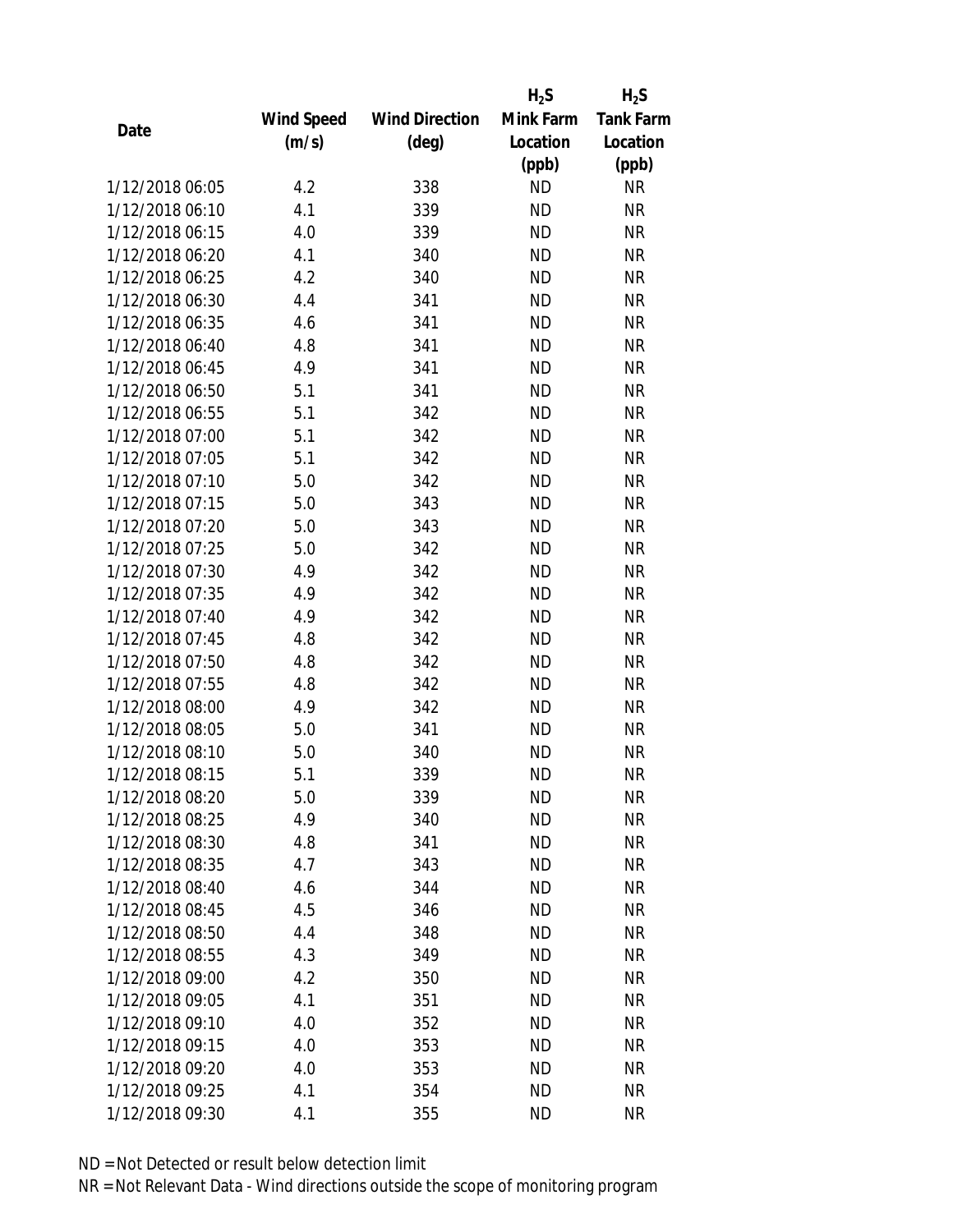|                 |                   |                       | $H_2S$    | $H_2S$           |
|-----------------|-------------------|-----------------------|-----------|------------------|
|                 | <b>Wind Speed</b> | <b>Wind Direction</b> | Mink Farm | <b>Tank Farm</b> |
| Date            | (m/s)             | $(\text{deg})$        | Location  | Location         |
|                 |                   |                       | (ppb)     | (ppb)            |
| 1/12/2018 09:35 | 4.2               | 355                   | <b>ND</b> | <b>NR</b>        |
| 1/12/2018 09:40 | 4.3               | 356                   | <b>ND</b> | <b>NR</b>        |
| 1/12/2018 09:45 | 4.4               | 357                   | <b>ND</b> | <b>NR</b>        |
| 1/12/2018 09:50 | 4.6               | 298                   | <b>ND</b> | <b>NR</b>        |
| 1/12/2018 09:55 | 4.9               | 239                   | <b>ND</b> | <b>ND</b>        |
| 1/12/2018 10:00 | 5.2               | 181                   | <b>NR</b> | <b>ND</b>        |
| 1/12/2018 10:05 | 5.7               | 123                   | <b>NR</b> | <b>NR</b>        |
| 1/12/2018 10:10 | 6.2               | 65                    | <b>NR</b> | <b>NR</b>        |
| 1/12/2018 10:15 | 6.7               | 8                     | <b>ND</b> | <b>NR</b>        |
| 1/12/2018 10:20 | 7.1               | 10                    | <b>ND</b> | <b>NR</b>        |
| 1/12/2018 10:25 | 7.5               | 12                    | <b>ND</b> | <b>NR</b>        |
| 1/12/2018 10:30 | 7.8               | 13                    | <b>ND</b> | <b>NR</b>        |
| 1/12/2018 10:35 | 7.8               | 13                    | <b>ND</b> | <b>NR</b>        |
| 1/12/2018 10:40 | 7.8               | 13                    | <b>ND</b> | <b>NR</b>        |
| 1/12/2018 10:45 | 7.6               | 13                    | <b>ND</b> | <b>NR</b>        |
| 1/12/2018 10:50 | 7.4               | 13                    | <b>ND</b> | <b>NR</b>        |
| 1/12/2018 10:55 | 7.2               | 14                    | <b>ND</b> | <b>NR</b>        |
| 1/12/2018 11:00 | 7.0               | 14                    | <b>ND</b> | <b>NR</b>        |
| 1/12/2018 11:05 | 6.9               | 14                    | <b>ND</b> | <b>NR</b>        |
| 1/12/2018 11:10 | 6.9               | 14                    | <b>ND</b> | <b>NR</b>        |
| 1/12/2018 11:15 | 7.0               | 14                    | <b>ND</b> | <b>NR</b>        |
| 1/12/2018 11:20 | 7.1               | 13                    | <b>ND</b> | <b>NR</b>        |
| 1/12/2018 11:25 | 7.2               | 12                    | <b>ND</b> | <b>NR</b>        |
| 1/12/2018 11:30 | 7.3               | 11                    | <b>ND</b> | <b>NR</b>        |
| 1/12/2018 11:35 | 7.3               | 11                    | <b>ND</b> | <b>NR</b>        |
| 1/12/2018 11:40 | 7.3               | 10                    | <b>ND</b> | <b>NR</b>        |
| 1/12/2018 11:45 | 7.3               | 10                    | <b>ND</b> | <b>NR</b>        |
| 1/12/2018 11:50 | 7.2               | 10                    | <b>ND</b> | <b>NR</b>        |
| 1/12/2018 11:55 | 7.3               | 10                    | <b>ND</b> | <b>NR</b>        |
| 1/12/2018 12:00 | 7.4               | 11                    | <b>ND</b> | <b>NR</b>        |
| 1/12/2018 12:05 | 7.6               | 12                    | <b>ND</b> | <b>NR</b>        |
| 1/12/2018 12:10 | 7.7               | 13                    | ND.       | <b>NR</b>        |
| 1/12/2018 12:15 | 7.9               | 13                    | <b>ND</b> | <b>NR</b>        |
| 1/12/2018 12:20 | 8.0               | 14                    | <b>ND</b> | <b>NR</b>        |
| 1/12/2018 12:25 | 7.9               | 14                    | <b>ND</b> | <b>NR</b>        |
| 1/12/2018 12:30 | 7.8               | 14                    | <b>ND</b> | <b>NR</b>        |
| 1/12/2018 12:35 | 7.7               | 14                    | ND        | <b>NR</b>        |
| 1/12/2018 12:40 | 7.7               | 13                    | <b>ND</b> | <b>NR</b>        |
| 1/12/2018 12:45 | 7.7               | 14                    | <b>ND</b> | <b>NR</b>        |
| 1/12/2018 12:50 | 7.7               | 13                    | <b>ND</b> | <b>NR</b>        |
| 1/12/2018 12:55 | 7.8               | 13                    | <b>ND</b> | <b>NR</b>        |
| 1/12/2018 13:00 | 7.8               | 14                    | <b>ND</b> | <b>NR</b>        |
|                 |                   |                       |           |                  |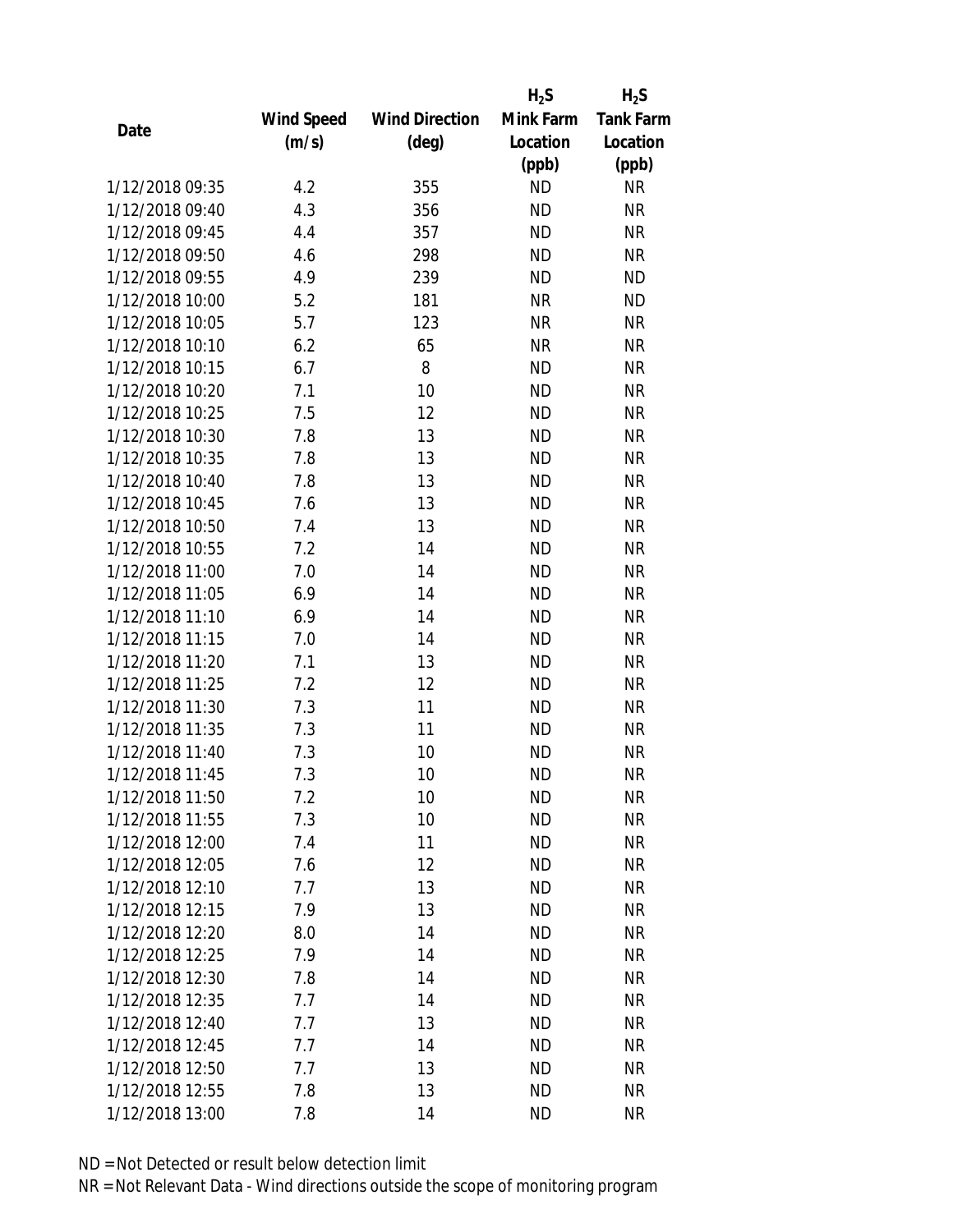|                 |            |                       | $H_2S$    | $H_2S$           |
|-----------------|------------|-----------------------|-----------|------------------|
|                 | Wind Speed | <b>Wind Direction</b> | Mink Farm | <b>Tank Farm</b> |
| Date            | (m/s)      | (deg)                 | Location  | Location         |
|                 |            |                       | (ppb)     | (ppb)            |
| 1/12/2018 13:05 | 7.9        | 14                    | <b>ND</b> | <b>NR</b>        |
| 1/12/2018 13:10 | 7.8        | 13                    | <b>ND</b> | <b>NR</b>        |
| 1/12/2018 13:15 | 7.7        | 13                    | <b>ND</b> | <b>NR</b>        |
| 1/12/2018 13:20 | 7.6        | 13                    | <b>ND</b> | <b>NR</b>        |
| 1/12/2018 13:25 | 7.6        | 13                    | <b>ND</b> | <b>NR</b>        |
| 1/12/2018 13:30 | 7.5        | 13                    | <b>ND</b> | <b>NR</b>        |
| 1/12/2018 13:35 | 7.5        | 12                    | <b>ND</b> | <b>NR</b>        |
| 1/12/2018 13:40 | 7.4        | 11                    | <b>ND</b> | <b>NR</b>        |
| 1/12/2018 13:45 | 7.4        | 11                    | <b>ND</b> | <b>NR</b>        |
| 1/12/2018 13:50 | 7.5        | 10                    | <b>ND</b> | <b>NR</b>        |
| 1/12/2018 13:55 | 7.7        | 10                    | <b>ND</b> | <b>NR</b>        |
| 1/12/2018 14:00 | 7.7        | 9                     | <b>ND</b> | <b>NR</b>        |
| 1/12/2018 14:05 | 7.8        | 10                    | <b>ND</b> | <b>NR</b>        |
| 1/12/2018 14:10 | 8.0        | 11                    | <b>ND</b> | <b>NR</b>        |
| 1/12/2018 14:15 | 8.0        | 12                    | <b>ND</b> | <b>NR</b>        |
| 1/12/2018 14:20 | 8.0        | 12                    | <b>ND</b> | <b>NR</b>        |
| 1/12/2018 14:25 | 7.8        | 13                    | <b>ND</b> | <b>NR</b>        |
| 1/12/2018 14:30 | 7.8        | 13                    | <b>ND</b> | <b>NR</b>        |
| 1/12/2018 14:35 | 7.8        | 12                    | <b>ND</b> | <b>NR</b>        |
| 1/12/2018 14:40 | 7.7        | 11                    | <b>ND</b> | <b>NR</b>        |
| 1/12/2018 14:45 | 7.7        | 10                    | <b>ND</b> | <b>NR</b>        |
| 1/12/2018 14:50 | 7.6        | 9                     | <b>ND</b> | <b>NR</b>        |
| 1/12/2018 14:55 | 7.6        | 8                     | <b>ND</b> | <b>NR</b>        |
| 1/12/2018 15:00 | 7.6        | $\overline{7}$        | <b>ND</b> | <b>NR</b>        |
| 1/12/2018 15:05 | 7.4        | 6                     | <b>ND</b> | <b>NR</b>        |
| 1/12/2018 15:10 | 7.2        | 5                     | <b>ND</b> | <b>NR</b>        |
| 1/12/2018 15:15 | 7.0        | $\overline{4}$        | <b>ND</b> | <b>NR</b>        |
| 1/12/2018 15:20 | 6.9        | 4                     | <b>ND</b> | <b>NR</b>        |
| 1/12/2018 15:25 | 6.7        | 3                     | <b>ND</b> | <b>NR</b>        |
| 1/12/2018 15:30 | 6.6        | $\overline{2}$        | ND        | <b>NR</b>        |
| 1/12/2018 15:35 | 6.4        | $\overline{2}$        | <b>ND</b> | <b>NR</b>        |
| 1/12/2018 15:40 | 6.4        | 1                     | ND        | <b>NR</b>        |
| 1/12/2018 15:45 | 6.4        | 1                     | <b>ND</b> | <b>NR</b>        |
| 1/12/2018 15:50 | 6.4        | 1                     | <b>ND</b> | <b>NR</b>        |
| 1/12/2018 15:55 | 6.4        | $\overline{2}$        | <b>ND</b> | <b>NR</b>        |
| 1/12/2018 16:00 | 6.5        | $\overline{2}$        | <b>ND</b> | <b>NR</b>        |
| 1/12/2018 16:05 | 6.5        | $\overline{2}$        | ND        | NR               |
| 1/12/2018 16:10 | 6.6        | $\overline{2}$        | <b>ND</b> | <b>NR</b>        |
| 1/12/2018 16:15 | 6.6        | $\overline{2}$        | <b>ND</b> | <b>NR</b>        |
| 1/12/2018 16:20 | 6.6        | $\overline{2}$        | <b>ND</b> | <b>NR</b>        |
| 1/12/2018 16:25 | 6.6        | 1                     | <b>ND</b> | <b>NR</b>        |
| 1/12/2018 16:30 | 6.6        | 1                     | <b>ND</b> | <b>NR</b>        |
|                 |            |                       |           |                  |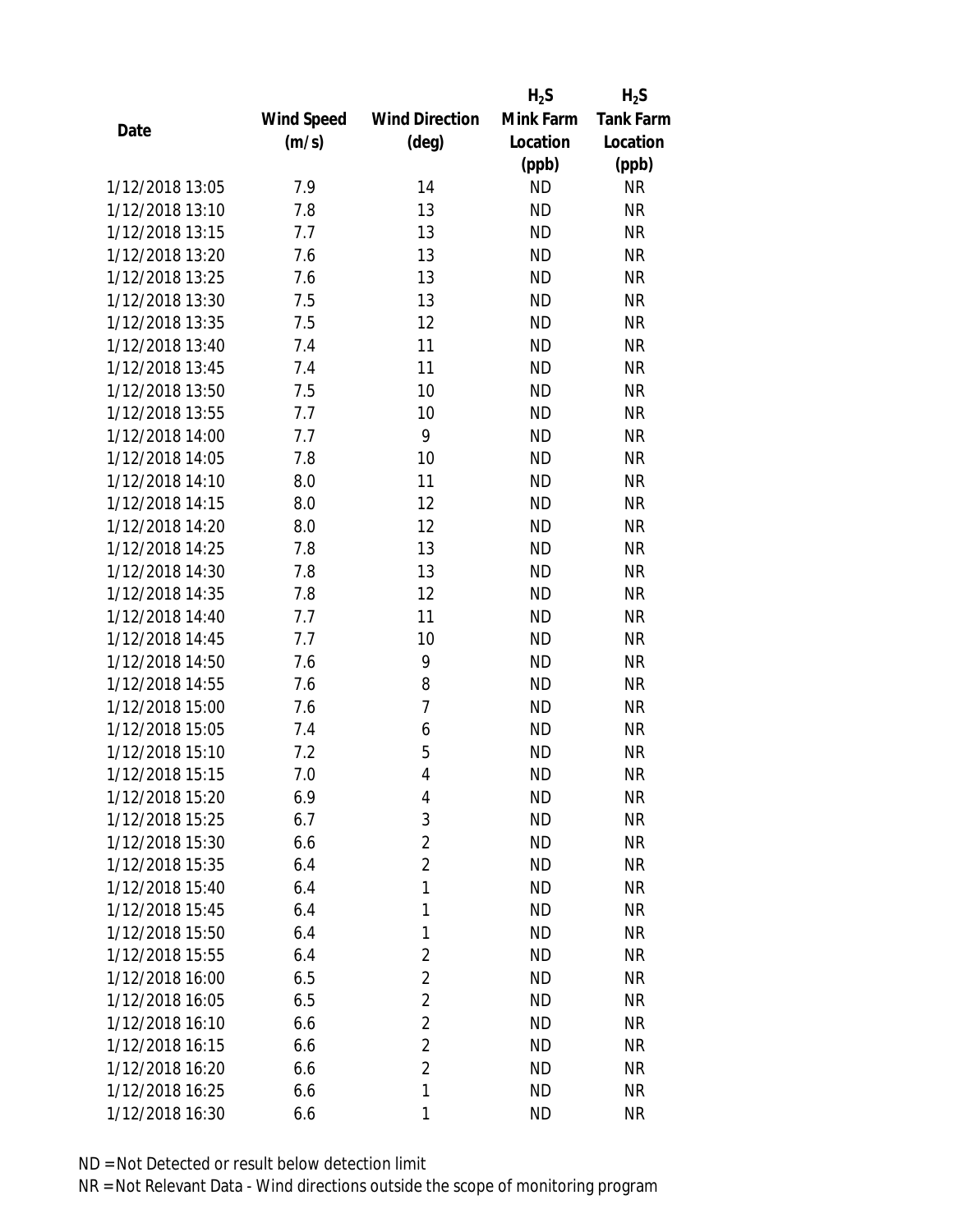|                 |            |                       | $H_2S$    | $H_2S$           |
|-----------------|------------|-----------------------|-----------|------------------|
|                 | Wind Speed | <b>Wind Direction</b> | Mink Farm | <b>Tank Farm</b> |
| Date            | (m/s)      | $(\text{deg})$        | Location  | Location         |
|                 |            |                       | (ppb)     | (ppb)            |
| 1/12/2018 16:35 | 6.6        | 1                     | <b>ND</b> | <b>NR</b>        |
| 1/12/2018 16:40 | 6.6        | 1                     | <b>ND</b> | <b>NR</b>        |
| 1/12/2018 16:45 | 6.5        | 1                     | <b>ND</b> | <b>NR</b>        |
| 1/12/2018 16:50 | 6.5        | 1                     | <b>ND</b> | <b>NR</b>        |
| 1/12/2018 16:55 | 6.5        | 1                     | <b>ND</b> | <b>NR</b>        |
| 1/12/2018 17:00 | 6.6        | $\overline{2}$        | <b>ND</b> | <b>NR</b>        |
| 1/12/2018 17:05 | 6.7        | $\overline{2}$        | <b>ND</b> | <b>NR</b>        |
| 1/12/2018 17:10 | 6.8        | $\overline{2}$        | <b>ND</b> | <b>NR</b>        |
| 1/12/2018 17:15 | 6.9        | $\overline{2}$        | <b>ND</b> | <b>NR</b>        |
| 1/12/2018 17:20 | 6.9        | $\overline{2}$        | <b>ND</b> | <b>NR</b>        |
| 1/12/2018 17:25 | 6.8        | $\overline{2}$        | <b>ND</b> | <b>NR</b>        |
| 1/12/2018 17:30 | 6.7        | $\overline{2}$        | <b>ND</b> | <b>NR</b>        |
| 1/12/2018 17:35 | 6.6        | $\overline{2}$        | <b>ND</b> | <b>NR</b>        |
| 1/12/2018 17:40 | 6.5        | 1                     | <b>ND</b> | <b>NR</b>        |
| 1/12/2018 17:45 | 6.4        | 1                     | <b>ND</b> | <b>NR</b>        |
| 1/12/2018 17:50 | 6.4        | 1                     | <b>ND</b> | <b>NR</b>        |
| 1/12/2018 17:55 | 6.3        | 1                     | <b>ND</b> | <b>NR</b>        |
| 1/12/2018 18:00 | 6.3        | $\mathbf{1}$          | <b>ND</b> | <b>NR</b>        |
| 1/12/2018 18:05 | 6.3        | 360                   | <b>ND</b> | <b>NR</b>        |
| 1/12/2018 18:10 | 6.3        | 360                   | <b>ND</b> | <b>NR</b>        |
| 1/12/2018 18:15 | 6.3        | 60                    | <b>NR</b> | <b>NR</b>        |
| 1/12/2018 18:20 | 6.2        | 60                    | <b>NR</b> | <b>NR</b>        |
| 1/12/2018 18:25 | 6.1        | 120                   | <b>NR</b> | <b>NR</b>        |
| 1/12/2018 18:30 | 6.0        | 179                   | <b>NR</b> | $\mathbf{1}$     |
| 1/12/2018 18:35 | 5.9        | 238                   | <b>ND</b> | 1                |
| 1/12/2018 18:40 | 5.8        | 298                   | <b>ND</b> | <b>NR</b>        |
| 1/12/2018 18:45 | 5.7        | 297                   | <b>ND</b> | <b>NR</b>        |
| 1/12/2018 18:50 | 5.6        | 356                   | ND        | <b>NR</b>        |
| 1/12/2018 18:55 | 5.5        | 355                   | <b>ND</b> | <b>NR</b>        |
| 1/12/2018 19:00 | 5.5        | 355                   | ND        | <b>NR</b>        |
| 1/12/2018 19:05 | 5.4        | 355                   | <b>ND</b> | <b>NR</b>        |
| 1/12/2018 19:10 | 5.4        | 355                   | <b>ND</b> | <b>NR</b>        |
| 1/12/2018 19:15 | 5.5        | 355                   | <b>ND</b> | <b>NR</b>        |
| 1/12/2018 19:20 | 5.5        | 355                   | <b>ND</b> | <b>NR</b>        |
| 1/12/2018 19:25 | 5.5        |                       | <b>ND</b> | <b>NR</b>        |
| 1/12/2018 19:30 | 5.5        | 356                   | <b>ND</b> | <b>NR</b>        |
|                 |            | 355                   |           |                  |
| 1/12/2018 19:35 | 5.4        | 355                   | <b>ND</b> | <b>NR</b>        |
| 1/12/2018 19:40 | 5.3        | 354                   | ND        | <b>NR</b>        |
| 1/12/2018 19:45 | 5.2        | 353                   | <b>ND</b> | <b>NR</b>        |
| 1/12/2018 19:50 | 5.1        | 353                   | ND        | <b>NR</b>        |
| 1/12/2018 19:55 | 5.1        | 352                   | <b>ND</b> | <b>NR</b>        |
| 1/12/2018 20:00 | 5.1        | 352                   | <b>ND</b> | <b>NR</b>        |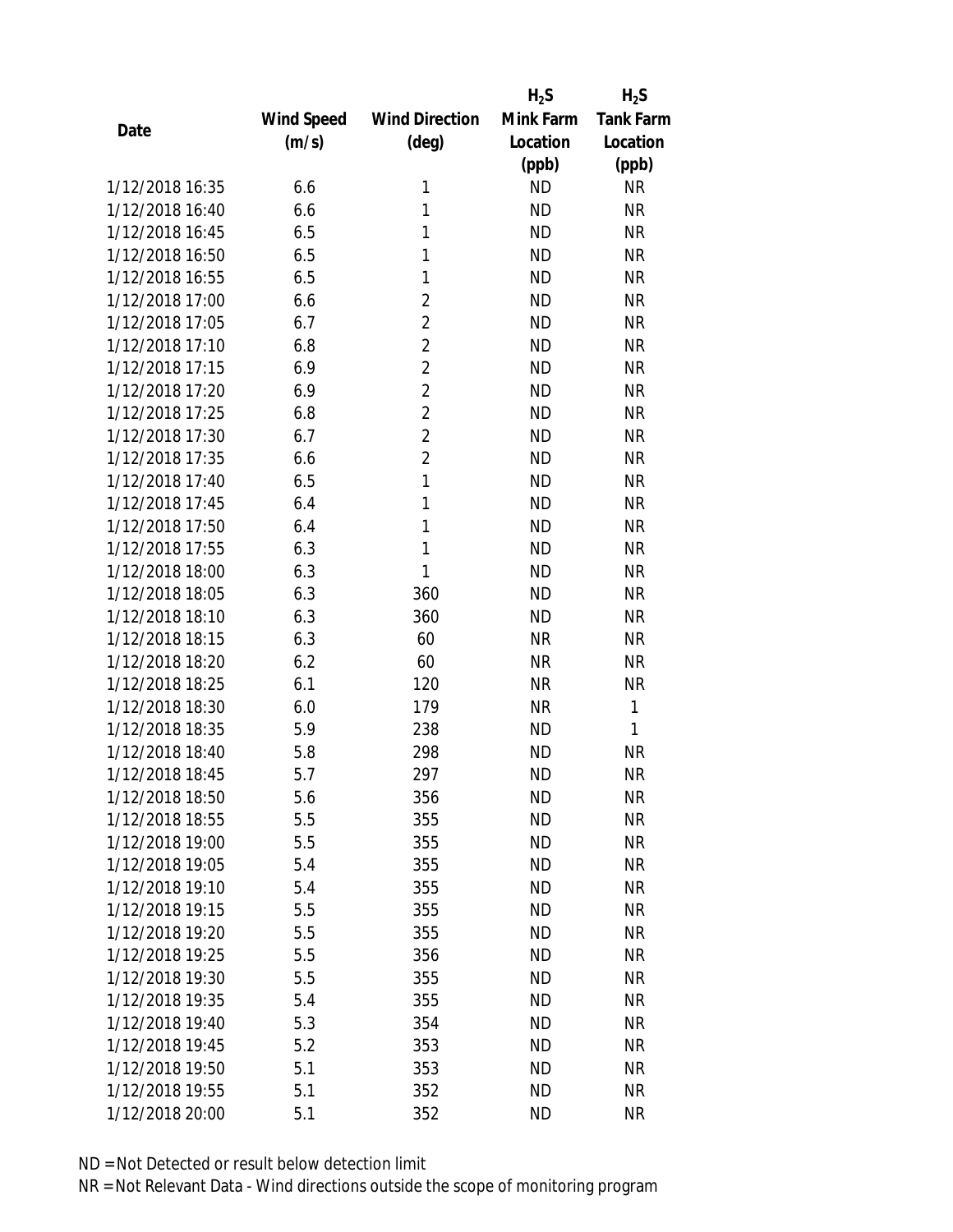|                 |                   |                       | $H_2S$    | $H_2S$           |
|-----------------|-------------------|-----------------------|-----------|------------------|
|                 | <b>Wind Speed</b> | <b>Wind Direction</b> | Mink Farm | <b>Tank Farm</b> |
| Date            | (m/s)             | $(\text{deg})$        | Location  | Location         |
|                 |                   |                       | (ppb)     | (ppb)            |
| 1/12/2018 20:05 | 5.1               | 352                   | <b>ND</b> | <b>NR</b>        |
| 1/12/2018 20:10 | 5.1               | 352                   | <b>ND</b> | <b>NR</b>        |
| 1/12/2018 20:15 | 5.1               | 353                   | <b>ND</b> | <b>NR</b>        |
| 1/12/2018 20:20 | 5.1               | 353                   | <b>ND</b> | <b>NR</b>        |
| 1/12/2018 20:25 | 5.1               | 354                   | <b>ND</b> | <b>NR</b>        |
| 1/12/2018 20:30 | 5.1               | 354                   | <b>ND</b> | <b>NR</b>        |
| 1/12/2018 20:35 | 5.1               | 354                   | <b>ND</b> | <b>NR</b>        |
| 1/12/2018 20:40 | 5.1               | 354                   | <b>ND</b> | <b>NR</b>        |
| 1/12/2018 20:45 | 5.2               | 354                   | <b>ND</b> | <b>NR</b>        |
| 1/12/2018 20:50 | 5.2               | 354                   | <b>ND</b> | <b>NR</b>        |
| 1/12/2018 20:55 | 5.2               | 353                   | <b>ND</b> | <b>NR</b>        |
| 1/12/2018 21:00 | 5.2               | 352                   | <b>ND</b> | <b>NR</b>        |
| 1/12/2018 21:05 | 5.2               | 352                   | <b>ND</b> | <b>NR</b>        |
| 1/12/2018 21:10 | 5.2               | 351                   | <b>ND</b> | <b>NR</b>        |
| 1/12/2018 21:15 | 5.3               | 351                   | <b>ND</b> | <b>NR</b>        |
| 1/12/2018 21:20 | 5.3               | 351                   | <b>ND</b> | <b>NR</b>        |
| 1/12/2018 21:25 | 5.4               | 351                   | <b>ND</b> | <b>NR</b>        |
| 1/12/2018 21:30 | 5.5               | 352                   | <b>ND</b> | <b>NR</b>        |
| 1/12/2018 21:35 | 5.5               | 352                   | <b>ND</b> | <b>NR</b>        |
| 1/12/2018 21:40 | 5.6               | 352                   | <b>ND</b> | <b>NR</b>        |
| 1/12/2018 21:45 | 5.6               | 352                   | <b>ND</b> | <b>NR</b>        |
| 1/12/2018 21:50 | 5.5               | 352                   | <b>ND</b> | <b>NR</b>        |
| 1/12/2018 21:55 | 5.5               | 352                   | <b>ND</b> | <b>NR</b>        |
| 1/12/2018 22:00 | 5.4               | 353                   | <b>ND</b> | <b>NR</b>        |
| 1/12/2018 22:05 | 5.3               | 353                   | <b>ND</b> | <b>NR</b>        |
| 1/12/2018 22:10 | 5.2               | 353                   | <b>ND</b> | <b>NR</b>        |
| 1/12/2018 22:15 | 5.1               | 353                   | <b>ND</b> | <b>NR</b>        |
| 1/12/2018 22:20 | 5.1               | 352                   | ND        | <b>NR</b>        |
| 1/12/2018 22:25 | 5.0               | 351                   | <b>ND</b> | <b>NR</b>        |
| 1/12/2018 22:30 | 4.9               | 351                   | ND        | <b>NR</b>        |
| 1/12/2018 22:35 | 4.9               | 350                   | <b>ND</b> | <b>NR</b>        |
| 1/12/2018 22:40 | 5.0               | 350                   | <b>ND</b> | <b>NR</b>        |
| 1/12/2018 22:45 | 5.0               | 349                   | <b>ND</b> | <b>NR</b>        |
| 1/12/2018 22:50 | 5.1               | 350                   | <b>ND</b> | <b>NR</b>        |
| 1/12/2018 22:55 | 5.2               | 350                   | ND        | <b>NR</b>        |
| 1/12/2018 23:00 | 5.3               | 350                   | <b>ND</b> | <b>NR</b>        |
| 1/12/2018 23:05 | 5.3               | 350                   | ND.       | <b>NR</b>        |
| 1/12/2018 23:10 | 5.4               | 350                   | <b>ND</b> | <b>NR</b>        |
| 1/12/2018 23:15 | 5.4               | 351                   | <b>ND</b> | <b>NR</b>        |
| 1/12/2018 23:20 | 5.5               | 351                   | <b>ND</b> | <b>NR</b>        |
| 1/12/2018 23:25 | 5.5               | 351                   | <b>ND</b> | <b>NR</b>        |
| 1/12/2018 23:30 | 5.5               | 350                   | <b>ND</b> | <b>NR</b>        |
|                 |                   |                       |           |                  |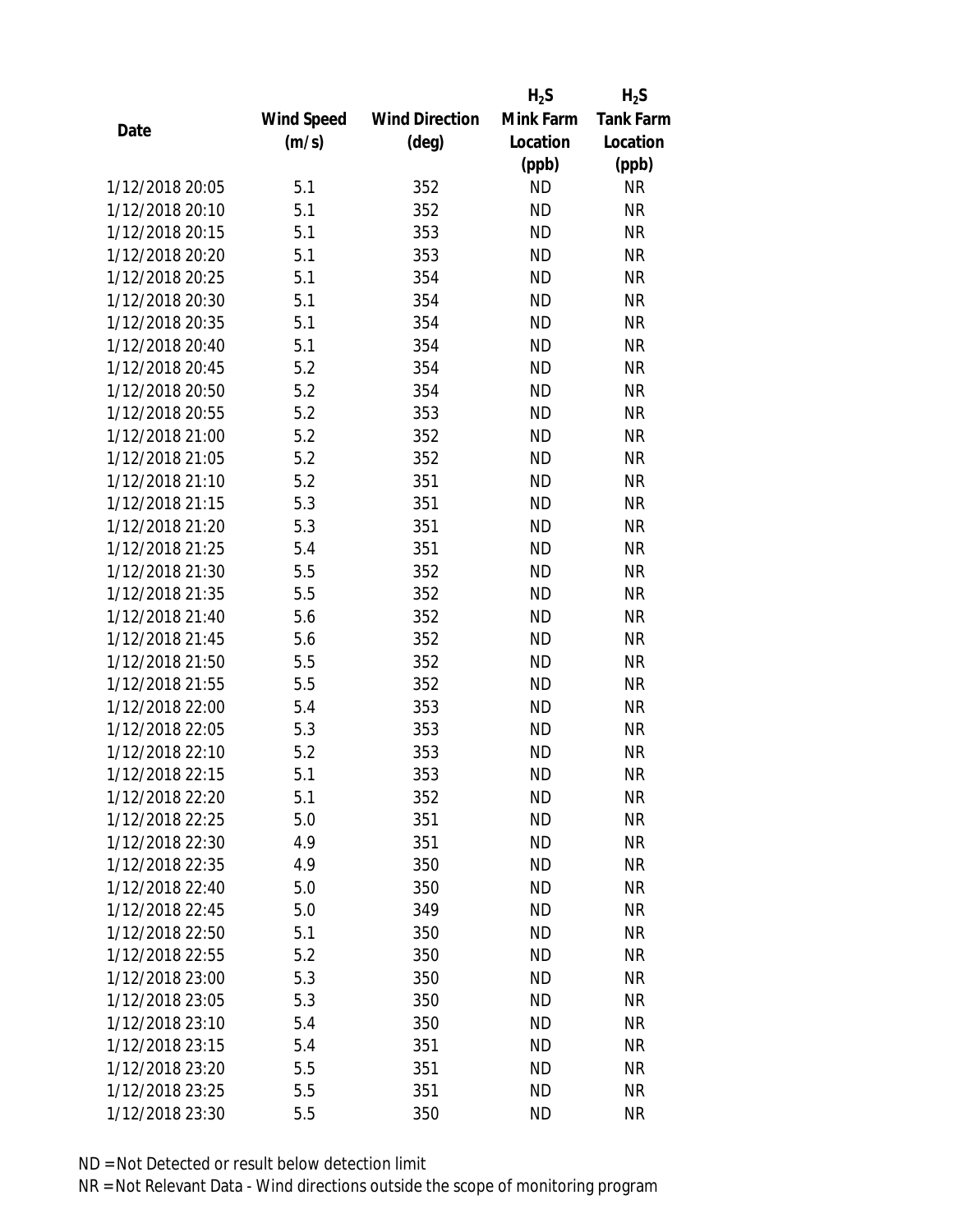|                 |                   |                       | $H_2S$    | $H_2S$           |
|-----------------|-------------------|-----------------------|-----------|------------------|
|                 | <b>Wind Speed</b> | <b>Wind Direction</b> | Mink Farm | <b>Tank Farm</b> |
| Date            | (m/s)             | (deg)                 | Location  | Location         |
|                 |                   |                       | (ppb)     | (ppb)            |
| 1/12/2018 23:35 | 5.5               | 350                   | <b>ND</b> | <b>NR</b>        |
| 1/12/2018 23:40 | 5.4               | 351                   | <b>ND</b> | <b>NR</b>        |
| 1/12/2018 23:45 | 5.3               | 351                   | <b>ND</b> | <b>NR</b>        |
| 1/12/2018 23:50 | 5.3               | 351                   | <b>ND</b> | <b>NR</b>        |
| 1/12/2018 23:55 | 5.4               | 351                   | <b>ND</b> | <b>NR</b>        |
| 1/12/2018 24:00 | 5.4               | 352                   | <b>ND</b> | <b>NR</b>        |
| 1/13/2018 00:05 | 5.5               | 352                   | <b>ND</b> | <b>NR</b>        |
| 1/13/2018 00:10 | 5.5               | 352                   | <b>ND</b> | <b>NR</b>        |
| 1/13/2018 00:15 | 5.6               | 353                   | <b>ND</b> | <b>NR</b>        |
| 1/13/2018 00:20 | 5.6               | 353                   | <b>ND</b> | <b>NR</b>        |
| 1/13/2018 00:25 | 5.6               | 353                   | <b>ND</b> | <b>NR</b>        |
| 1/13/2018 00:30 | 5.5               | 353                   | <b>ND</b> | <b>NR</b>        |
| 1/13/2018 00:35 | 5.4               | 353                   | <b>ND</b> | <b>NR</b>        |
| 1/13/2018 00:40 | 5.3               | 353                   | <b>ND</b> | <b>NR</b>        |
| 1/13/2018 00:45 | 5.1               | 352                   | <b>ND</b> | <b>NR</b>        |
| 1/13/2018 00:50 | 5.1               | 352                   | <b>ND</b> | <b>NR</b>        |
| 1/13/2018 00:55 | 5.0               | 351                   | <b>ND</b> | <b>NR</b>        |
| 1/13/2018 01:00 | 5.0               | 350                   | <b>ND</b> | <b>NR</b>        |
| 1/13/2018 01:05 | 5.0               | 350                   | <b>ND</b> | <b>NR</b>        |
| 1/13/2018 01:10 | 4.9               | 349                   | <b>ND</b> | <b>NR</b>        |
| 1/13/2018 01:15 | 4.9               | 349                   | <b>ND</b> | <b>NR</b>        |
| 1/13/2018 01:20 | 4.8               | 349                   | <b>ND</b> | <b>NR</b>        |
| 1/13/2018 01:25 | 4.7               | 349                   | <b>ND</b> | <b>NR</b>        |
| 1/13/2018 01:30 | 4.6               | 349                   | <b>ND</b> | <b>NR</b>        |
| 1/13/2018 01:35 | 4.6               | 348                   | <b>ND</b> | <b>NR</b>        |
| 1/13/2018 01:40 | 4.5               | 348                   | <b>ND</b> | <b>NR</b>        |
| 1/13/2018 01:45 | 4.5               | 348                   | <b>ND</b> | <b>NR</b>        |
| 1/13/2018 01:50 | 4.5               | 347                   | ND        | <b>NR</b>        |
| 1/13/2018 01:55 | 4.6               | 347                   | <b>ND</b> | <b>NR</b>        |
| 1/13/2018 02:00 | 4.6               | 346                   | ND        | <b>NR</b>        |
| 1/13/2018 02:05 | 4.6               | 346                   | <b>ND</b> | <b>NR</b>        |
| 1/13/2018 02:10 | 4.5               | 346                   | <b>ND</b> | <b>NR</b>        |
| 1/13/2018 02:15 | 4.5               | 345                   | <b>ND</b> | <b>NR</b>        |
| 1/13/2018 02:20 | 4.4               | 345                   | <b>ND</b> | <b>NR</b>        |
| 1/13/2018 02:25 | 4.3               | 345                   | <b>ND</b> | <b>NR</b>        |
| 1/13/2018 02:30 | 4.2               | 344                   | <b>ND</b> | <b>NR</b>        |
| 1/13/2018 02:35 | 4.1               | 344                   | ND        | <b>NR</b>        |
| 1/13/2018 02:40 | 4.1               | 343                   | ND        | <b>NR</b>        |
| 1/13/2018 02:45 | 4.1               | 343                   | <b>ND</b> | <b>NR</b>        |
| 1/13/2018 02:50 | 4.1               | 343                   | 1         | <b>NR</b>        |
| 1/13/2018 02:55 | 4.1               | 343                   | <b>ND</b> | <b>NR</b>        |
| 1/13/2018 03:00 | 4.1               | 343                   | <b>ND</b> | <b>NR</b>        |
|                 |                   |                       |           |                  |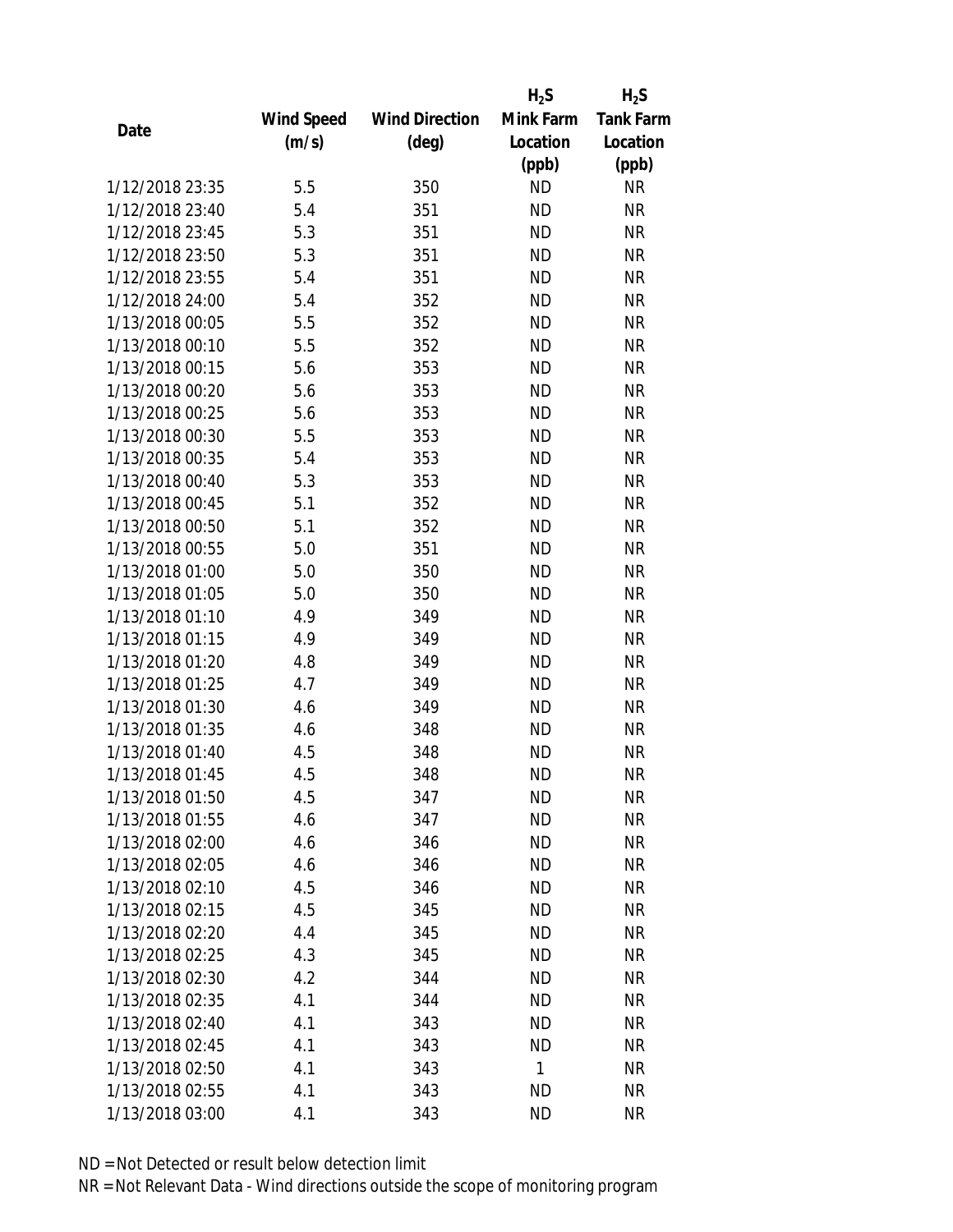|                 |                   |                       | $H_2S$    | $H_2S$           |
|-----------------|-------------------|-----------------------|-----------|------------------|
|                 | <b>Wind Speed</b> | <b>Wind Direction</b> | Mink Farm | <b>Tank Farm</b> |
| Date            | (m/s)             | $(\text{deg})$        | Location  | Location         |
|                 |                   |                       | (ppb)     | (ppb)            |
| 1/13/2018 03:05 | 4.1               | 343                   | <b>ND</b> | <b>NR</b>        |
| 1/13/2018 03:10 | 4.1               | 342                   | <b>ND</b> | <b>NR</b>        |
| 1/13/2018 03:15 | 4.0               | 342                   | <b>ND</b> | <b>NR</b>        |
| 1/13/2018 03:20 | 4.0               | 341                   | <b>ND</b> | <b>NR</b>        |
| 1/13/2018 03:25 | 4.0               | 341                   | <b>ND</b> | <b>NR</b>        |
| 1/13/2018 03:30 | 4.1               | 341                   | <b>ND</b> | <b>NR</b>        |
| 1/13/2018 03:35 | 4.1               | 341                   | <b>ND</b> | <b>NR</b>        |
| 1/13/2018 03:40 | 4.2               | 341                   | <b>ND</b> | <b>NR</b>        |
| 1/13/2018 03:45 | 4.3               | 341                   | <b>ND</b> | <b>NR</b>        |
| 1/13/2018 03:50 | 4.3               | 341                   | <b>ND</b> | <b>NR</b>        |
| 1/13/2018 03:55 | 4.3               | 341                   | <b>ND</b> | <b>NR</b>        |
| 1/13/2018 04:00 | 4.3               | 341                   | <b>ND</b> | <b>NR</b>        |
| 1/13/2018 04:05 | 4.2               | 341                   | <b>ND</b> | <b>NR</b>        |
| 1/13/2018 04:10 | 4.1               | 342                   | <b>ND</b> | <b>NR</b>        |
| 1/13/2018 04:15 | 4.0               | 342                   | <b>ND</b> | <b>NR</b>        |
| 1/13/2018 04:20 | 3.9               | 342                   | <b>ND</b> | <b>NR</b>        |
| 1/13/2018 04:25 | 3.8               | 342                   | <b>ND</b> | <b>NR</b>        |
| 1/13/2018 04:30 | 3.7               | 342                   | <b>ND</b> | <b>NR</b>        |
| 1/13/2018 04:35 | 3.7               | 342                   | 1         | <b>NR</b>        |
| 1/13/2018 04:40 | 3.7               | 342                   | 1         | <b>NR</b>        |
| 1/13/2018 04:45 | 3.7               | 342                   | 1         | <b>NR</b>        |
| 1/13/2018 04:50 | 3.6               | 342                   | <b>ND</b> | <b>NR</b>        |
| 1/13/2018 04:55 | 3.6               | 342                   | <b>ND</b> | <b>NR</b>        |
| 1/13/2018 05:00 | 3.6               | 342                   | <b>ND</b> | <b>NR</b>        |
| 1/13/2018 05:05 | 3.6               | 341                   | <b>ND</b> | <b>NR</b>        |
| 1/13/2018 05:10 | 3.6               | 341                   | <b>ND</b> | <b>NR</b>        |
| 1/13/2018 05:15 | 3.5               | 341                   | <b>ND</b> | <b>NR</b>        |
| 1/13/2018 05:20 | 3.6               | 341                   | ND        | <b>NR</b>        |
| 1/13/2018 05:25 | 3.6               | 342                   | <b>ND</b> | <b>NR</b>        |
| 1/13/2018 05:30 | 3.6               | 342                   | ND        | <b>NR</b>        |
| 1/13/2018 05:35 | 3.5               | 341                   | <b>ND</b> | <b>NR</b>        |
| 1/13/2018 05:40 | 3.5               | 342                   | <b>ND</b> | <b>NR</b>        |
| 1/13/2018 05:45 | 3.5               | 342                   | <b>ND</b> | <b>NR</b>        |
| 1/13/2018 05:50 | 3.4               | 343                   | <b>ND</b> | <b>NR</b>        |
| 1/13/2018 05:55 | 3.3               | 343                   | <b>ND</b> | <b>NR</b>        |
| 1/13/2018 06:00 | 3.2               | 344                   | <b>ND</b> | <b>NR</b>        |
| 1/13/2018 06:05 | 3.1               | 345                   | ND        | <b>NR</b>        |
| 1/13/2018 06:10 | 3.1               | 346                   | <b>ND</b> | <b>NR</b>        |
| 1/13/2018 06:15 | 3.0               | 347                   | 1         | <b>NR</b>        |
| 1/13/2018 06:20 | 3.0               | 347                   | <b>ND</b> | <b>NR</b>        |
| 1/13/2018 06:25 | 2.9               | 347                   | <b>ND</b> | <b>NR</b>        |
| 1/13/2018 06:30 | 2.9               | 346                   | <b>ND</b> | <b>NR</b>        |
|                 |                   |                       |           |                  |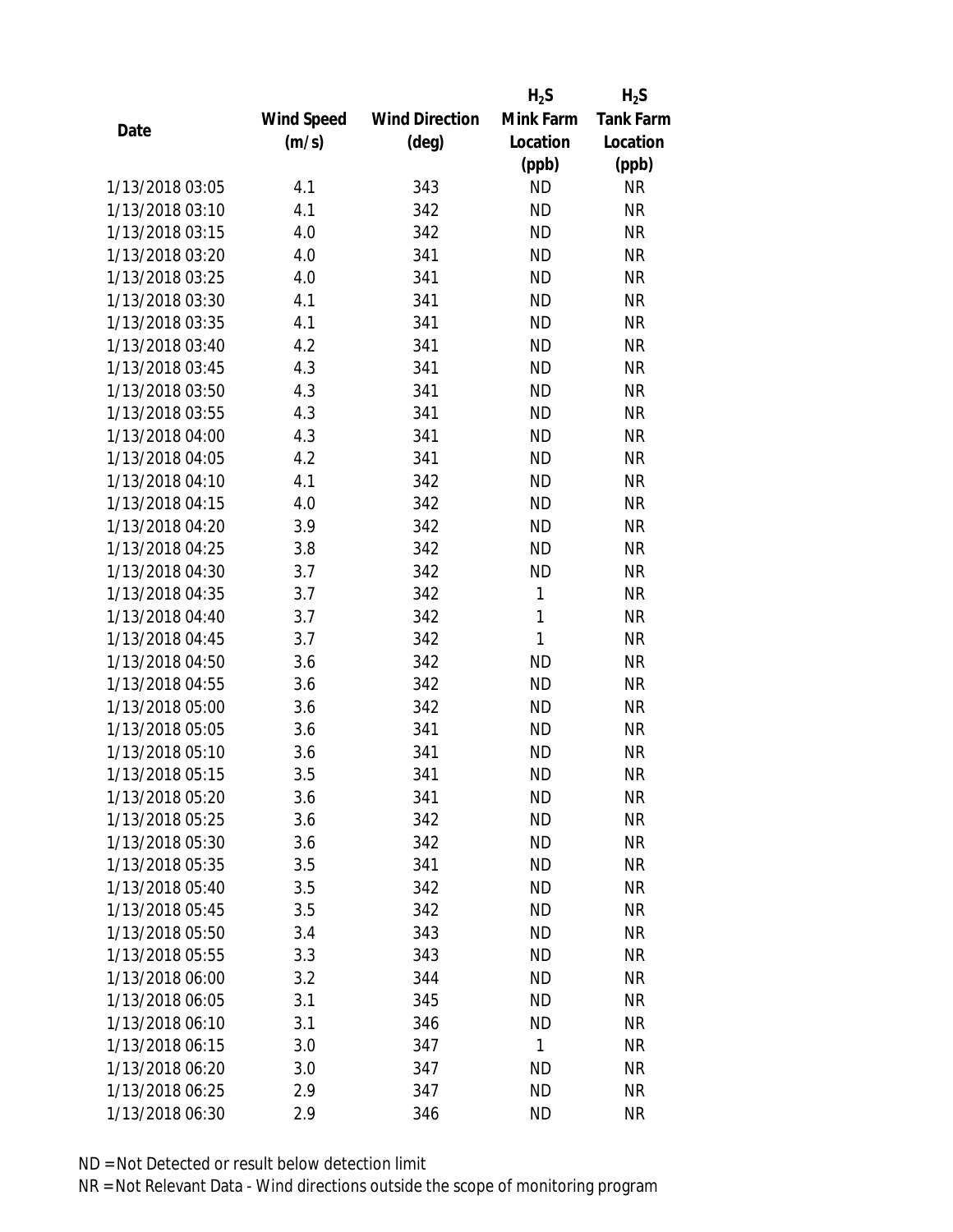|                 |                   |                       | $H_2S$    | $H_2S$           |
|-----------------|-------------------|-----------------------|-----------|------------------|
|                 | <b>Wind Speed</b> | <b>Wind Direction</b> | Mink Farm | <b>Tank Farm</b> |
| Date            | (m/s)             | $(\text{deg})$        | Location  | Location         |
|                 |                   |                       | (ppb)     | (ppb)            |
| 1/13/2018 06:35 | 2.9               | 346                   | <b>ND</b> | <b>NR</b>        |
| 1/13/2018 06:40 | 2.9               | 345                   | <b>ND</b> | <b>NR</b>        |
| 1/13/2018 06:45 | 2.9               | 343                   | <b>ND</b> | <b>NR</b>        |
| 1/13/2018 06:50 | 2.9               | 342                   | <b>ND</b> | <b>NR</b>        |
| 1/13/2018 06:55 | 2.8               | 341                   | <b>ND</b> | <b>NR</b>        |
| 1/13/2018 07:00 | 2.8               | 340                   | <b>ND</b> | <b>NR</b>        |
| 1/13/2018 07:05 | 2.8               | 339                   | <b>ND</b> | <b>NR</b>        |
| 1/13/2018 07:10 | 2.8               | 338                   | <b>ND</b> | <b>NR</b>        |
| 1/13/2018 07:15 | 2.8               | 338                   | <b>ND</b> | <b>NR</b>        |
| 1/13/2018 07:20 | 2.9               | 339                   | <b>ND</b> | <b>NR</b>        |
| 1/13/2018 07:25 | 2.9               | 340                   | <b>ND</b> | <b>NR</b>        |
| 1/13/2018 07:30 | 2.9               | 340                   | <b>ND</b> | <b>NR</b>        |
| 1/13/2018 07:35 | 2.9               | 341                   | <b>ND</b> | <b>NR</b>        |
| 1/13/2018 07:40 | 2.9               | 342                   | <b>ND</b> | <b>NR</b>        |
| 1/13/2018 07:45 | 2.8               | 342                   | <b>ND</b> | <b>NR</b>        |
| 1/13/2018 07:50 | 2.7               | 342                   | <b>ND</b> | <b>NR</b>        |
| 1/13/2018 07:55 | 2.6               | 342                   | <b>ND</b> | <b>NR</b>        |
| 1/13/2018 08:00 | 2.6               | 343                   | <b>ND</b> | <b>NR</b>        |
| 1/13/2018 08:05 | 2.5               | 343                   | <b>ND</b> | <b>NR</b>        |
| 1/13/2018 08:10 | 2.5               | 344                   | <b>ND</b> | <b>NR</b>        |
| 1/13/2018 08:15 | 2.5               | 344                   | <b>ND</b> | <b>NR</b>        |
| 1/13/2018 08:20 | 2.6               | 344                   | <b>ND</b> | <b>NR</b>        |
| 1/13/2018 08:25 | 2.7               | 343                   | <b>ND</b> | <b>NR</b>        |
| 1/13/2018 08:30 | 2.8               | 341                   | <b>ND</b> | <b>NR</b>        |
| 1/13/2018 08:35 | 2.9               | 339                   | <b>ND</b> | <b>NR</b>        |
| 1/13/2018 08:40 | 3.0               | 337                   | 1         | <b>NR</b>        |
| 1/13/2018 08:45 | 3.1               | 336                   | 1         | <b>NR</b>        |
| 1/13/2018 08:50 | 3.2               | 335                   | ND        | <b>NR</b>        |
| 1/13/2018 08:55 | 3.2               | 334                   | <b>ND</b> | <b>NR</b>        |
| 1/13/2018 09:00 | 3.3               | 334                   | ND        | <b>NR</b>        |
| 1/13/2018 09:05 | 3.3               | 335                   | <b>ND</b> | <b>NR</b>        |
| 1/13/2018 09:10 | 3.3               | 335                   | <b>ND</b> | <b>NR</b>        |
| 1/13/2018 09:15 | 3.3               | 335                   | <b>ND</b> | <b>NR</b>        |
| 1/13/2018 09:20 | 3.3               | 335                   | <b>ND</b> | <b>NR</b>        |
| 1/13/2018 09:25 | 3.3               | 334                   | <b>ND</b> | <b>NR</b>        |
| 1/13/2018 09:30 | 3.2               | 334                   | <b>ND</b> | <b>NR</b>        |
| 1/13/2018 09:35 | 3.2               | 333                   | ND        | <b>NR</b>        |
| 1/13/2018 09:40 | 3.1               | 333                   | <b>ND</b> | <b>NR</b>        |
| 1/13/2018 09:45 | 3.1               | 332                   | <b>ND</b> | <b>NR</b>        |
| 1/13/2018 09:50 | 3.1               | 332                   | <b>ND</b> | <b>NR</b>        |
| 1/13/2018 09:55 | 3.1               | 331                   | <b>ND</b> | <b>NR</b>        |
| 1/13/2018 10:00 | 3.1               | 332                   | <b>ND</b> | <b>NR</b>        |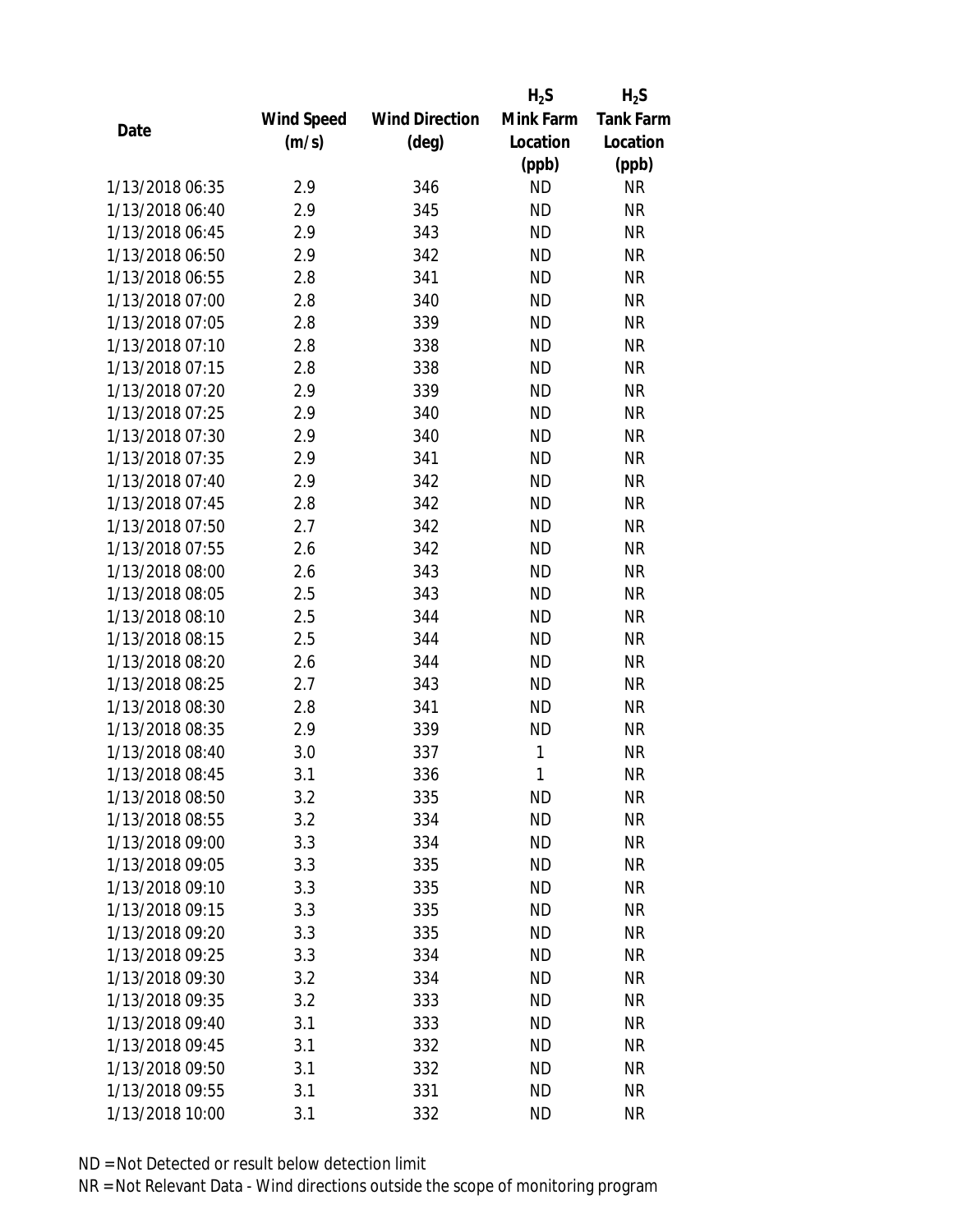|                 |                   |                       | $H_2S$    | $H_2S$           |
|-----------------|-------------------|-----------------------|-----------|------------------|
|                 | <b>Wind Speed</b> | <b>Wind Direction</b> | Mink Farm | <b>Tank Farm</b> |
| Date            | (m/s)             | $(\text{deg})$        | Location  | Location         |
|                 |                   |                       | (ppb)     | (ppb)            |
| 1/13/2018 10:05 | 3.1               | 332                   | <b>ND</b> | <b>NR</b>        |
| 1/13/2018 10:10 | 3.0               | 334                   | <b>ND</b> | <b>NR</b>        |
| 1/13/2018 10:15 | 3.0               | 335                   | <b>ND</b> | <b>NR</b>        |
| 1/13/2018 10:20 | 3.0               | 337                   | <b>ND</b> | <b>NR</b>        |
| 1/13/2018 10:25 | 2.8               | 337                   | <b>ND</b> | <b>NR</b>        |
| 1/13/2018 10:30 | 2.8               | 336                   | <b>ND</b> | <b>NR</b>        |
| 1/13/2018 10:35 | 2.8               | 334                   | <b>ND</b> | <b>NR</b>        |
| 1/13/2018 10:40 | 2.8               | 332                   | <b>ND</b> | <b>NR</b>        |
| 1/13/2018 10:45 | 2.7               | 328                   | <b>ND</b> | <b>NR</b>        |
| 1/13/2018 10:50 | 2.8               | 324                   | <b>ND</b> | <b>NR</b>        |
| 1/13/2018 10:55 | 2.8               | 323                   | <b>ND</b> | <b>NR</b>        |
| 1/13/2018 11:00 | 2.8               | 323                   | <b>ND</b> | <b>NR</b>        |
| 1/13/2018 11:05 | 2.8               | 323                   | <b>ND</b> | <b>NR</b>        |
| 1/13/2018 11:10 | 2.7               | 323                   | <b>ND</b> | <b>NR</b>        |
| 1/13/2018 11:15 | 2.8               | 324                   | <b>ND</b> | <b>NR</b>        |
| 1/13/2018 11:20 | 2.7               | 324                   | <b>ND</b> | <b>NR</b>        |
| 1/13/2018 11:25 | 2.7               | 324                   | <b>ND</b> | <b>NR</b>        |
| 1/13/2018 11:30 | 2.7               | 323                   | <b>ND</b> | <b>NR</b>        |
| 1/13/2018 11:35 | 2.7               | 323                   | <b>ND</b> | <b>NR</b>        |
| 1/13/2018 11:40 | 2.8               | 323                   | <b>ND</b> | <b>NR</b>        |
| 1/13/2018 11:45 | 2.8               | 323                   | <b>ND</b> | <b>NR</b>        |
| 1/13/2018 11:50 | 2.8               | 324                   | <b>ND</b> | <b>NR</b>        |
| 1/13/2018 11:55 | 2.7               | 325                   | <b>ND</b> | <b>NR</b>        |
| 1/13/2018 12:00 | 2.8               | 327                   | <b>ND</b> | <b>NR</b>        |
| 1/13/2018 12:05 | 2.8               | 329                   | <b>ND</b> | <b>NR</b>        |
| 1/13/2018 12:10 | 2.8               | 331                   | <b>ND</b> | <b>NR</b>        |
| 1/13/2018 12:15 | 2.8               | 333                   | <b>ND</b> | <b>NR</b>        |
| 1/13/2018 12:20 | 2.8               | 335                   | ND        | <b>NR</b>        |
| 1/13/2018 12:25 | 2.9               | 335                   | <b>ND</b> | <b>NR</b>        |
| 1/13/2018 12:30 | 3.0               | 335                   | ND        | <b>NR</b>        |
| 1/13/2018 12:35 | 3.0               | 333                   | <b>ND</b> | <b>NR</b>        |
| 1/13/2018 12:40 | 3.1               | 331                   | <b>ND</b> | <b>NR</b>        |
| 1/13/2018 12:45 | 3.2               | 329                   | <b>ND</b> | <b>NR</b>        |
| 1/13/2018 12:50 | 3.3               | 327                   | <b>ND</b> | <b>NR</b>        |
| 1/13/2018 12:55 | 3.4               | 326                   | <b>ND</b> | <b>NR</b>        |
| 1/13/2018 13:00 | 3.4               | 325                   | <b>ND</b> | <b>NR</b>        |
| 1/13/2018 13:05 | 3.4               | 324                   | ND.       | <b>NR</b>        |
| 1/13/2018 13:10 | 3.3               | 326                   | <b>ND</b> | <b>NR</b>        |
| 1/13/2018 13:15 | 3.2               | 327                   | <b>ND</b> | <b>NR</b>        |
| 1/13/2018 13:20 | 3.1               | 328                   | ND        | <b>NR</b>        |
| 1/13/2018 13:25 | 3.0               | 329                   | <b>ND</b> | <b>NR</b>        |
| 1/13/2018 13:30 | 2.9               | 329                   | <b>ND</b> | <b>NR</b>        |
|                 |                   |                       |           |                  |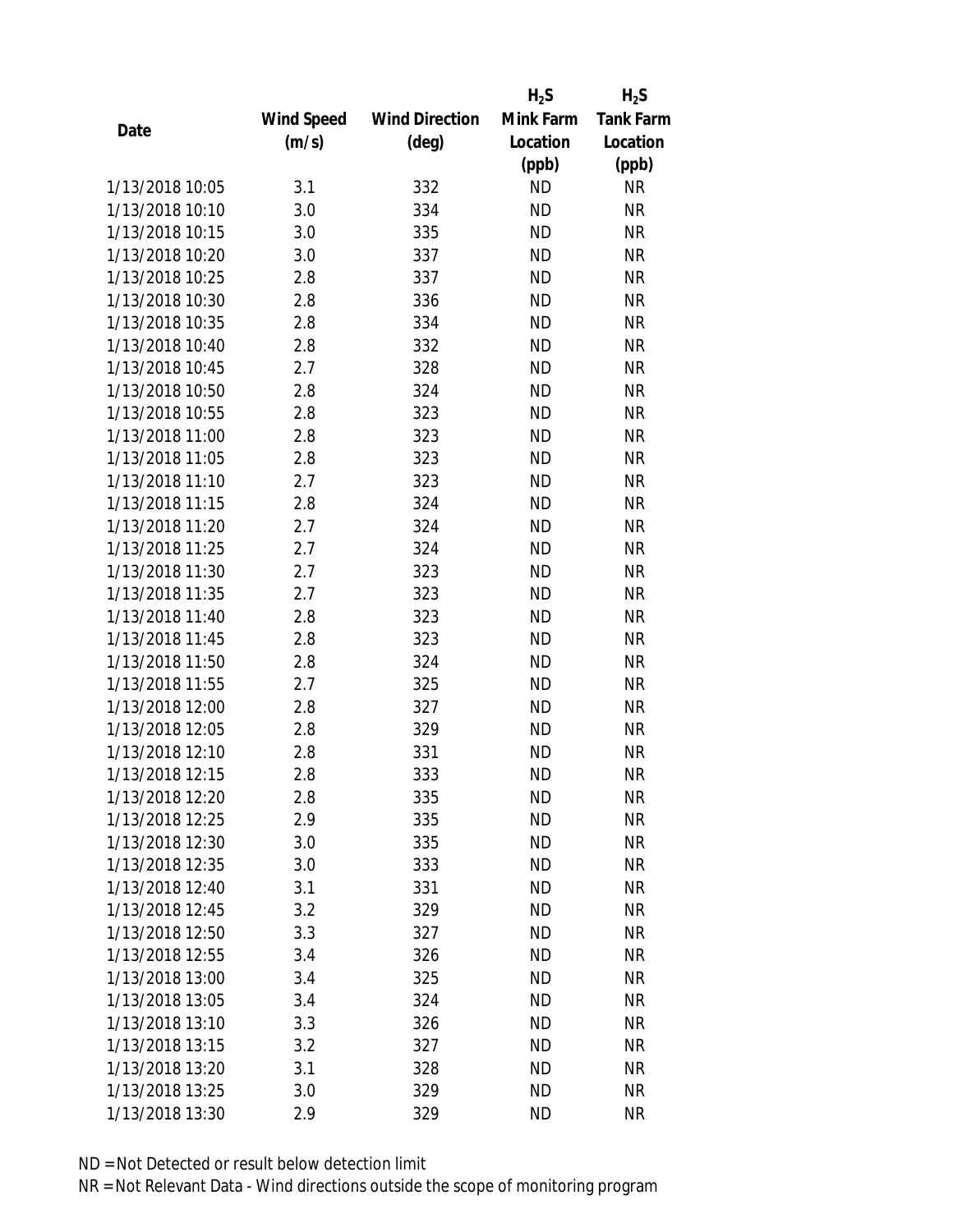|                 |                   |                       | $H_2S$    | $H_2S$           |
|-----------------|-------------------|-----------------------|-----------|------------------|
|                 | <b>Wind Speed</b> | <b>Wind Direction</b> | Mink Farm | <b>Tank Farm</b> |
| Date            | (m/s)             | (deg)                 | Location  | Location         |
|                 |                   |                       | (ppb)     | (ppb)            |
| 1/13/2018 13:35 | 2.9               | 330                   | <b>ND</b> | NR               |
| 1/13/2018 13:40 | 3.0               | 329                   | <b>ND</b> | <b>NR</b>        |
| 1/13/2018 13:45 | 3.0               | 328                   | <b>ND</b> | <b>NR</b>        |
| 1/13/2018 13:50 | 3.0               | 328                   | <b>ND</b> | <b>NR</b>        |
| 1/13/2018 13:55 | 3.0               | 329                   | <b>ND</b> | <b>NR</b>        |
| 1/13/2018 14:00 | 3.0               | 330                   | <b>ND</b> | <b>NR</b>        |
| 1/13/2018 14:05 | 3.0               | 330                   | <b>ND</b> | <b>NR</b>        |
| 1/13/2018 14:10 | 2.9               | 330                   | <b>ND</b> | <b>NR</b>        |
| 1/13/2018 14:15 | 2.9               | 330                   | <b>ND</b> | <b>NR</b>        |
| 1/13/2018 14:20 | 2.9               | 328                   | <b>ND</b> | <b>NR</b>        |
| 1/13/2018 14:25 | 2.9               | 322                   | <b>ND</b> | <b>NR</b>        |
| 1/13/2018 14:30 | 3.0               | 315                   | <b>ND</b> | <b>NR</b>        |
| 1/13/2018 14:35 | 3.0               | 309                   | <b>ND</b> | <b>NR</b>        |
| 1/13/2018 14:40 | 3.0               | 305                   | <b>ND</b> | <b>NR</b>        |
| 1/13/2018 14:45 | 3.1               | 301                   | <b>ND</b> | <b>NR</b>        |
| 1/13/2018 14:50 | 3.1               | 298                   | <b>ND</b> | <b>NR</b>        |
| 1/13/2018 14:55 | 3.1               | 298                   | <b>ND</b> | <b>NR</b>        |
| 1/13/2018 15:00 | 3.1               | 301                   | <b>ND</b> | <b>NR</b>        |
| 1/13/2018 15:05 | 3.0               | 303                   | <b>ND</b> | <b>NR</b>        |
| 1/13/2018 15:10 | 2.9               | 303                   | <b>ND</b> | <b>NR</b>        |
| 1/13/2018 15:15 | 2.9               | 305                   | <b>ND</b> | <b>NR</b>        |
| 1/13/2018 15:20 | 2.8               | 305                   | <b>ND</b> | <b>NR</b>        |
| 1/13/2018 15:25 | 2.8               | 305                   | <b>ND</b> | <b>NR</b>        |
| 1/13/2018 15:30 | 2.7               | 303                   | <b>ND</b> | <b>NR</b>        |
| 1/13/2018 15:35 | 2.8               | 300                   | <b>ND</b> | <b>NR</b>        |
| 1/13/2018 15:40 | 2.8               | 297                   | <b>ND</b> | <b>NR</b>        |
| 1/13/2018 15:45 | 2.9               | 293                   | <b>ND</b> | <b>NR</b>        |
| 1/13/2018 15:50 | 2.9               | 291                   | ND        | <b>NR</b>        |
| 1/13/2018 15:55 | 2.9               | 289                   | <b>ND</b> | <b>NR</b>        |
| 1/13/2018 16:00 | 3.0               | 290                   | ND        | <b>NR</b>        |
| 1/13/2018 16:05 | 2.9               | 292                   | <b>ND</b> | <b>NR</b>        |
| 1/13/2018 16:10 | 2.9               | 296                   | <b>ND</b> | <b>NR</b>        |
| 1/13/2018 16:15 | 3.0               | 300                   | <b>ND</b> | <b>NR</b>        |
| 1/13/2018 16:20 | 3.0               | 302                   | <b>ND</b> | <b>NR</b>        |
| 1/13/2018 16:25 | 3.0               | 304                   | <b>ND</b> | <b>NR</b>        |
| 1/13/2018 16:30 | 3.0               | 304                   | <b>ND</b> | <b>NR</b>        |
| 1/13/2018 16:35 | 3.1               | 303                   | ND        | <b>NR</b>        |
| 1/13/2018 16:40 | 3.1               | 301                   | ND        | <b>NR</b>        |
| 1/13/2018 16:45 | 3.1               | 300                   | <b>ND</b> | <b>NR</b>        |
| 1/13/2018 16:50 | 3.1               | 300                   | ND        | <b>NR</b>        |
| 1/13/2018 16:55 | 3.0               | 303                   | ND        | <b>NR</b>        |
| 1/13/2018 17:00 | 3.0               | 308                   | <b>ND</b> | <b>NR</b>        |
|                 |                   |                       |           |                  |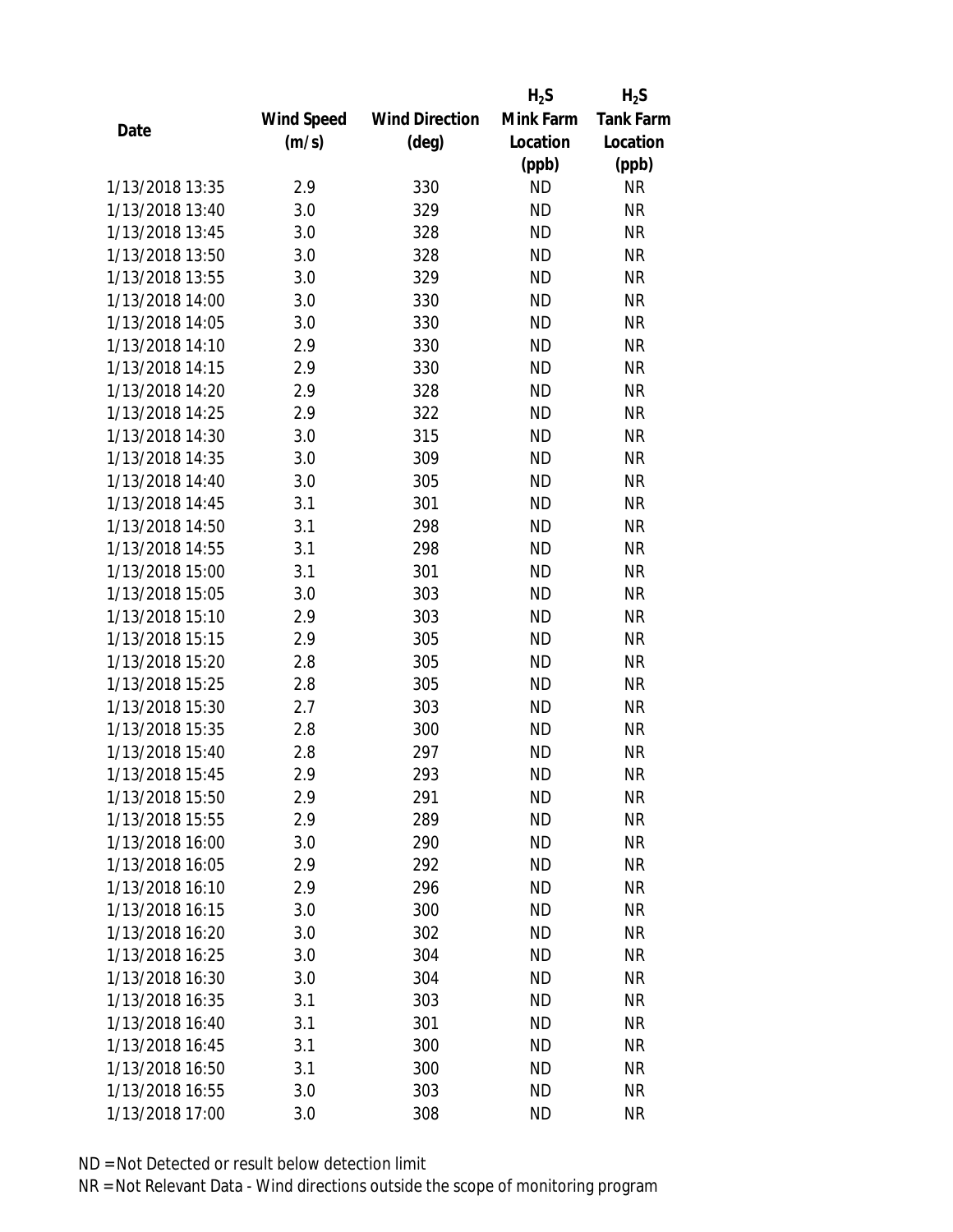|                 |                   |                       | $H_2S$    | $H_2S$           |
|-----------------|-------------------|-----------------------|-----------|------------------|
|                 | <b>Wind Speed</b> | <b>Wind Direction</b> | Mink Farm | <b>Tank Farm</b> |
| Date            | (m/s)             | (deg)                 | Location  | Location         |
|                 |                   |                       | (ppb)     | (ppb)            |
| 1/13/2018 17:05 | 3.1               | 313                   | <b>ND</b> | <b>NR</b>        |
| 1/13/2018 17:10 | 3.0               | 319                   | <b>ND</b> | <b>NR</b>        |
| 1/13/2018 17:15 | 3.0               | 324                   | <b>ND</b> | <b>NR</b>        |
| 1/13/2018 17:20 | 3.0               | 327                   | <b>ND</b> | <b>NR</b>        |
| 1/13/2018 17:25 | 2.9               | 326                   | <b>ND</b> | <b>NR</b>        |
| 1/13/2018 17:30 | 2.8               | 325                   | <b>ND</b> | <b>NR</b>        |
| 1/13/2018 17:35 | 2.7               | 321                   | <b>ND</b> | <b>NR</b>        |
| 1/13/2018 17:40 | 2.6               | 317                   | <b>ND</b> | <b>NR</b>        |
| 1/13/2018 17:45 | 2.4               | 313                   | <b>ND</b> | <b>NR</b>        |
| 1/13/2018 17:50 | 2.3               | 309                   | <b>ND</b> | <b>NR</b>        |
| 1/13/2018 17:55 | 2.3               | 307                   | <b>ND</b> | <b>NR</b>        |
| 1/13/2018 18:00 | 2.4               | 304                   | <b>ND</b> | <b>NR</b>        |
| 1/13/2018 18:05 | 2.5               | 302                   | <b>ND</b> | <b>NR</b>        |
| 1/13/2018 18:10 | 2.5               | 300                   | <b>ND</b> | <b>NR</b>        |
| 1/13/2018 18:15 | 2.6               | 299                   | <b>ND</b> | <b>NR</b>        |
| 1/13/2018 18:20 | 2.7               | 300                   | <b>ND</b> | <b>NR</b>        |
| 1/13/2018 18:25 | 2.8               | 302                   | <b>ND</b> | <b>NR</b>        |
| 1/13/2018 18:30 | 2.8               | 304                   | <b>ND</b> | <b>NR</b>        |
| 1/13/2018 18:35 | 2.8               | 308                   | <b>ND</b> | <b>NR</b>        |
| 1/13/2018 18:40 | 2.7               | 313                   | <b>ND</b> | <b>NR</b>        |
| 1/13/2018 18:45 | 2.7               | 318                   | <b>ND</b> | <b>NR</b>        |
| 1/13/2018 18:50 | 2.6               | 323                   | <b>ND</b> | <b>NR</b>        |
| 1/13/2018 18:55 | 2.6               | 327                   | <b>ND</b> | <b>NR</b>        |
| 1/13/2018 19:00 | 2.5               | 332                   | <b>ND</b> | <b>NR</b>        |
| 1/13/2018 19:05 | 2.5               | 335                   | <b>ND</b> | <b>NR</b>        |
| 1/13/2018 19:10 | 2.4               | 338                   | <b>ND</b> | <b>NR</b>        |
| 1/13/2018 19:15 | 2.4               | 340                   | <b>ND</b> | <b>NR</b>        |
| 1/13/2018 19:20 | 2.4               | 341                   | ND        | <b>NR</b>        |
| 1/13/2018 19:25 | 2.4               | 341                   | <b>ND</b> | <b>NR</b>        |
| 1/13/2018 19:30 | 2.4               | 341                   | ND        | <b>NR</b>        |
| 1/13/2018 19:35 | 2.4               | 341                   | <b>ND</b> | <b>NR</b>        |
| 1/13/2018 19:40 | 2.4               | 341                   | <b>ND</b> | <b>NR</b>        |
| 1/13/2018 19:45 | 2.5               | 340                   | <b>ND</b> | <b>NR</b>        |
| 1/13/2018 19:50 | 2.5               | 340                   | <b>ND</b> | <b>NR</b>        |
| 1/13/2018 19:55 | 2.6               | 340                   | <b>ND</b> | <b>NR</b>        |
| 1/13/2018 20:00 | 2.6               | 340                   | <b>ND</b> | <b>NR</b>        |
| 1/13/2018 20:05 | 2.5               | 340                   | ND        | <b>NR</b>        |
| 1/13/2018 20:10 | 2.5               | 341                   | ND        | <b>NR</b>        |
| 1/13/2018 20:15 | 2.4               | 341                   | <b>ND</b> | <b>NR</b>        |
| 1/13/2018 20:20 | 2.3               | 342                   | <b>ND</b> | <b>NR</b>        |
| 1/13/2018 20:25 | 2.2               | 343                   | ND        | <b>NR</b>        |
| 1/13/2018 20:30 | 2.2               | 343                   | <b>ND</b> | <b>NR</b>        |